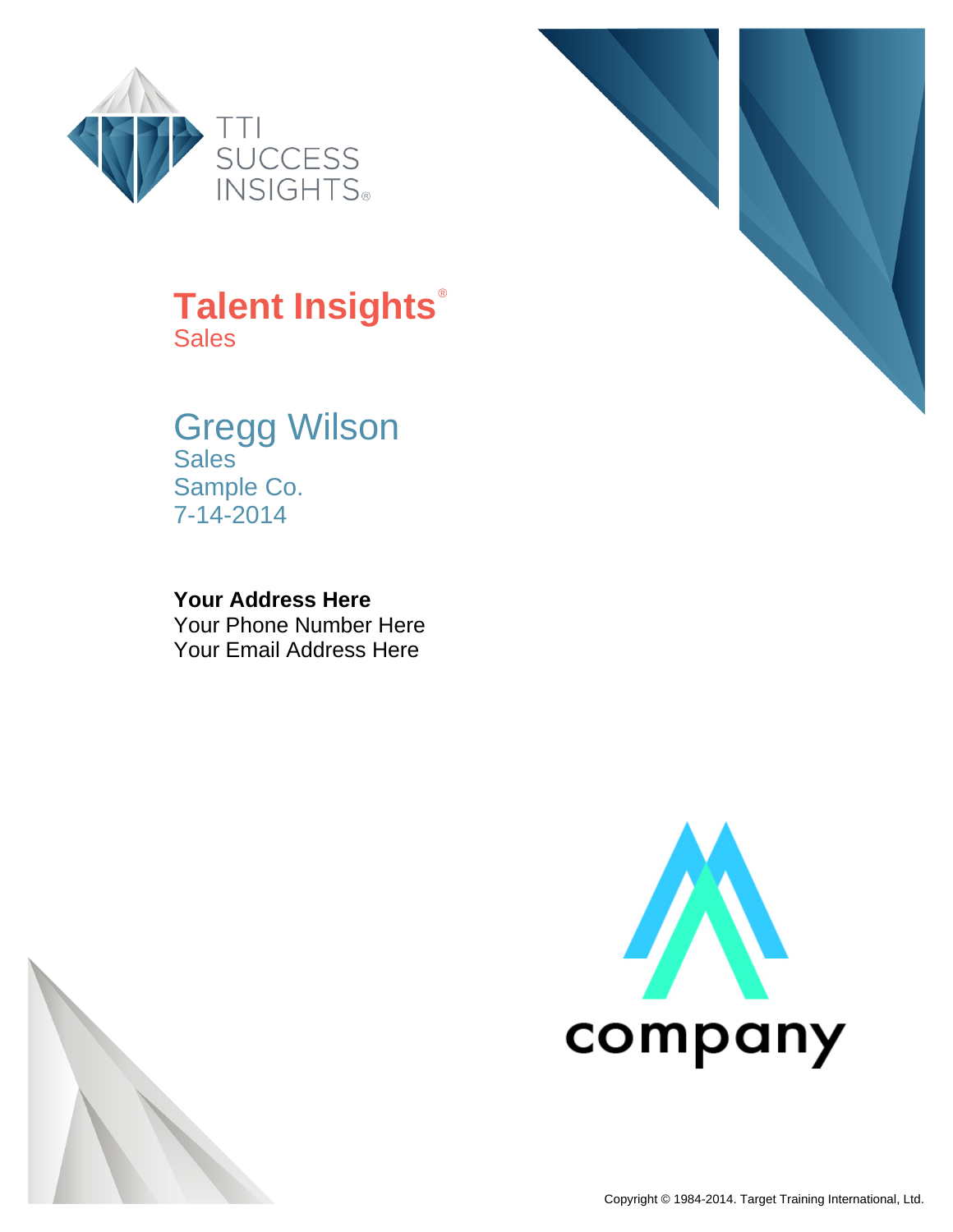



## Introduction Where Opportunity Meets Talent<sup>®</sup>

The TTI Success Insights® Talent Insights Report was designed to increase the understanding of an individual's talents. The report provides insight to three distinct areas: behaviors, motivators and the integration of these. Understanding strengths and weaknesses in these areas will lead to personal and professional development and a higher level of satisfaction.

**The following is an in-depth look at your personal talents in the three main sections:**

#### **Behaviors**

This section of the report is designed to help you attain a greater knowledge of yourself as well as others. The ability to interact effectively with people may be the difference between success and failure in your work and personal life. Effective interaction starts with an accurate perception of oneself.

#### **Motivators**

This section of the report provides information on the why of your actions, which with application and coaching, can tremendously impact your valuing of life. Once you know the motivations that drive your actions, you will immediately be able to understand the causes of conflict.

### Integrating Behaviors and Motivators

This section of the report will help you blend the how and the why of your actions. Once you can understand how your behaviors and motivators blend together, your performance will be enhanced and you will experience an increase in satisfaction.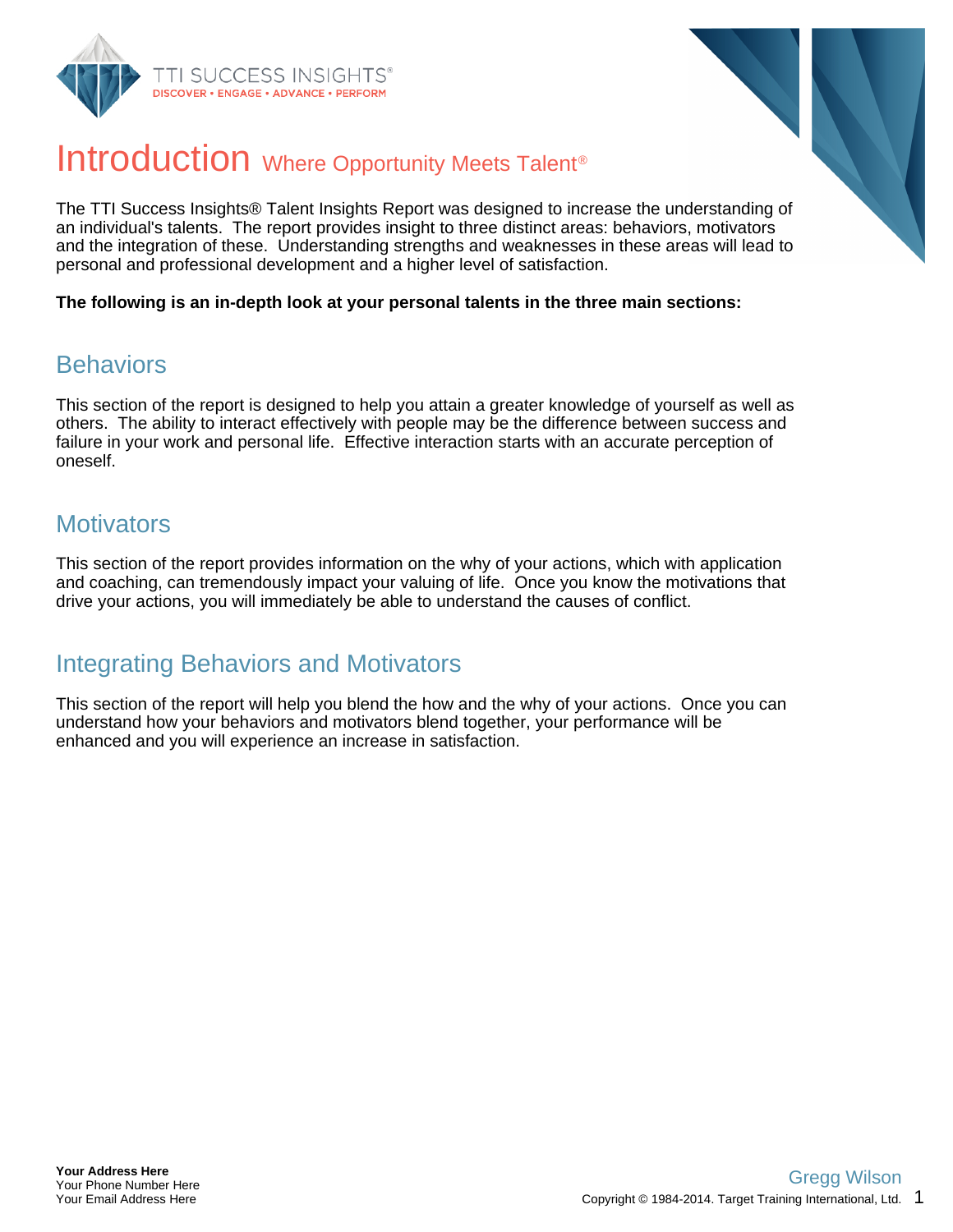



## Introduction Behaviors Section

#### **Behavioral research suggests that the most effective people are those who understand themselves, both their strengths and weaknesses, so they can develop strategies to meet the demands of their environment.**

A person's behavior is a necessary and integral part of who they are. In other words, much of our behavior comes from "nature" (inherent), and much comes from "nurture" (our upbringing). It is the universal language of "how we act," or our observable human behavior.

#### **In this report we are measuring four dimensions of normal behavior. They are:**

- How you respond to problems and challenges.  $\bullet$
- How you influence others to your point of view.  $\bullet$
- How you respond to the pace of the environment.  $\bullet$
- How you respond to rules and procedures set by others.  $\bullet$

This report analyzes behavioral style; that is, a person's manner of doing things. Is the report 100% true? Yes, no and maybe. We are only measuring behavior. We only report statements from areas of behavior in which tendencies are shown. To improve accuracy, feel free to make notes or edit the report regarding any statement from the report that may or may not apply, but only after checking with friends or colleagues to see if they agree.

> "All people exhibit all four behavioral factors in varying degrees of intensity." –W.M. Marston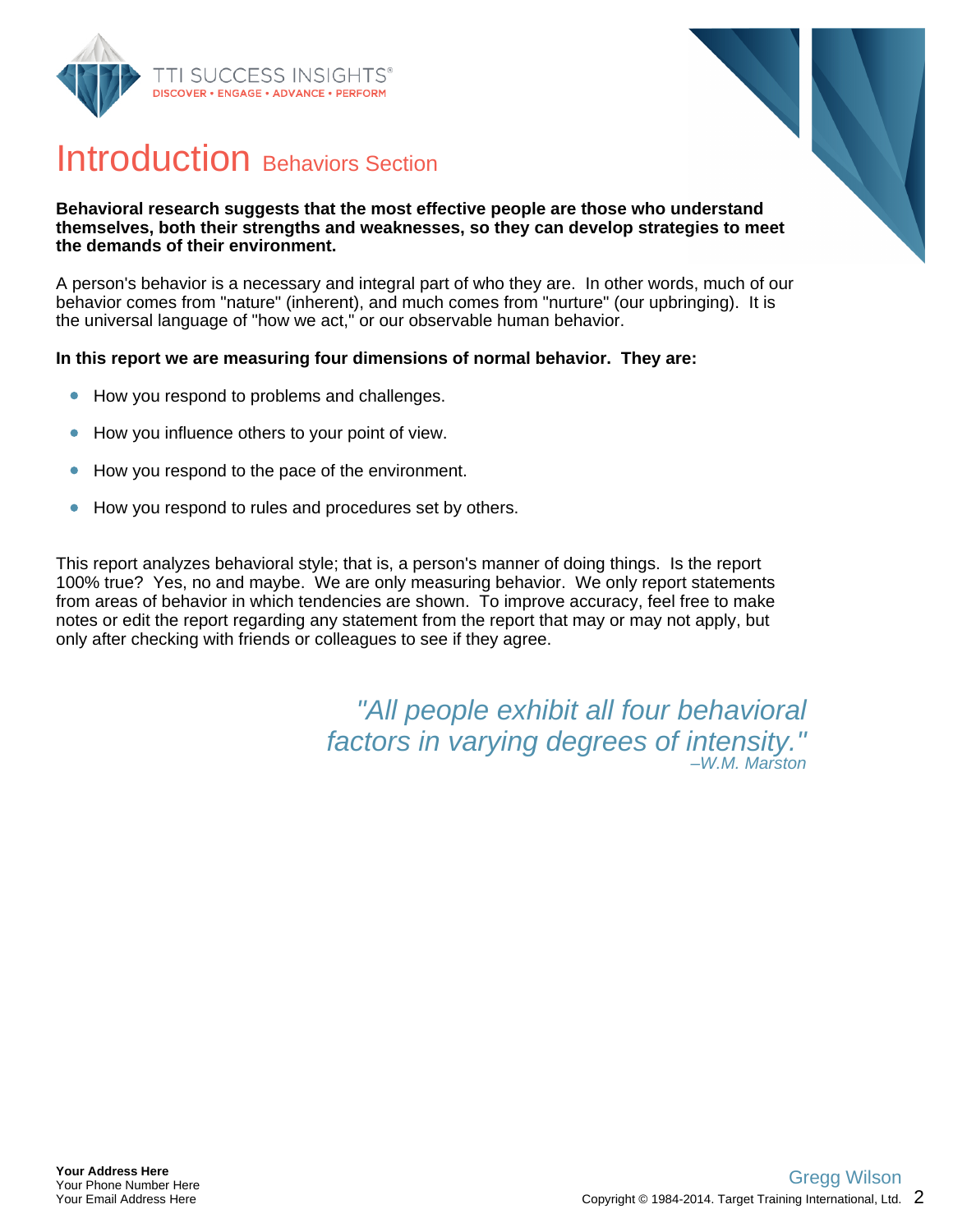

## Sales Characteristics

Based on Gregg's responses, the report has selected general statements to provide a broad understanding of his sales style. This section highlights how he deals with preparation, presentation, handling objections, closing, and servicing. The statements identify the natural sales style he brings to the job. Eliminate or modify any statement that is not true based on sales training or experience.

Gregg will want to sell new and unusual products or services. Motivated by his many interests, he prefers an ever-changing work environment. He must guard against coming across as a high-pressure salesperson, which can antagonize the prospect and jeopardize the sale. He may be so self-confident about this ability to sell to anyone he may fail to qualify the prospect adequately. He is the type of individual who, when under pressure, displays a tremendous sense of urgency to meet his sales goals. Gregg is a self-starter, generally resourceful and readily adaptable to many sales situations. He finds the actual sales process much more rewarding than completing all the paperwork involved. Although Gregg is good at selling to people who have similar behavioral characteristics, he may be too impatient to sell to the methodical buyer. He is comfortable in a sales environment that contains variety and/or high pressure situations.

Gregg doesn't always take the time to anticipate the outcome of a sales call. He may be intent on making an efficient presentation and unintentionally omit details and supporting information. He usually dominates the sales presentation. He prefers a fast and to-the-point approach, which may be too fast and blunt for some buyers. He may use confrontation to show his knowledge and expertise. Unless he is calling on an aggressive buyer, this may hinder the sale. He usually welcomes objections as they provide him with an opportunity to share his knowledge. If he is careful to take objections seriously, it will allow him to be more effective. Gregg may not use enough facts to overcome objections; that is, he likes the challenge presented by the objection, and may attempt to answer, whether he has all the facts or not. He prefers a direct and straightforward approach to selling. He truly feels that he can sell to anyone at anytime, and this may be true if he takes the time to prepare properly.



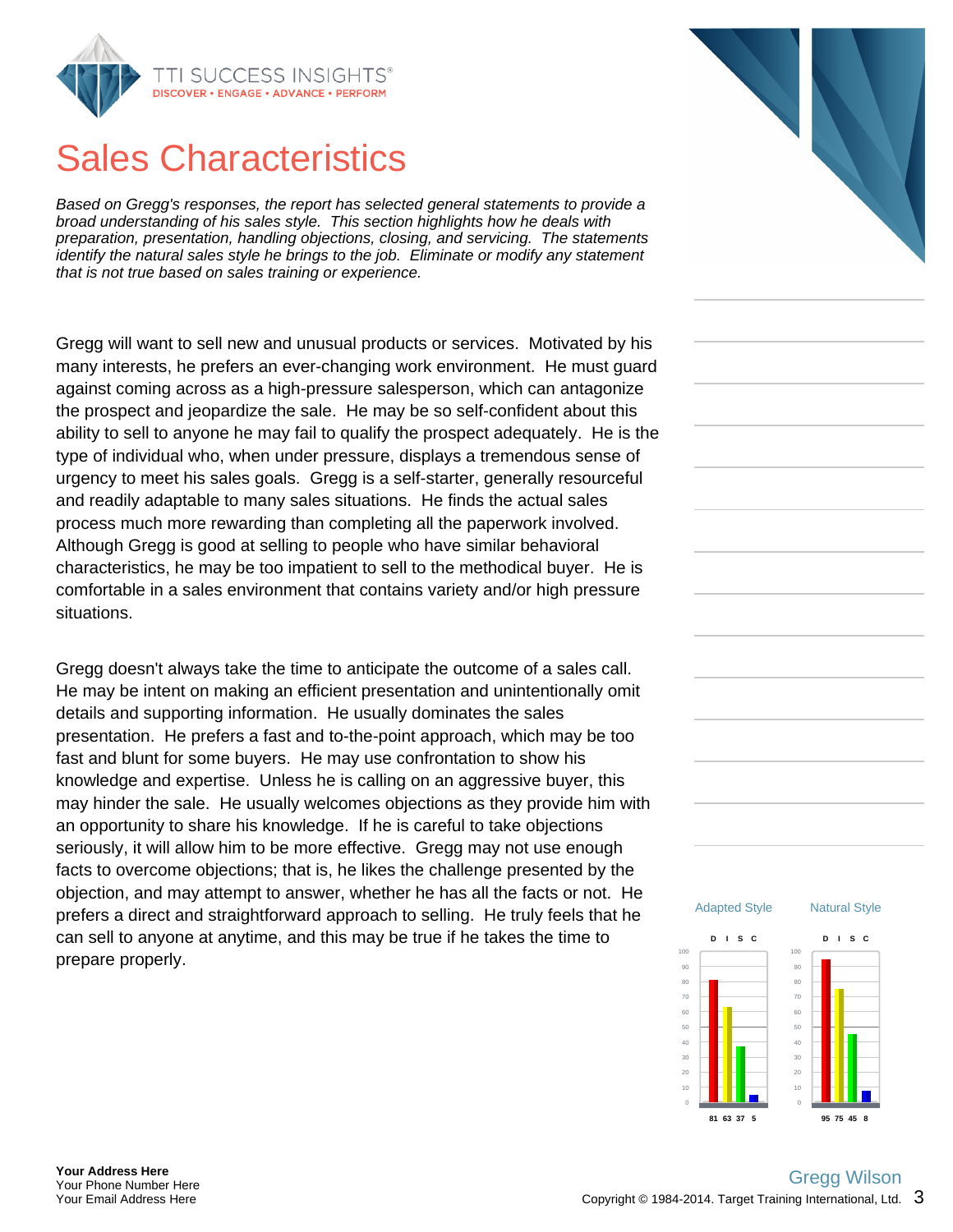

## Sales Characteristics Continued

Gregg's natural closing style works extremely well with fast-acting buyers. These buyers appreciate a salesperson who uses the direct approach. He can close so hard that he causes the buyer to think of objections, which may be excuses rather than real objections. He usually closes soon and often. He will close many sales the competition has sold but failed to close. He usually has his favorite close, and he might, therefore, resist using all the closes he knows. Gregg generally concentrates on selling new accounts as compared to servicing his present accounts. New accounts represent a challenge, while servicing old accounts may be dull and too routine. He often promises more service than he can deliver, especially if he must be the person to deliver. He usually has too many activities going on to fulfill all he promises.

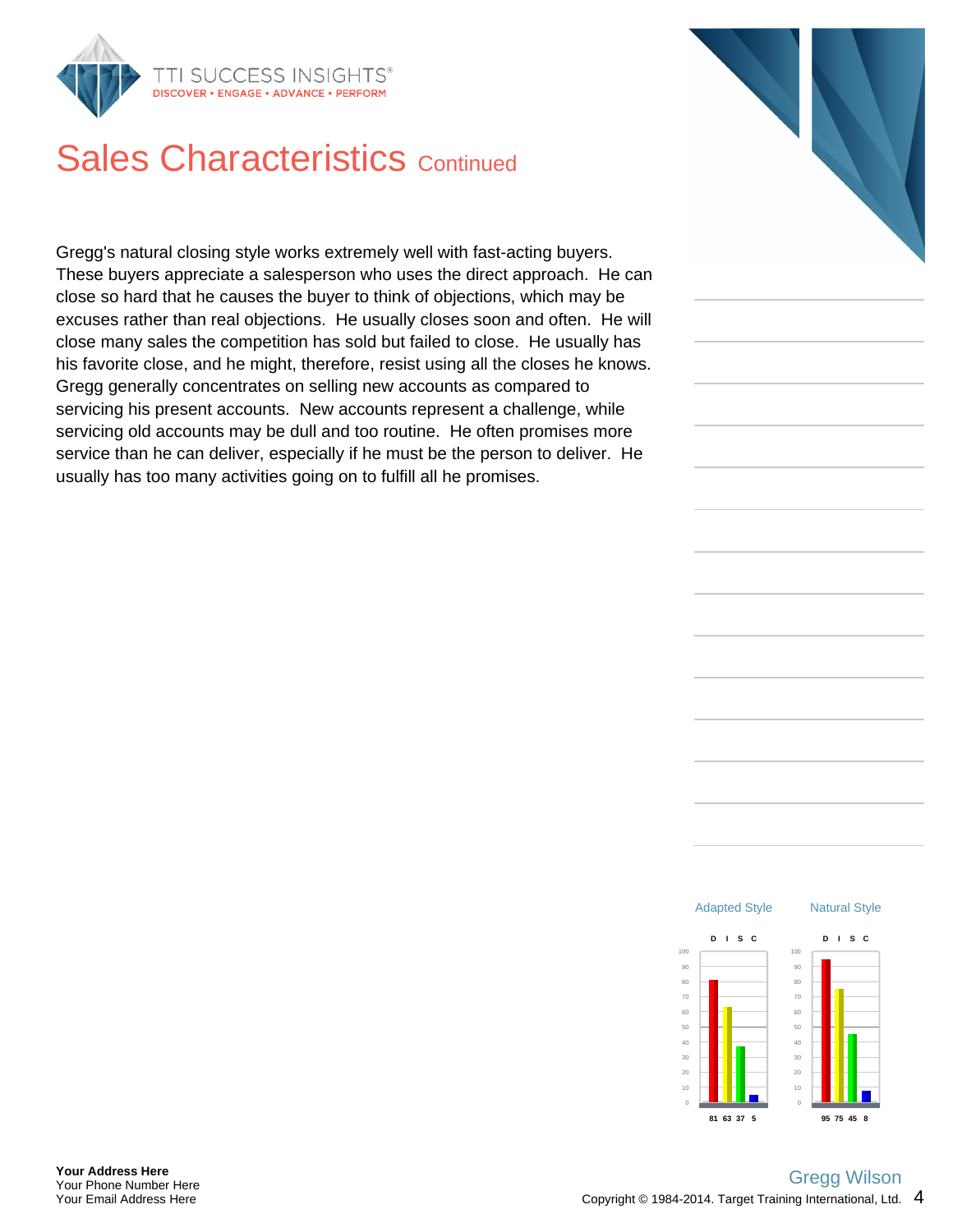





The Behavioral Selling Overview reflects Gregg's natural and adapted styles within each phase of the Behavioral Selling Model. Gregg's natural style reflects his native, intuitive selling behavior. Gregg's adapted scores reflect the behavior that Gregg believes necessary in each phase of behavioral selling.

The level of effectiveness that Gregg either possesses naturally or is able to modify or "mask" is also shown. The higher the score, the more effective Gregg is at that phase of the sale. The lower the score, the greater challenge Gregg has in terms of delivering specific behavior required for success within that phase.

The amount of difference between a salesperson's adapted and natural styles is also key. The greater the difference, the greater potential for stress.



<sup>0-5.0=</sup>POOR 5.1-6.6=FAIR 6.7-7.6=GOOD 7.7-8.8=VG 8.9-10=EX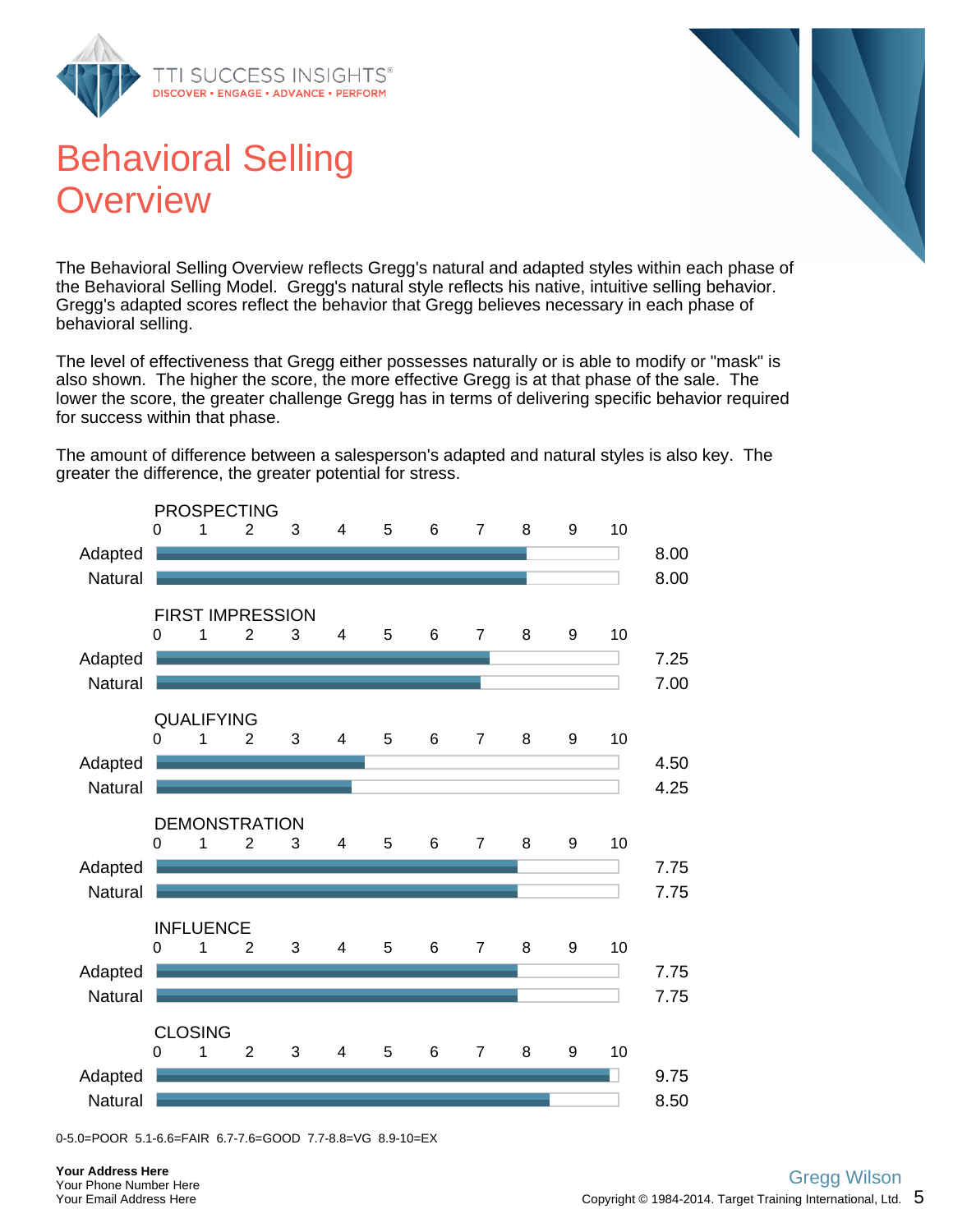

The Behavioral Selling Model is a scientific, professional selling process. The Behavioral Selling Overview outlines Gregg's performance tendencies within each specific phase of the Behavioral Selling Model.

Prospecting: The first phase of the Behavioral Selling Model. It is the phase of the sale where prospects are identified, detailed background information is gathered, the physical activity of traditional prospecting is coordinated and an overall strategy for face-to-face selling is developed.

#### **In the Prospecting Phase, Gregg MAY have a TENDENCY to:**

- Dislike routine work such as call or travel records, expense reports, etc.
- Represent himself with more authority than he may have with new prospects.
- $\bullet$ Disregard a cardinal rule of behavioral selling: the secret to selling is to be in front of a qualified buyer when they are ready to buy, not when he is ready to sell! The results could be an impatient and sometimes pushy attitude in setting appointments.
- Not keep detailed records while gathering information on prospects unless  $\bullet$ he sees it as leading directly to the sale.

First Impression: The first face-to-face interaction between a prospect and the salesperson, this phase is designed to enable the salesperson to display his or her sincere interest in the prospect...to gain positive acceptance and to develop a sense of mutual respect and rapport. It is the first phase of face-to-face trust building and sets the face-to-face selling process in motion.

#### **In the First Impression Phase, Gregg MAY have a TENDENCY to:**

- $\bullet$ Come on too strong, too early and too assertively for some prospects.
- Not size up prospects before starting his sales presentation. He should  $\bullet$ concentrate on the pace, timing and demeanor of the buyer and adjust his presentation accordingly.
- Talk and move too fast for the logical and detailed oriented prospect.  $\bullet$
- Be impatient when selling the methodical buyer. Although he may be very good at selling prospects who have similar behavioral characteristics to his own.



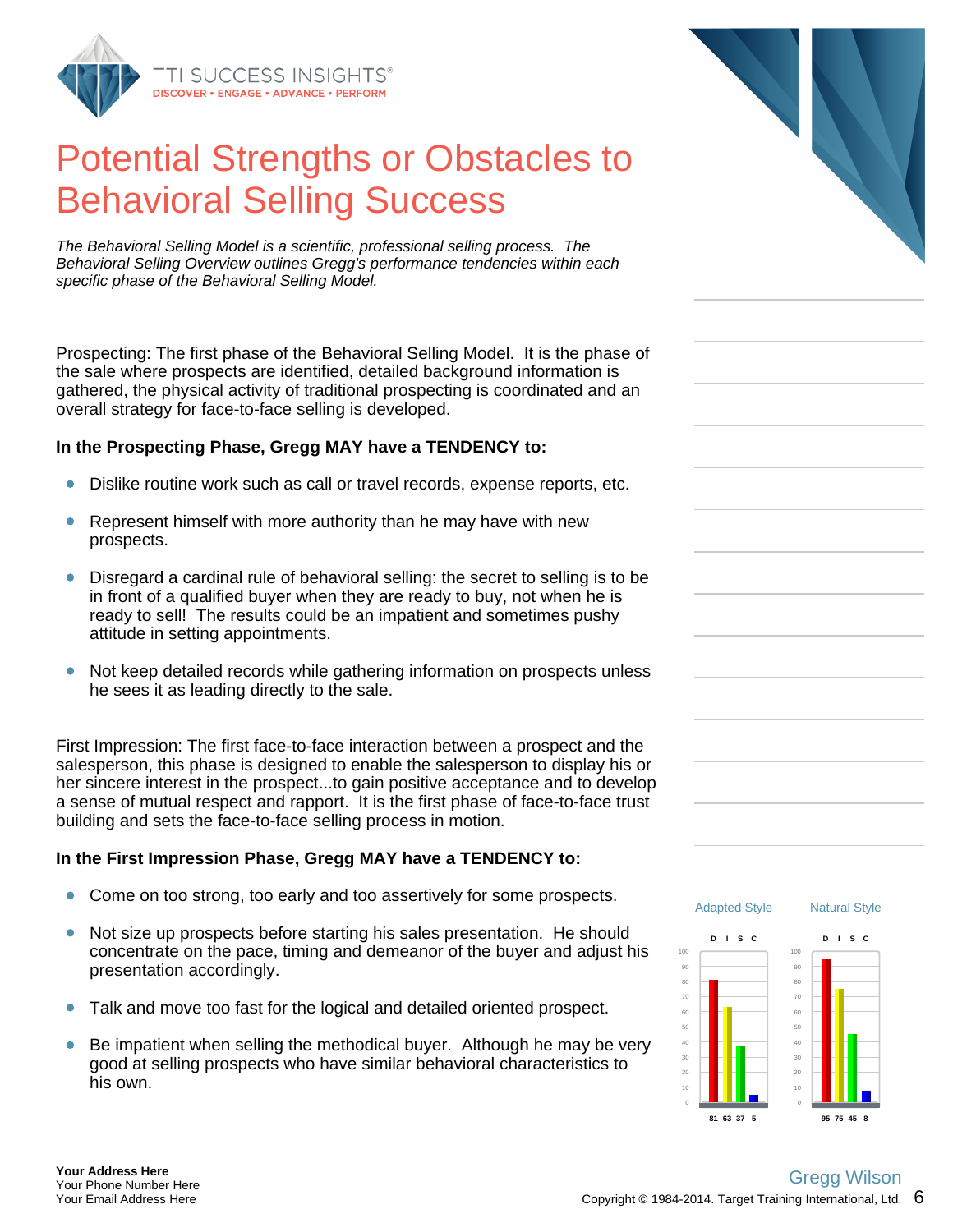

Qualifying: The questioning and detailed needs analysis phase of the face-to-face sale, this phase of the Behavioral Selling Model enables the salesperson to discover what the prospect will buy, when they will buy and under what conditions they will buy. It is allowing the prospect to identify and verbalize their level of interest, specific wants and detailed needs in the product or service the salesperson is offering.

#### **In the Qualifying Phase, Gregg MAY have a TENDENCY to:**

- Let his non verbal communication show his impatience during the Qualifying Phase.
- Interrupt the prospect. Could be more concerned about how he is perceived than with being an effective listener.
- Be so concerned with the big picture that he forgets to remember that there are little pieces that can often make a sale successful or actually make it fall apart.
- Not take the time to actively listen to what the prospect is saying in order  $\bullet$ to determine what they really need. In addition, is likely to jump too quickly to a recommendation before processing everything that the prospect has to say.

Demonstration: Much different from traditional "demonstration" or "product presentation," this phase allows the salesperson to demonstrate his or her product knowledge in such a way that it fulfills the stated or implied wants, needs, or intentions of the prospect as identified and verbalized in the Qualifying Phase.

#### **In the Demonstration Phase, Gregg MAY have a TENDENCY to:**

- $\bullet$ To try to close the sale prematurely before the prospect is truly convinced. May believe in the outdated "close early and close often" school of selling. In today's world of selling, this can lead to more trouble than to more sales.
- Present the products or service that satisfy his own needs rather than really answering the prospect's true buying motives, time frame for buying and terms of purchase.



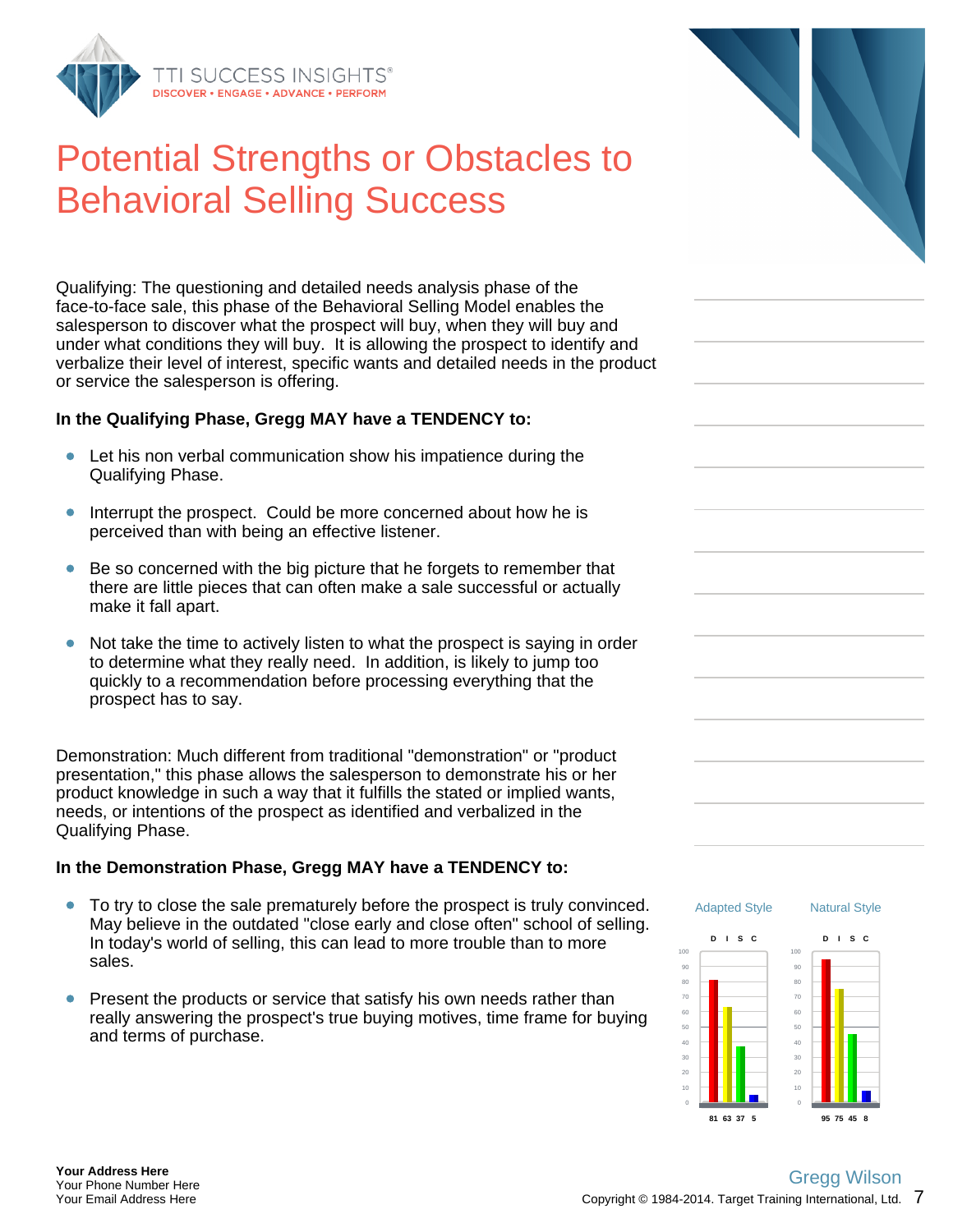

- Ten to fifteen percent of his potential customers will feel comfortable with  $\bullet$ his presentation style which can be fast, direct and sometimes glossing over major points. However, the remaining prospects will feel somewhat uncomfortable with his natural style.
- Not devote sufficient time to present his products and/or services  $\bullet$ adequately.

Influence: What people believe enough, they act upon. This phase is designed to enable the salesperson to build value and overcome the tendency that many prospects have to place little belief or trust in what is told to them. It is this phase of the sale that solidifies the prospect's belief in the supplier, product or service and salesperson.

#### **In the Influence Phase, Gregg MAY have a TENDENCY to:**

- Not allow enough time for prospect to verbalize his full and honest feelings.
- Not take the time to prepare, pack or check for all materials that are  $\bullet$ needed to influence the prospect.
- $\bullet$ Subconsciously force prospect to agree with his intentions.
- Not allow prospect time to think through what the information really means  $\bullet$ and how the product or service will solve his problems.

Closing: The final phase of the Behavioral Selling Model. This phase is asking the prospect to buy, dealing with objections, handling any necessary negotiation and completing the transaction to mutual satisfaction.

#### **In the Closing Phase, Gregg MAY have a TENDENCY to:**

- Become defensive and overreact to an objection. This is especially true if  $\bullet$ he has played a major role in the development of the product or service.
- Be so direct in closing that he antagonizes some buyers. The methodical buyer could be intimidated.
- Welcome objections. They provide him with an opportunity to expand his  $\bullet$ image. However, he may have a tendency to take some objections too lightly.



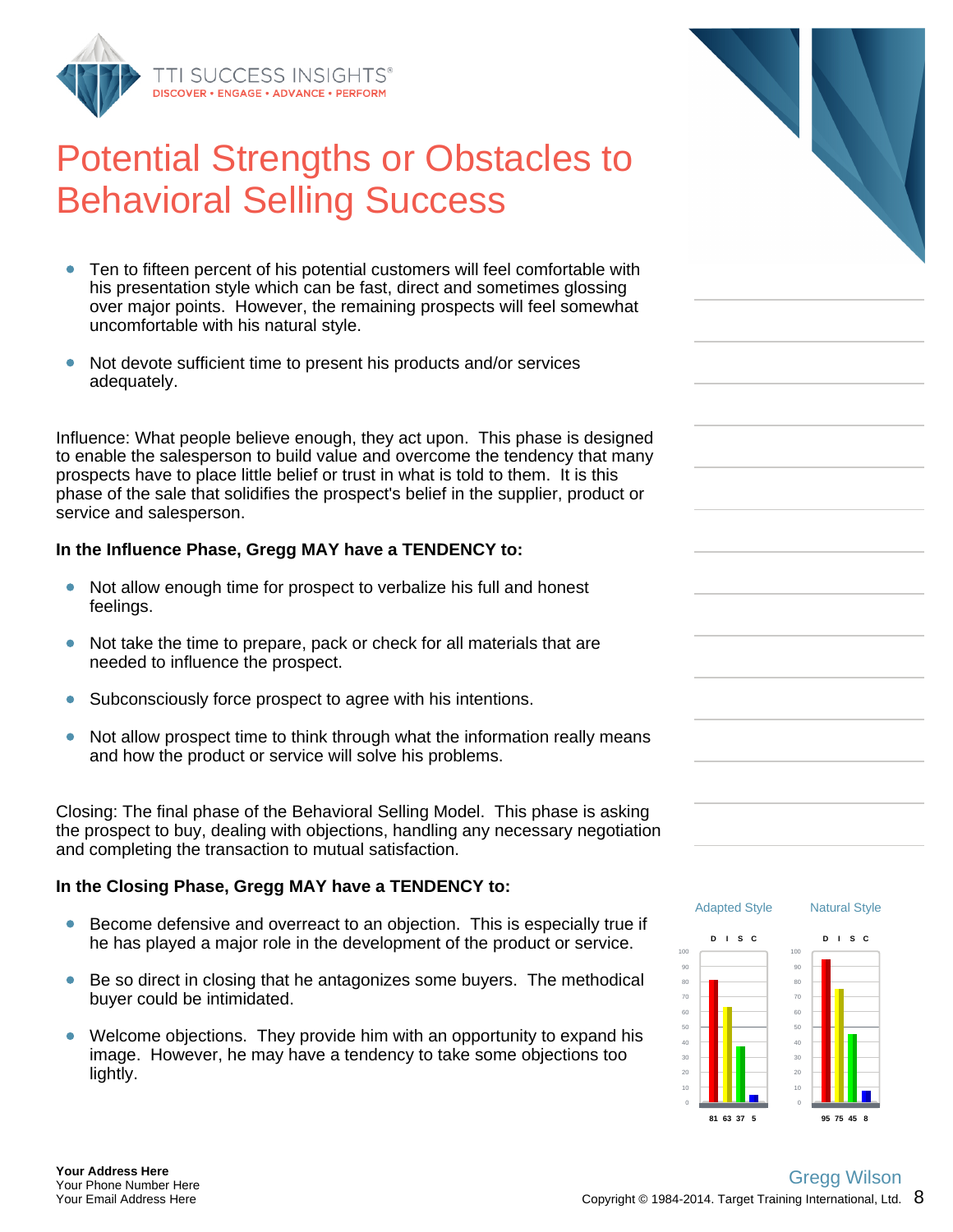

Attempt to win on all points, no matter how minor. This desire has the potential to hinder the sales process.

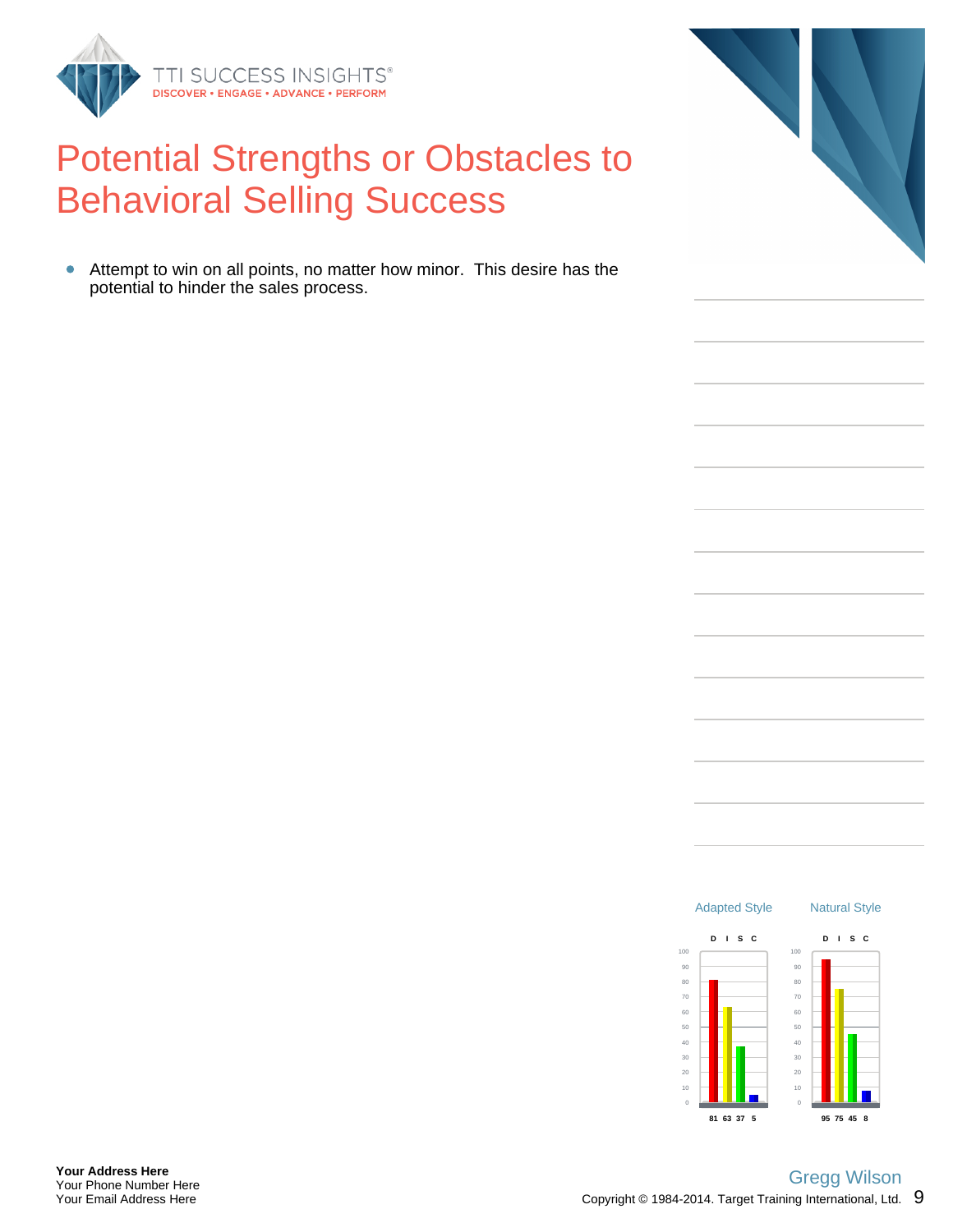

## Value to the Organization

This section of the report identifies the specific talents and behavior Gregg brings to the job. By looking at these statements, one can identify his role in the organization. The organization can then develop a system to capitalize on his particular value and make him an integral part of the team.

- Dedicated to his own ideas.  $\bullet$
- Initiates activity.  $\bullet$
- Pioneering.  $\bullet$
- Competitive.  $\bullet$
- Self-starter.  $\bullet$
- Thinks big.  $\bullet$
- $\bullet$ Can support or oppose strongly.
- Tenacious.  $\bullet$



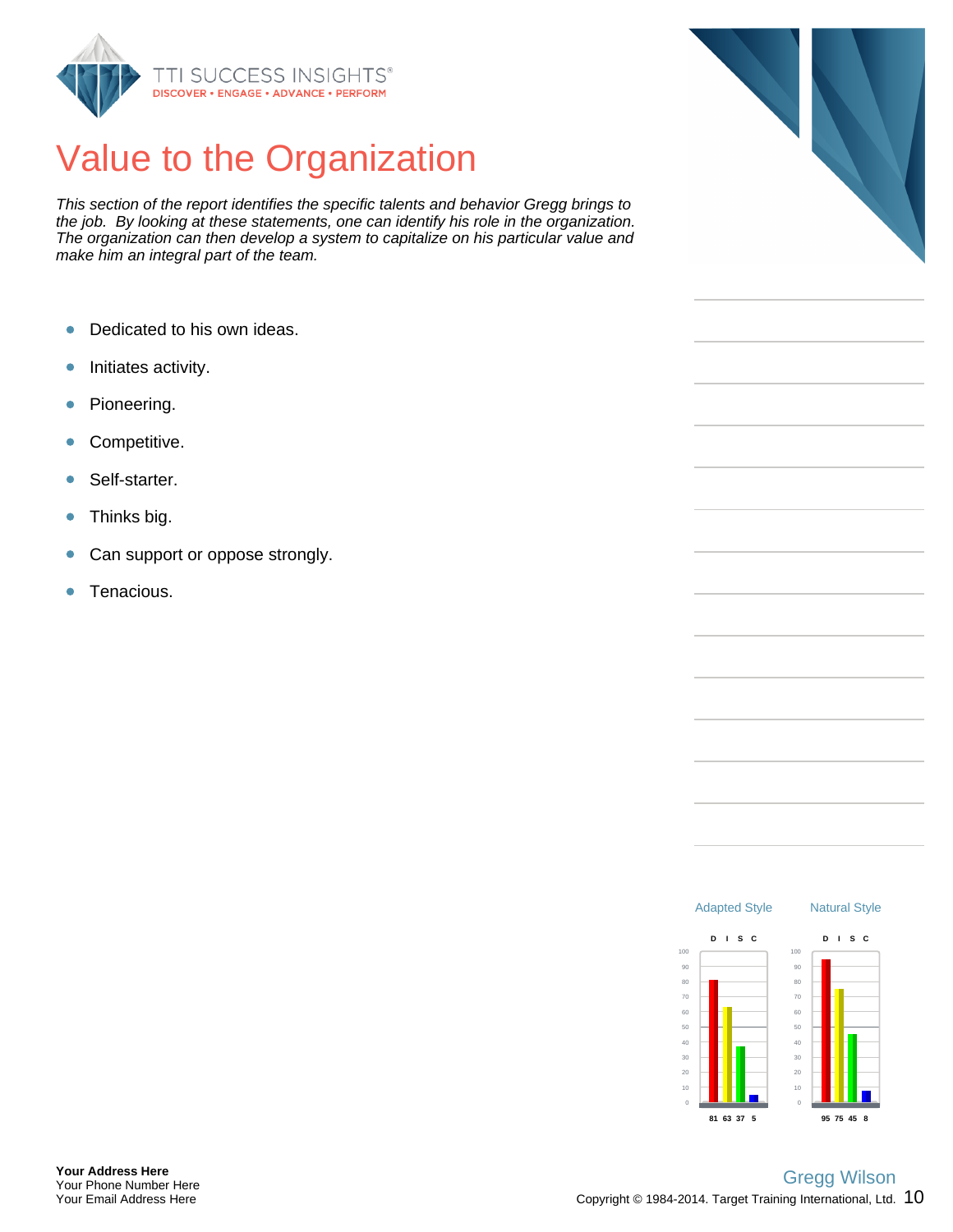

## Checklist for Communicating

Most people are aware of and sensitive to the ways with which they prefer to be communicated. Many people find this section to be extremely accurate and important for enhanced interpersonal communication. This page provides other people with a list of things to DO when communicating with Gregg. Read each statement and identify the 3 or 4 statements which are most important to him. We recommend highlighting the most important "DO's" and provide a listing to those who communicate with Gregg most frequently.

#### Ways to Communicate:

- $\Box$  Provide facts and figures about probability of success, or effectiveness of options.
- $\Box$  Be clear, specific, brief and to the point.
- $\Box$ Come prepared with all requirements, objectives and support material in a well-organized "package."
- $\Box$  Clarify any parameters in writing.
- Appeal to how he will benefit or be admired.  $\Box$
- □. Provide "yes" or "no" answers--not maybe.
- Use the carrot approach when appropriate. □.
- $\Box$ Present the facts logically; plan your presentation efficiently.
- Take issue with facts, not the person, if you disagree.  $\Box$
- Speak at a rapid pace. □.
- $\Box$  Define the problem in writing.
- $\Box$  Look for his oversights.

Adapted Style

Natural Style

**D I S C**

**95 75 45 8**

**D I S C**

**81 63 37 5**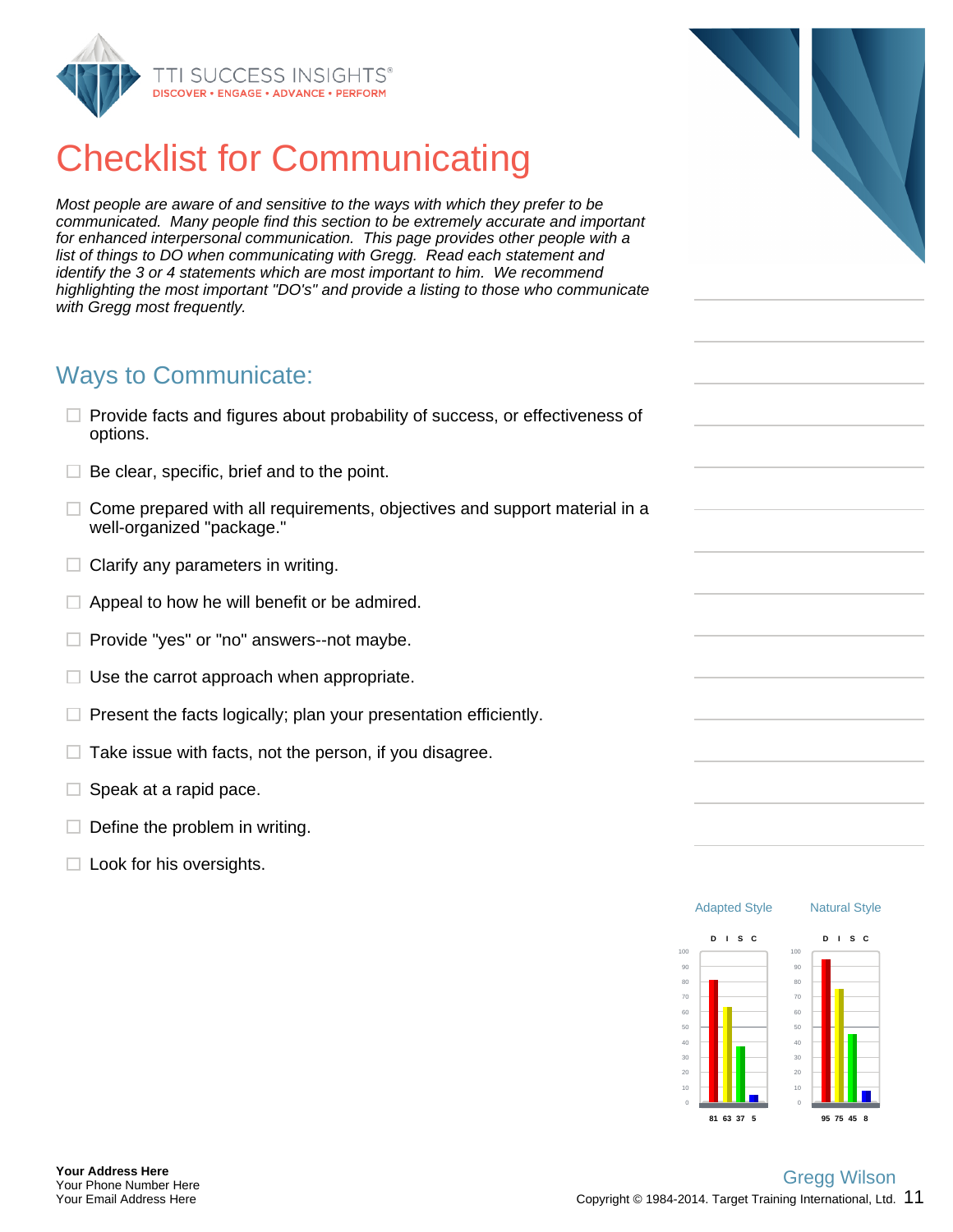

## **Checklist for Communicating Continued**

This section of the report is a list of things NOT to do while communicating with Gregg. Review each statement with Gregg and identify those methods of communication that result in frustration or reduced performance. By sharing this information, both parties can negotiate a communication system that is mutually agreeable.

## Ways **NOT** to Communicate:

| $\Box$ Take credit for his accomplishments.                                                            |  |
|--------------------------------------------------------------------------------------------------------|--|
| $\Box$ Muffle or over legislate.                                                                       |  |
| $\Box$ Ask rhetorical questions, or useless ones.                                                      |  |
| $\Box$ Hesitate when confronted.                                                                       |  |
| $\Box$ Come with a ready-made decision, and don't make it for him.                                     |  |
| $\Box$ Ramble on, or waste his time.                                                                   |  |
| $\Box$ Let him overpower you with verbiage.                                                            |  |
| $\Box$ Be paternalistic.                                                                               |  |
| $\Box$ Reinforce agreement with "I'm with you."                                                        |  |
| $\Box$ Forget or lose things; be disorganized or messy; confuse or distract his<br>mind from business. |  |
| $\Box$ Try to build personal relationships.                                                            |  |
| $\Box$ Try to convince by "personal" means.                                                            |  |

 $\Box$  Be redundant.

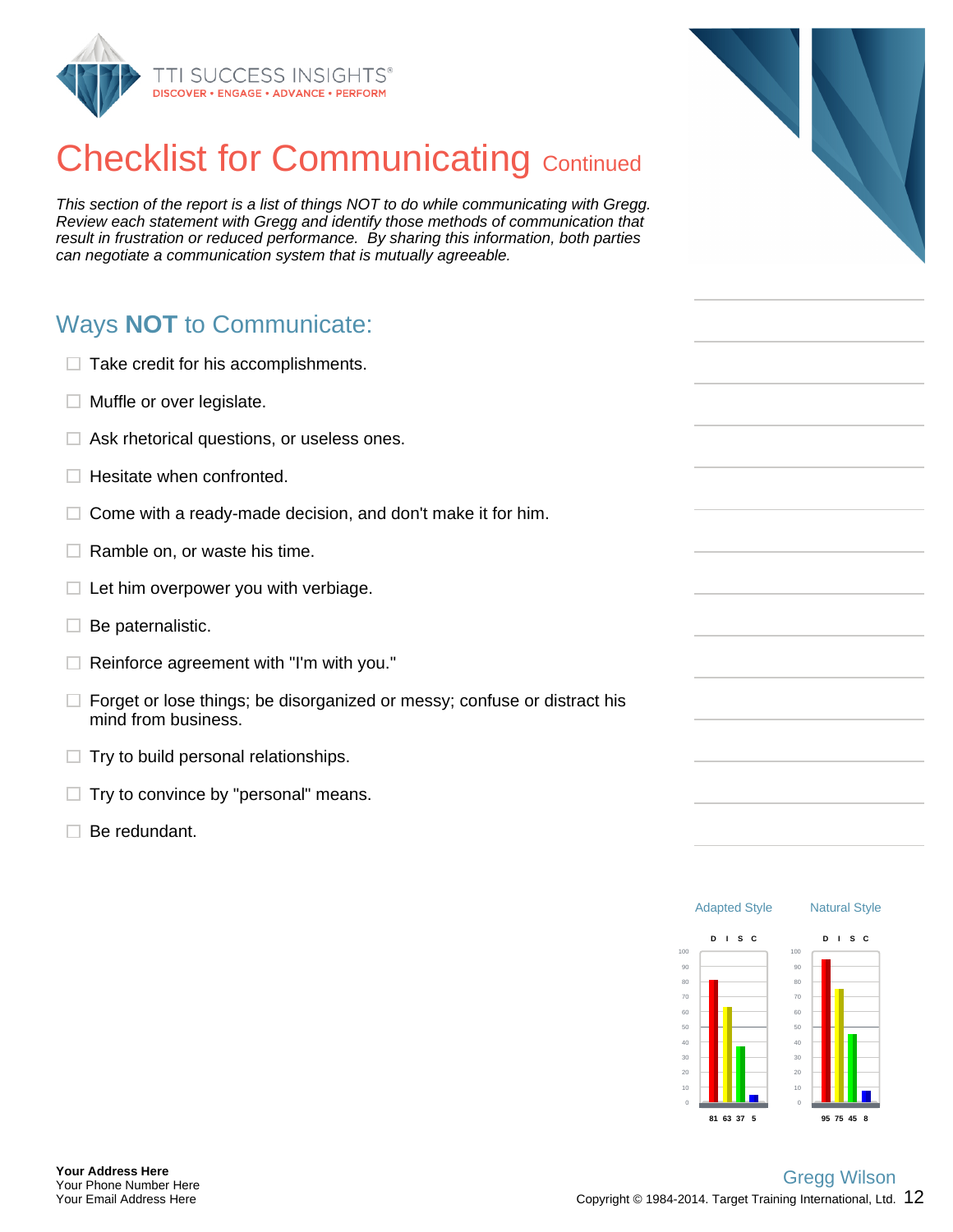

# Selling Tips

This section provides suggestions on methods which will improve Gregg's communications when selling to different styles. The tips include a brief description of typical people in which he may interact. By adapting to the communication style desired by other people, Gregg will become more effective in his communications with them. He may have to practice some flexibility in varying his communication style with others who may be different from himself. This flexibility and the ability to interpret the needs of others is the mark of a superior salesperson.

#### **When selling to a person who is dependent, neat, conservative, perfectionist, careful and compliant:**

- Prepare your "presentation" in advance.
- Stick to business--provide fact to support your presentation.
- Be accurate and realistic--don't exaggerate.

#### **Factors that will create tension:**

- Being giddy, casual, informal, loud.
- Wasting time with small talk.
- Being disorganized or messy.

#### **When selling to a person who is ambitious, forceful, decisive, strong-willed, independent and goal-oriented:**

- Be clear, specific, brief and to the point.
- Stick to business. Give an effective presentation.
- Come prepared with support material in a well-organized "package."

#### **Factors that will create tension:**

- **Talking about things that are not relevant to the** issue.
- Leaving loopholes or cloudy issues.
- Appearing disorganized.

#### **When selling to a person who is patient, predictable, reliable, steady, relaxed and modest:**

- Begin with a personal comment--break the ice.
- Present yourself softly, nonthreateningly and logically.
- Earn their trust--provide proven products.

#### **Factors that will create tension:**

- Rushing headlong into the interview.
- Being domineering or demanding.
- Forcing them to respond quickly to your questions.

#### **When selling to a person who is magnetic, enthusiastic, friendly, demonstrative and political:**

- Provide a warm and friendly environment.
- Don't deal with a lot of details, unless they want them.
- Provide testimonials from people they see as important.

#### **Factors that will create tension:**

- Being curt, cold or tight-lipped.
- Controlling the conversation.
- Driving on facts and figures, alternatives, abstractions.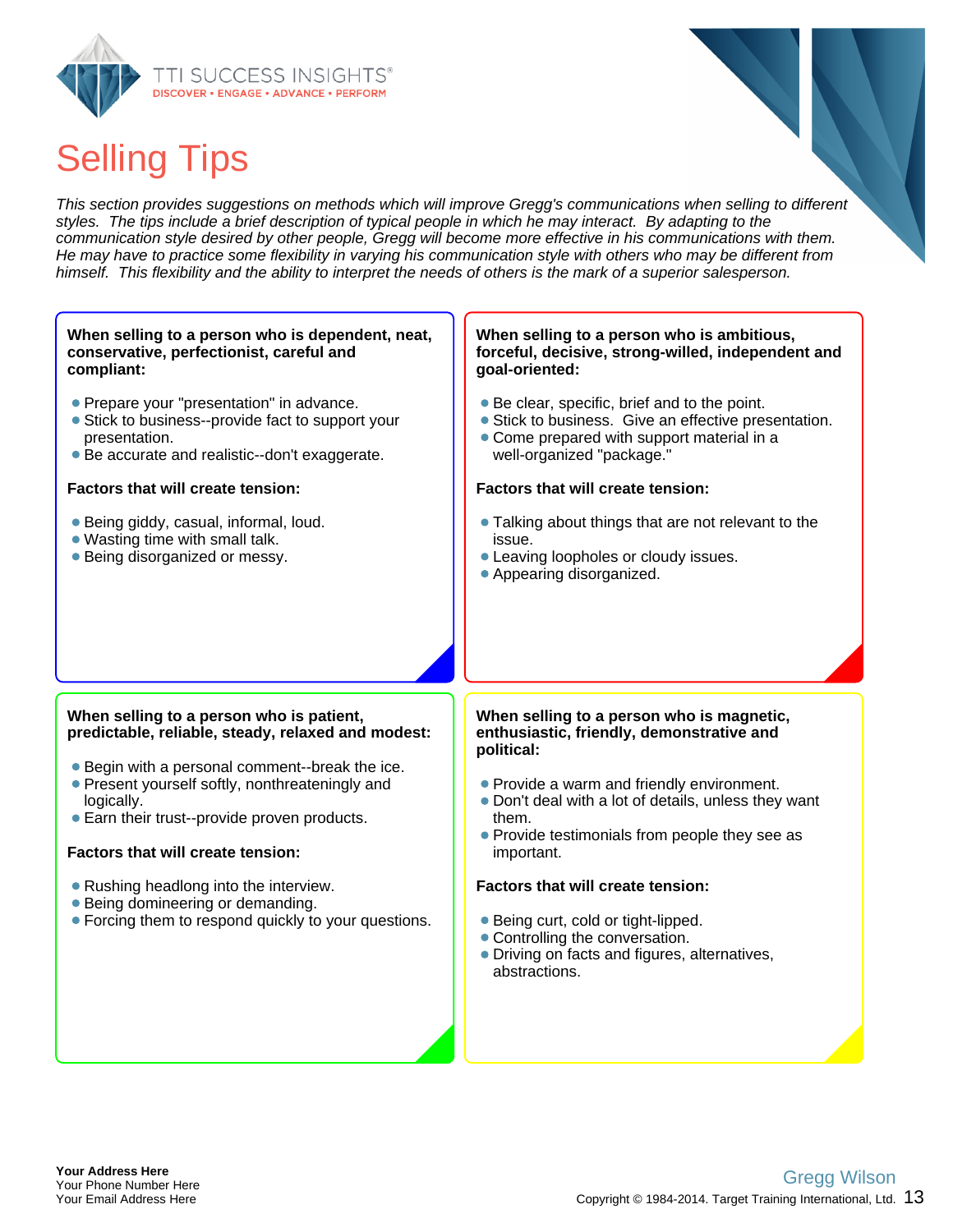

### **Perceptions** See Yourself as Others See You

A person's behavior and feelings may be quickly telegraphed to others. This section provides additional information on Gregg's self-perception and how, under certain conditions, others may perceive his behavior. Understanding this section will empower Gregg to project the image that will allow him to control the situation.

#### Self-Perception

Gregg usually sees himself as being:

- Pioneering **Assertive Assertive** 
	-
- Competitive **Confident**
- Positive **Winner**
- 

#### Others' Perception - Moderate

Under moderate pressure, tension, stress or fatigue, others may see him as being:

- Demanding Nervy
	-
- Egotistical **Aggressive** Aggressive
- 

#### Others' Perception - Extreme

Under extreme pressure, stress or fatigue, others may see him as being:

- 
- Abrasive **Controlling**
- 
- Arbitrary **Opinionated Opinionated**



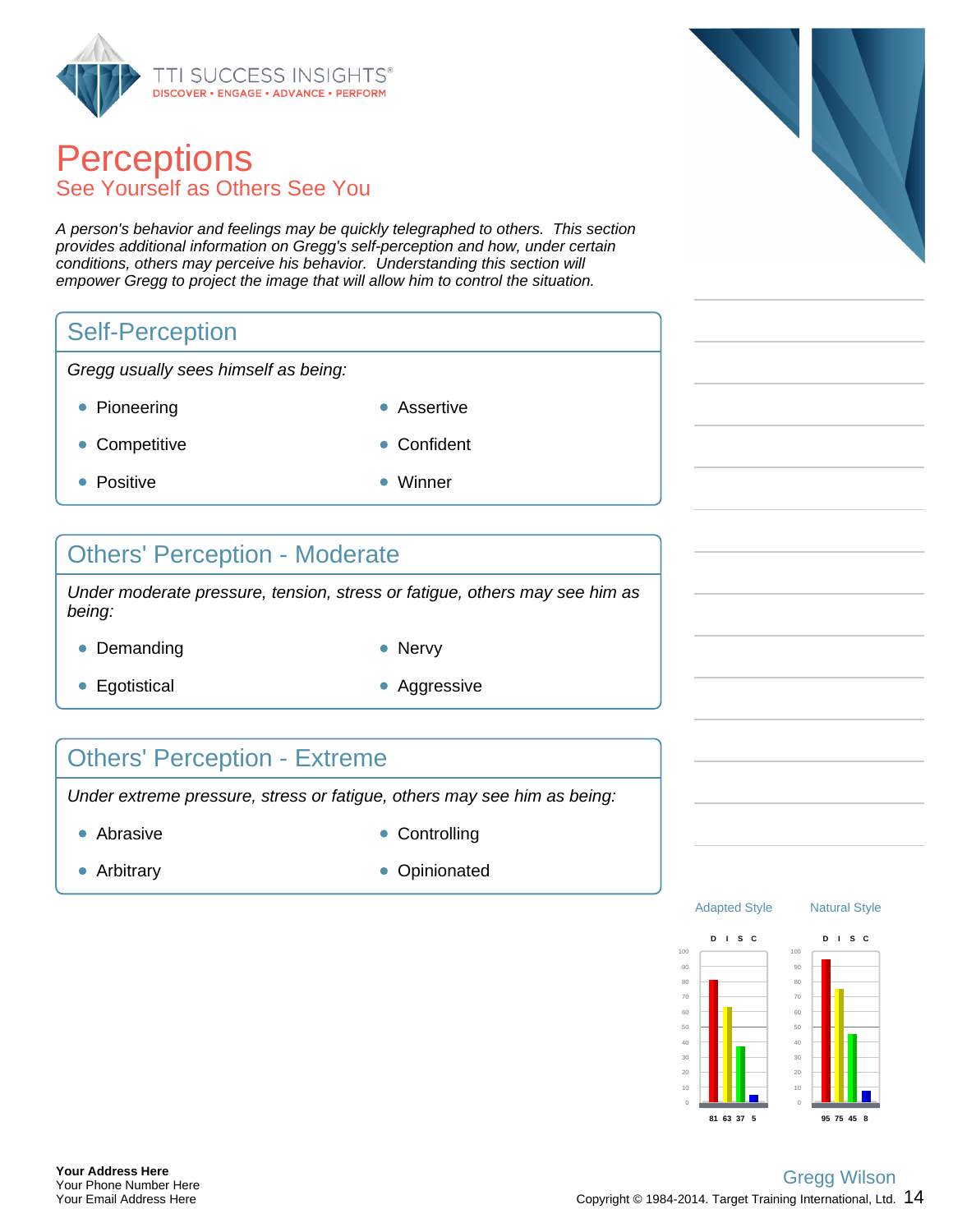

## The Absence of a Behavioral Factor

The absence of a behavioral factor may provide insight into situations or environments that may cause tension or stress. Based on research, we are able to identify situations that should be avoided or minimized in a person's day-to-day environment. By understanding the contribution of a low behavioral style, we are able to better articulate a person's talents and create environments where people can be more effective.

#### **Situations and circumstances to avoid or aspects needed within the environment in order to minimize behavioral stress.**

- Avoid environments where micro-management is the way of the organization.
- Avoid working environments where risk taking is not rewarded or encouraged.
- Avoid situations where the lack of fear is the driving force versus the return for the organization.

**Understanding that the need to adapt is unavoidable at times, below are tips for adapting to those with C above the energy line and/or tips for seeking environments that will be conducive to the low C.**

- Extremely formal and structured interactions may cause stress.
- Breaking rules that others must follow, will be seen as reckless and haphazard.
- Stress is demonstrated through body language; be sure to send the  $\bullet$ same message verbally and physically.



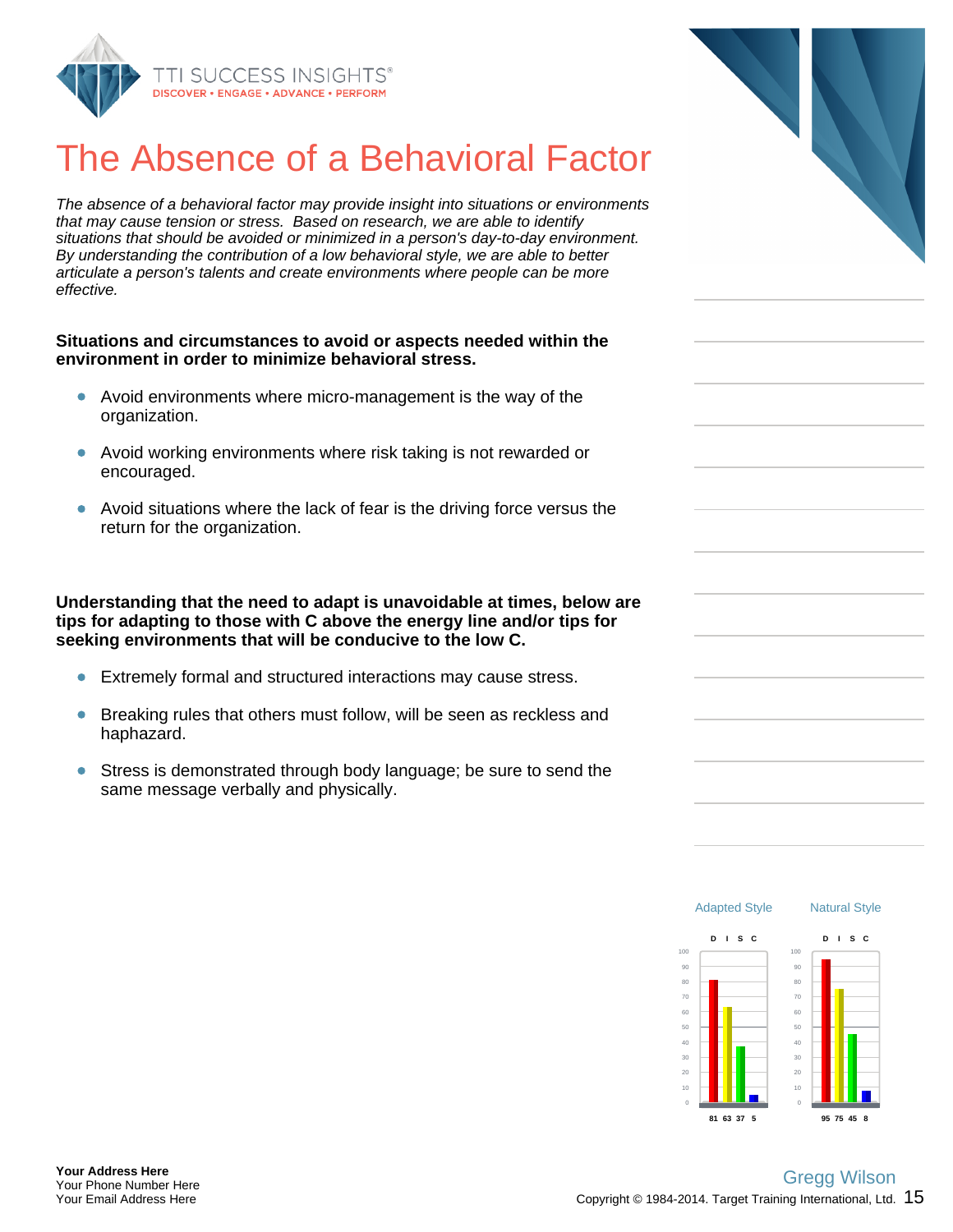

## **Descriptors**

Based on Gregg's responses, the report has marked those words that describe his personal behavior. They describe how he solves problems and meets challenges, influences people, responds to the pace of the environment and how he responds to rules and procedures set by others.

| Demanding                                                                                            | <b>Effusive</b>                                                            | Phlegmatic                                                           | Evasive                                                                                |
|------------------------------------------------------------------------------------------------------|----------------------------------------------------------------------------|----------------------------------------------------------------------|----------------------------------------------------------------------------------------|
| <b>Egocentric</b><br><b>Driving</b><br><b>Ambitious</b><br><b>Pioneering</b><br><b>Strong-Willed</b> | Inspiring<br>Magnetic<br>Political<br>Enthusiastic<br>Demonstrative        | Relaxed<br><b>Resistant to Change</b><br>Nondemonstrative<br>Passive | Worrisome<br>Careful<br>Dependent<br>Cautious<br>Conventional<br>Exacting              |
| <b>Forceful</b><br><b>Determined</b>                                                                 | <b>Persuasive</b><br><b>Warm</b>                                           | Patient                                                              | <b>Neat</b>                                                                            |
| <b>Aggressive</b><br><b>Competitive</b><br><b>Decisive</b><br><b>Venturesome</b>                     | <b>Convincing</b><br><b>Polished</b><br><b>Poised</b><br><b>Optimistic</b> | Possessive<br>Predictable<br>Consistent<br>Deliberate                | Systematic<br>Diplomatic<br>Accurate<br>Tactful                                        |
| <b>Inquisitive</b><br><b>Responsible</b>                                                             | <b>Trusting</b><br><b>Sociable</b>                                         | Steady<br>Stable                                                     | Open-Minded<br><b>Balanced Judgment</b>                                                |
|                                                                                                      |                                                                            |                                                                      |                                                                                        |
| <b>Dominance</b>                                                                                     | <b>Influencing</b>                                                         | <b>Steadiness</b>                                                    | <b>Compliance</b>                                                                      |
| Conservative                                                                                         | Reflective                                                                 | <b>Mobile</b>                                                        | <b>Firm</b>                                                                            |
| Calculating<br>Cooperative<br><b>Hesitant</b><br>Low-Keyed                                           | Factual<br>Calculating<br><b>Skeptical</b>                                 | Active<br><b>Restless</b><br>Alert<br>Variety-Oriented               | Independent<br><b>Self-Willed</b><br><b>Stubborn</b>                                   |
| Unsure<br>Undemanding<br>Cautious<br>Mild                                                            | Logical<br>Undemonstrative<br>Suspicious<br>Matter-of-Fact<br>Incisive     | Demonstrative<br>Impatient<br>Pressure-Oriented<br>Eager             | <b>Obstinate</b><br><b>Opinionated</b><br><b>Unsystematic</b><br><b>Self-Righteous</b> |
| Agreeable<br>Modest<br>Peaceful                                                                      | Pessimistic<br>Moody                                                       | Flexible<br>Impulsive<br>Impetuous                                   | <b>Uninhibited</b><br><b>Arbitrary</b><br><b>Unbending</b>                             |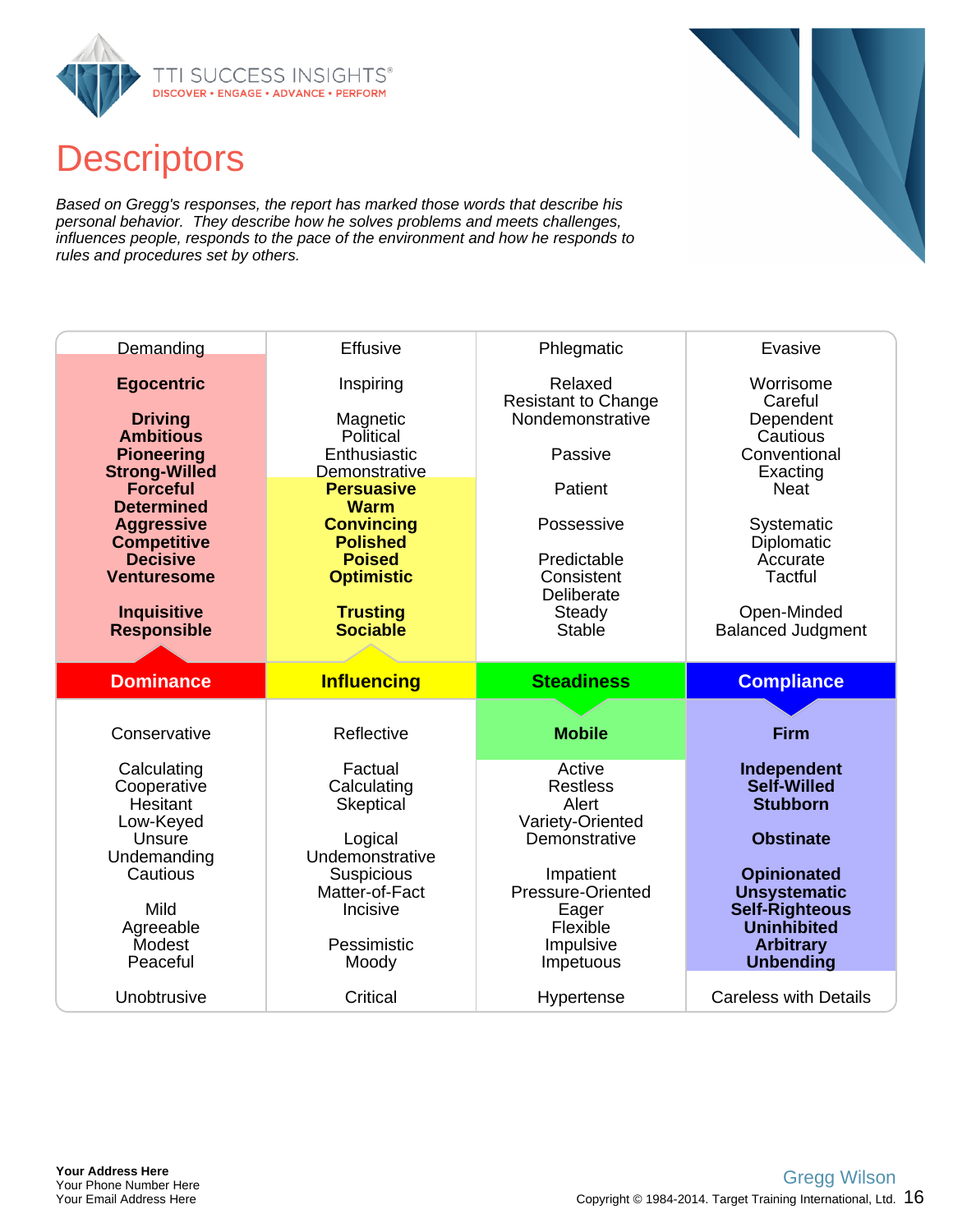

## Natural and Adapted Selling Style

Gregg's natural selling style of dealing with problems, people, pace and procedures may not always fit the sales environment. This section is extremely important as it will identify if a salesperson's natural style or adapted style is correct for the current sales environment.

#### PROBLEMS - CHALLENGES

Gregg tends to attack sales challenges in a demanding, driving and self-willed manner. He is individualistic in his approach and will actively seek to achieve sales goals. He likes authority along with his responsibility and a territory that will constantly challenge him to perform up to his ability.

#### **Natural Adapted**

Gregg's response to the sales environment is to be strong-willed and ambitious. He seeks to win against all obstacles.

#### PEOPLE - CONTACTS

Gregg is enthusiastic about his ability to influence others. He prefers an environment in which he has the opportunity to deal with different types of individuals. He is trusting and also wants to be trusted.

#### **Natural Adapted**

Gregg feels the environment calls for him to be sociable and optimistic. He will trust others and wants a positive environment in which to sell.



Natural Style

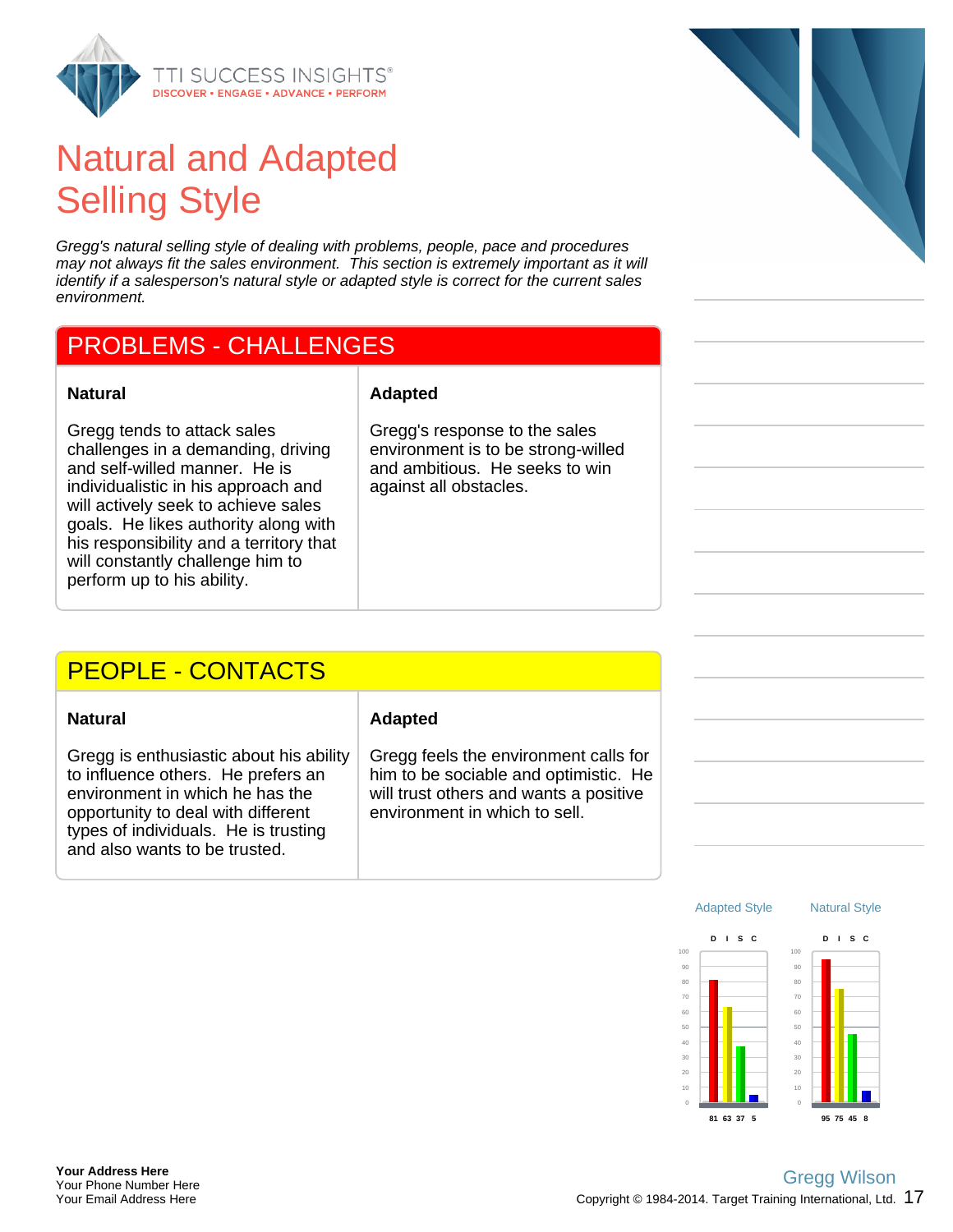

## Natural and Adapted **Selling Style Continued**



Gregg is comfortable in a sales environment that allows him mobility and movement. He feels comfortable with several proposals in the mill at the same time. He can move from one prospect to another with ease.

person who is willing and capable of interpreting the company policies to ensure the best results and allow him creative and innovative methods of selling. He wants to be measured on

his sales results, not how he

achieved the results.

#### **Natural Adapted**

Gregg feels that the sales environment doesn't require him to alter the way he deals with activity level and consistency.

### PROCEDURES - CONSTRAINTS

#### **Natural Adapted**

Gregg wants to be seen as his own

The difference between Gregg's basic and adapted sales style is not significant and he sees no need to change on this factor.



Natural Style

**95 75 45 8**

Adapted Style

**81 63 37 5**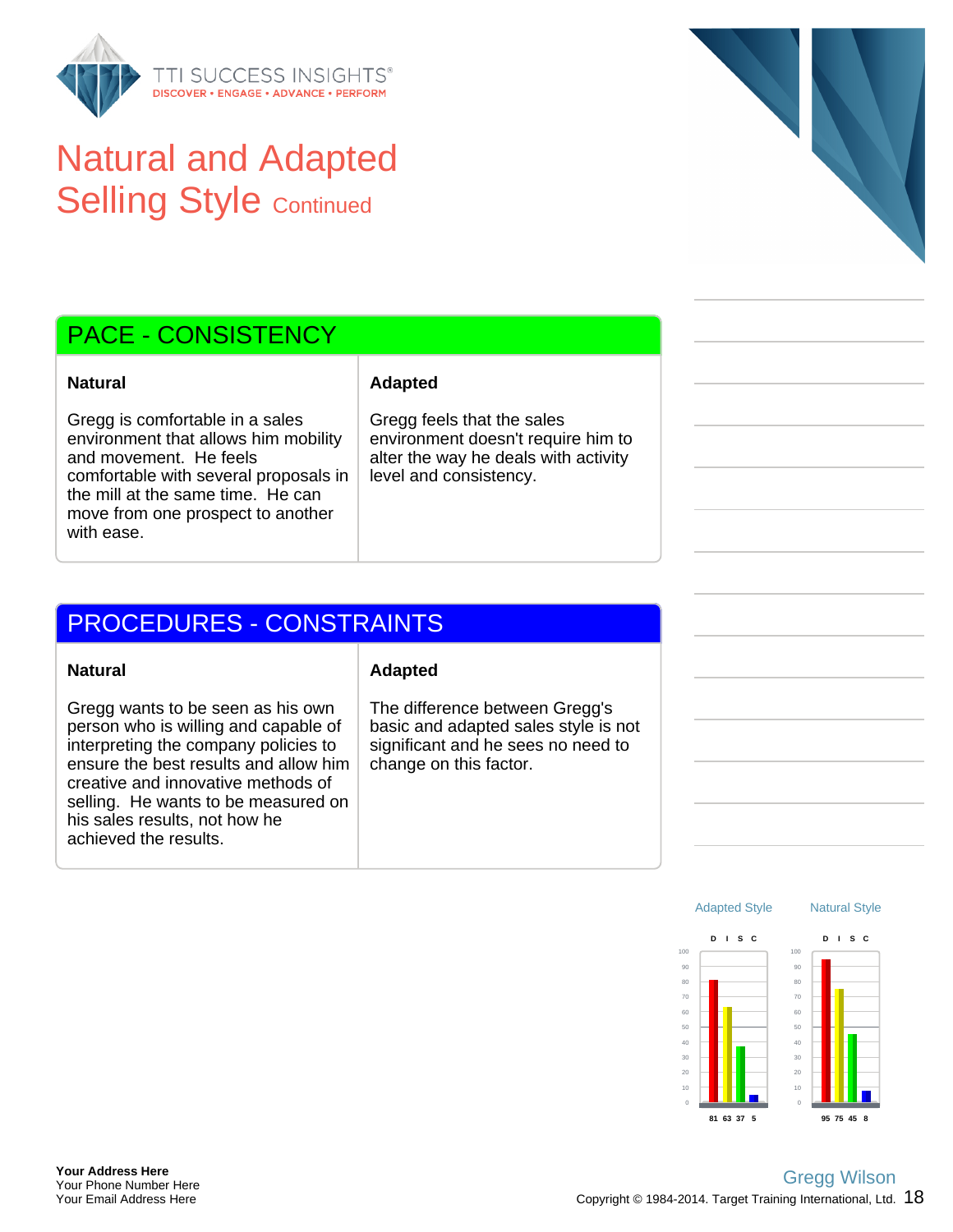

## Adapted Style

Gregg sees his present work environment requiring him to exhibit the behavior listed on this page. If the following statements DO NOT sound job related, explore the reasons why he is adapting this behavior.

- $\bullet$ Seeking challenges presented by competition.
- Authority to carry out responsibility.  $\bullet$
- Exhibiting confidence in approaching customers.  $\bullet$
- Using authority and responsibility for completing the sale.  $\bullet$
- Positive response to a client's objections.  $\bullet$
- Independent in approaching customers or clients.  $\bullet$
- $\bullet$ Telling clients or customers about the "big picture."
- $\bullet$ Ability to handle many new products or services.
- $\bullet$ Challenging the status-quo.
- A resourceful, eager self-starter.  $\bullet$
- Sharing his personal opinion with a client or customer.  $\bullet$
- $\bullet$ Using a creative approach in selling new and innovative services or products.
- $\bullet$ Making a presentation in his own particular style.



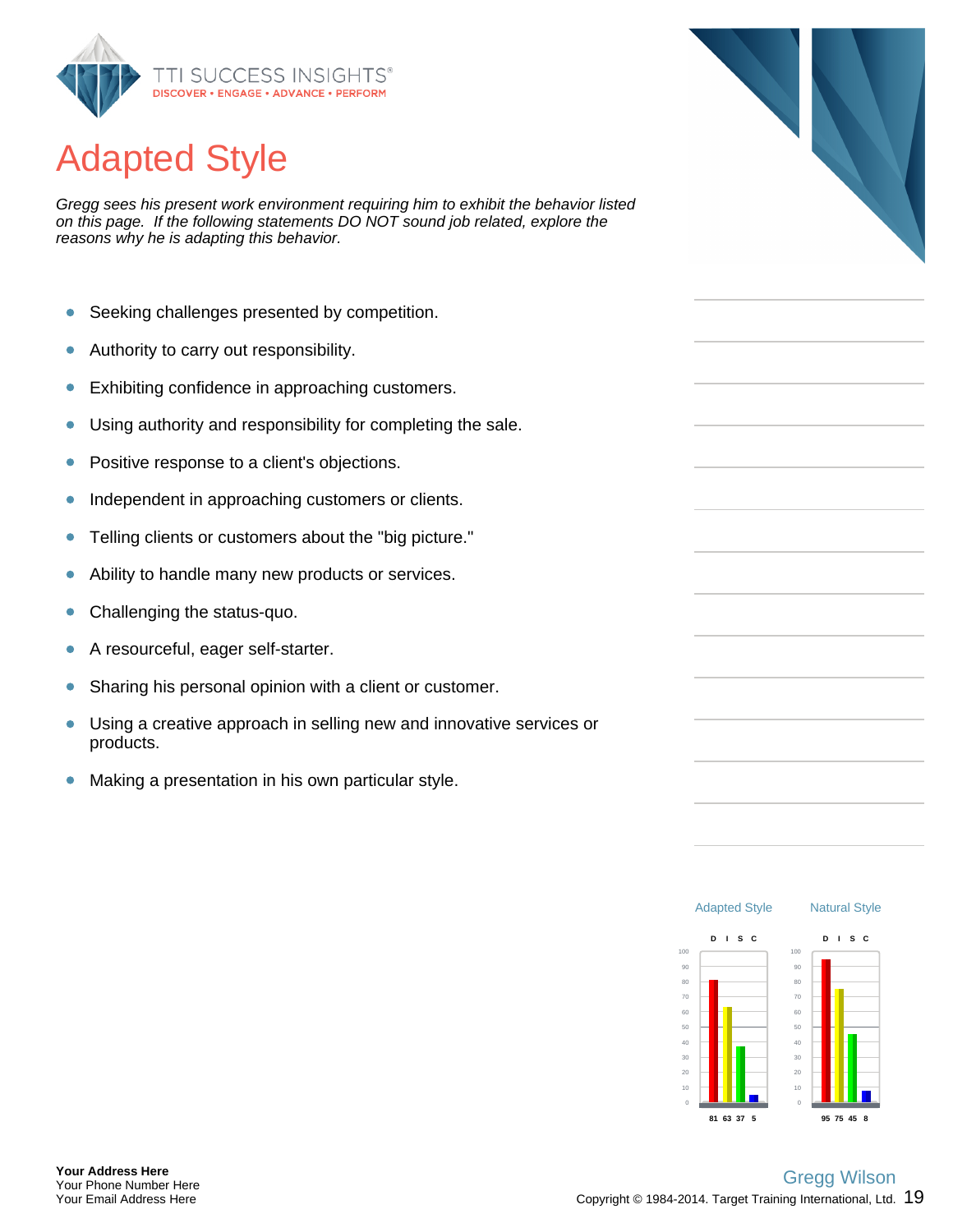

## Time Wasters

This section of your report is designed to identify time wasters that may impact your overall time use effectiveness. Possible causes and solutions will serve as a basis for creating an effective plan for maximizing your use of TIME and increasing your PERFORMANCE.

#### Crisis Management

Crisis Management is defined as a management style that is consistently driven by uncontrolled external issues as the preferred method of managing. This style allows crises to precipitate rather than anticipating them and being pro-active.

#### **Possible Causes:**

- ò Lack planning
- $\bullet$ Place unrealistic time requirements on people and tasks
- $\bullet$ Always looking for problems to solve

#### **Possible Solutions:**

- $\bullet$ Have a well defined operational plan
- Target key individuals to handle specific problems  $\bullet$
- $\bullet$ Ask for recommendations from key people
- Delegate authority and responsibility when possible  $\bullet$

#### Snap Decisions

Snap decisions in this context are those decisions that are made too quickly without having all the necessary information.

#### **Possible Causes:**

- Impatience overrides need to wait for more information ö
- $\bullet$ Try to do too much
- $\bullet$ Failure to plan in advance
- $\bullet$ Lack specific goals

#### **Possible Solutions:**

Ask for recommendations  $\bullet$ 



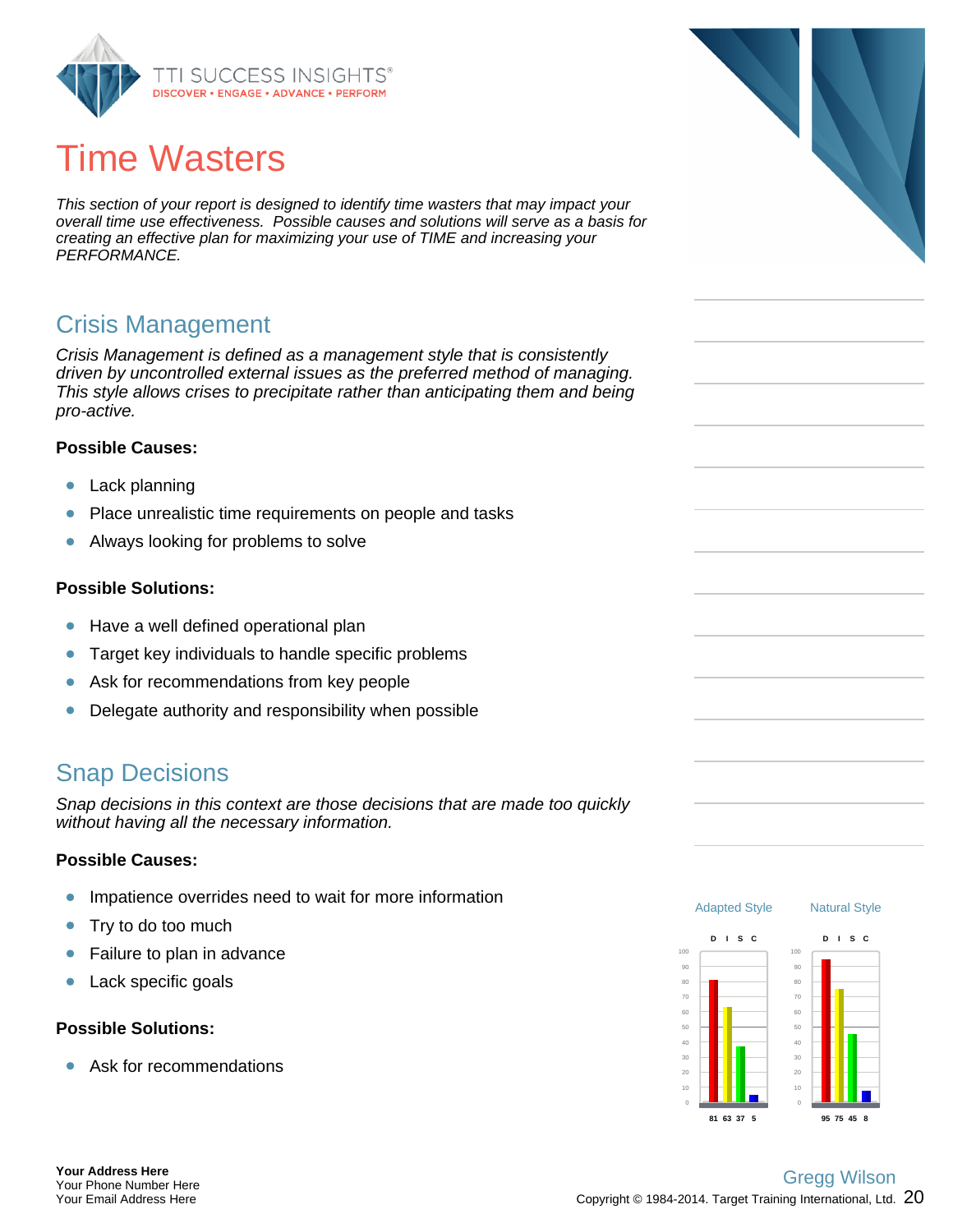

## **Time Wasters Continued**

- Establish process for decisions prior to situation occurring  $\bullet$
- Establish standard operating procedures and alternative procedures for possible problems

## **Firefighting**

Firefighting is often defined as being pulled away from priority tasks to answer questions, offer solutions, delegate or solve problem-related minor issues. These issues usually "flare up" quickly and are "put out" quickly.

#### **Possible Causes:**

- Desire to solve problems quickly and sometimes without adequate information
- Lack of delegation  $\bullet$
- $\bullet$ Lack of standard operating procedures
- Poor/wrong priorities  $\bullet$
- $\bullet$ Failure to fit intensity to the situation

#### **Possible Solutions:**

- ò Establish a plan
- Create operational procedures for tasks and known problems  $\bullet$
- Establish a "management by objectives" approach  $\bullet$

#### Poor Delegation

Poor delegation usually means the inability to discriminate between tasks needing your time and attention, and those others are capable of accomplishing.

#### **Possible Causes:**

- $\bullet$ Do not want to give up control
- Do not trust the abilities of others Ŏ
- Do not understand the abilities of others  $\bullet$
- Fear the talents of others  $\bullet$
- Do not want to overload others  $\bullet$

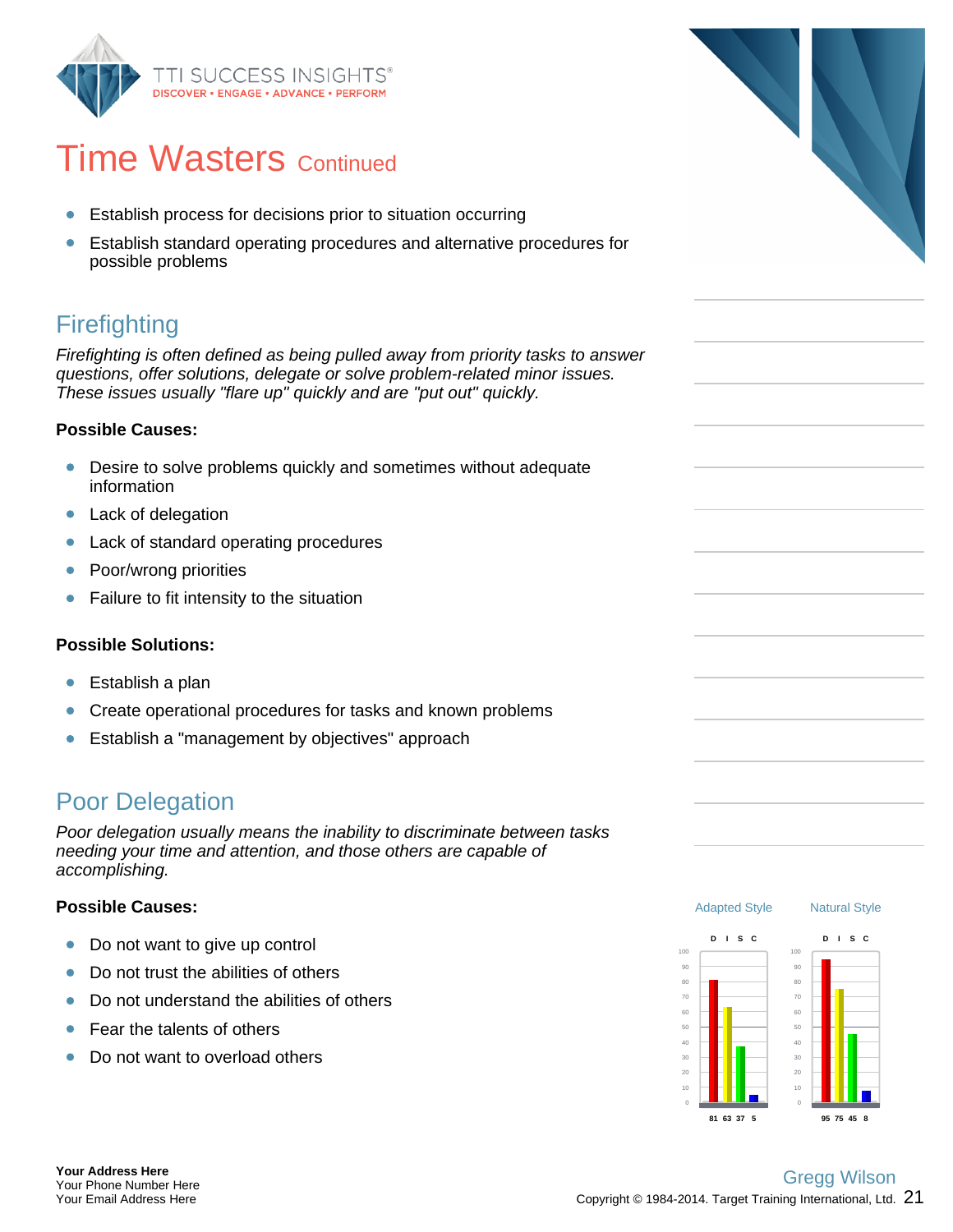

## **Time Wasters Continued**

#### **Possible Solutions:**

- Train and mentor others  $\bullet$
- Develop a support team  $\bullet$
- Give people the opportunity to help  $\bullet$
- $\bullet$ Recognize the time spent training others on routine tasks will result in gained cumulative time for higher priority tasks

#### Lack of a Written Plan

A plan in this context may be an overall business plan including mission, goals, objectives, task requirements and utilization of resources. It may also simply mean written priorities and a written daily plan of action.

#### **Possible Causes:**

- $\bullet$ Action oriented, want to get things done now
- Priorities keep changing (self- or other-imposed)  $\bullet$
- $\bullet$ Have been successful without a plan in the past
- Want to "go with the flow" and not be stifled by a written daily agenda  $\bullet$

#### **Possible Solutions:**

- Write down personal and job-related values and prioritize them  $\bullet$
- $\bullet$ Write out a long-term plan that will support those values
- Recognize that by having priorities clearly in mind, constant change will  $\bullet$ be replaced with change-by-design



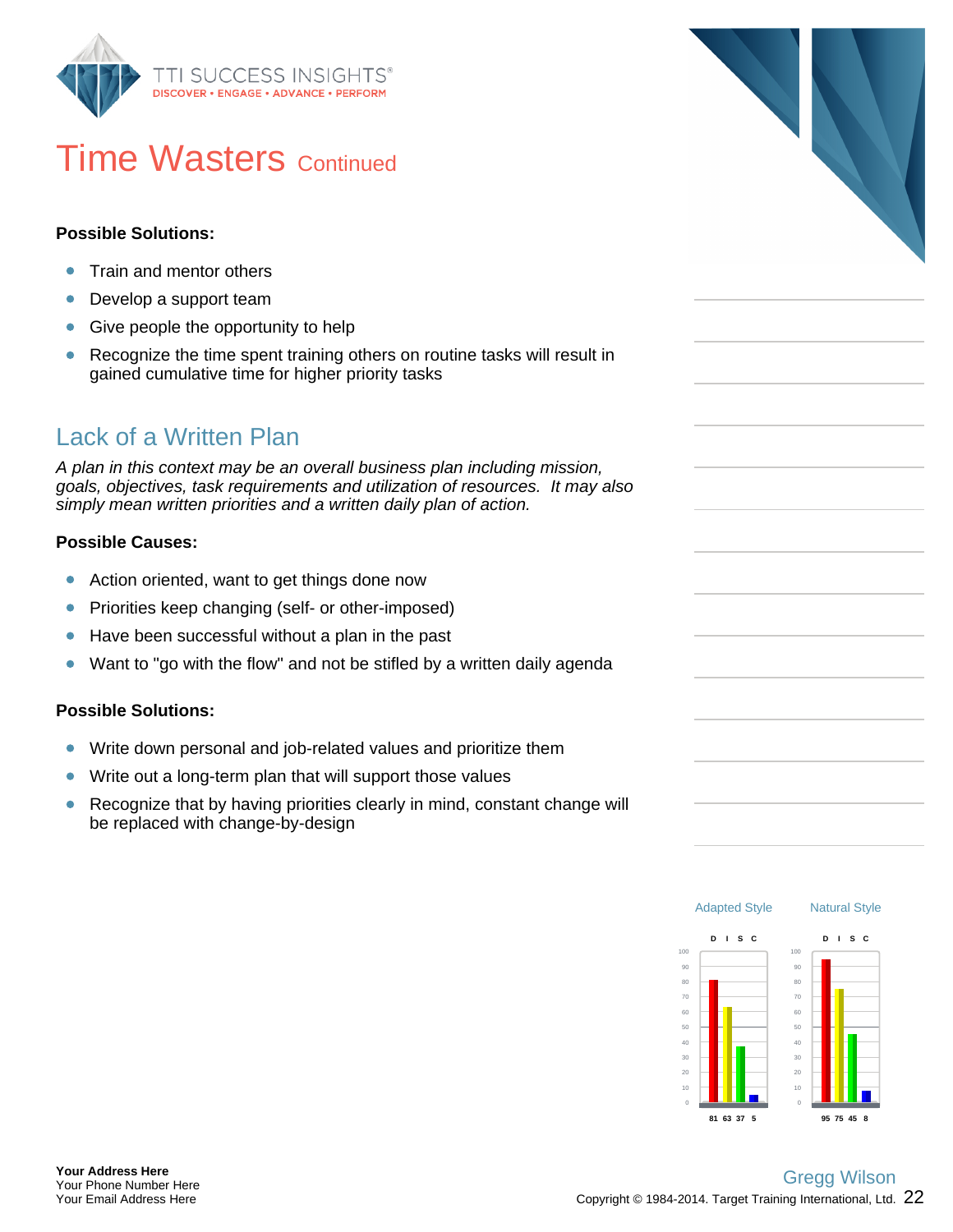

## Areas for Improvement

In this area is a listing of possible limitations without regard to a specific job. Review with Gregg and cross out those limitations that do not apply. Highlight 1 to 3 limitations that are hindering his performance and develop an action plan to eliminate or reduce this hindrance.

#### Gregg has a tendency to:

- Take objections lightly.  $\bullet$
- Dislike routine work--call reports, etc.  $\bullet$
- Dominate a sales presentation.  $\bullet$
- $\bullet$ Resist participation as part of the team, unless seen as a leader.
- Use fear as motive for buying.  $\bullet$
- Not answer objections to buyer's satisfaction.  $\bullet$
- Sell what he wants to sell rather than listen to the buyer's needs.  $\bullet$
- Represent himself with more authority than he may have. ŏ
- Take on too many outside activities.  $\bullet$



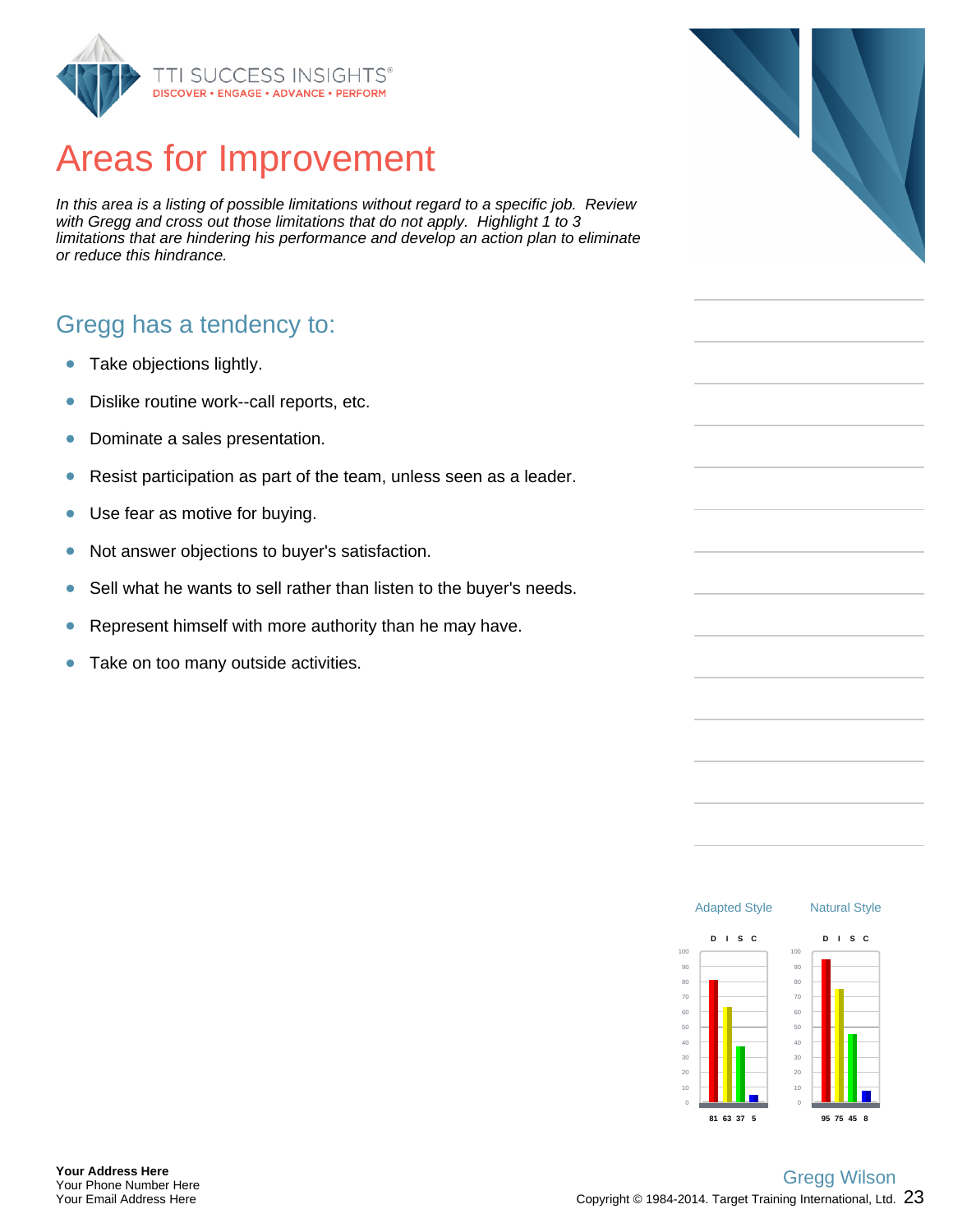

## Behavioral Hierarchy

The Behavioral Hierarchy graph will display a ranking of your natural behavioral style within a total of twelve (12) areas commonly encountered in the workplace. It will help you understand in which of these areas you will naturally be most effective.

| 1. Competitiveness - Tenacity, boldness, assertiveness and a "will to<br>win" in all situations.                                                                                                                                  |      |
|-----------------------------------------------------------------------------------------------------------------------------------------------------------------------------------------------------------------------------------|------|
| 0. 1 2 3 4 5 6 7 8 9 10                                                                                                                                                                                                           |      |
|                                                                                                                                                                                                                                   | 10.0 |
| $5.0*$                                                                                                                                                                                                                            |      |
| 2. Frequent Change - Moving easily from task to task or being asked<br>to leave several tasks unfinished and easily move on to the new task<br>with little or no notice.<br>$0.1.1.1.1.2.1.13.1.14.1.15.1.16.1.17.1.18.1.19.1.10$ |      |
|                                                                                                                                                                                                                                   | 8.5  |
|                                                                                                                                                                                                                                   |      |
| $5.3*$                                                                                                                                                                                                                            |      |
| 3. Frequent Interaction with Others - Dealing with multiple<br>interruptions on a continual basis, always maintaining a friendly<br>interface with others.                                                                        |      |
| $0. \ldots 1 \ldots 2 \ldots 3 \ldots 4 \ldots 5 \ldots 6 \ldots 7 \ldots 8 \ldots 9 \ldots 10$                                                                                                                                   |      |
|                                                                                                                                                                                                                                   | 8.0  |
| $5.8*$                                                                                                                                                                                                                            |      |
| 4. Urgency - Decisiveness, quick response and fast action.                                                                                                                                                                        |      |
| 0. 1 2 3 4 5 6 7 8 9 10                                                                                                                                                                                                           |      |
|                                                                                                                                                                                                                                   |      |
|                                                                                                                                                                                                                                   | 7.5  |
| $4.6*$                                                                                                                                                                                                                            |      |
| 5. People Oriented - Spending a high percentage of time successfully<br>working with a wide range of people from diverse backgrounds to<br>achieve "win-win" outcomes.<br>0. 1 2 3 4 5 6 7 8 9 10                                 |      |
|                                                                                                                                                                                                                                   | 7.5  |
| $6.4*$                                                                                                                                                                                                                            |      |
| 6. Versatility - Bringing together a multitude of talents and a<br>willingness to adapt the talents to changing assignments as required.<br>$0.1.1.1.1.2.1.1.3.1.1.4.1.1.5.1.16.1.1.7.1.1.8.1.1.9.1.10$                           |      |
|                                                                                                                                                                                                                                   | 6.5  |
| $5.2*$                                                                                                                                                                                                                            |      |
| 7. Customer Relations - A desire to convey your sincere interest in<br>them.                                                                                                                                                      |      |
| 0. 1 2 3 4 5 6 7 8 9 10                                                                                                                                                                                                           |      |
|                                                                                                                                                                                                                                   | 6.0  |
| $6.9*$                                                                                                                                                                                                                            |      |

\* 68% of the population falls within the shaded area.

#### Copyright  $\odot$  1984-2014. Target Training International, Ltd.  $~24$ Gregg Wilson

**81 63 37 5**

Adapted Style

Natural Style

**D I S C**

**95 75 45 8**

**D I S C**

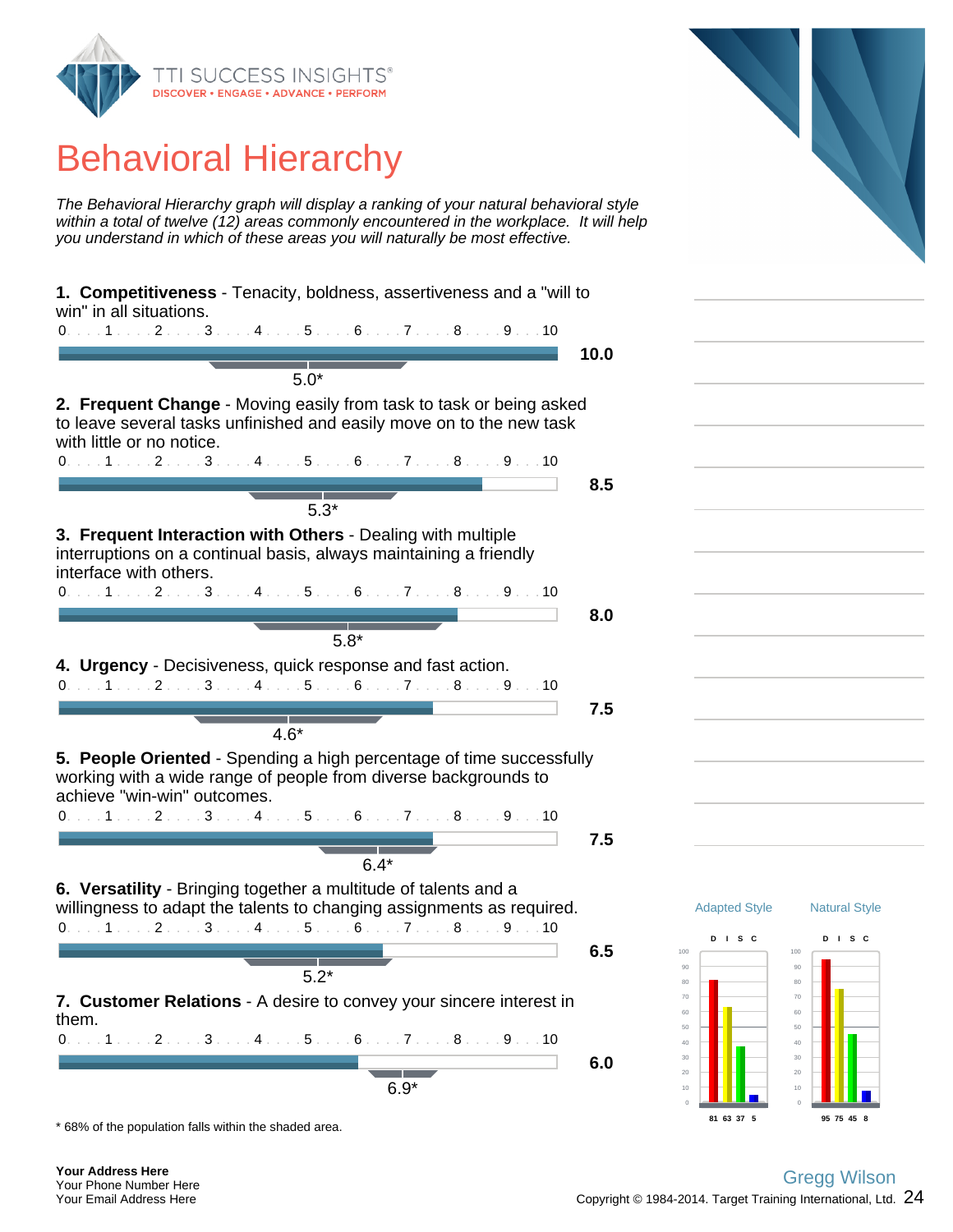

## Behavioral Hierarchy

|          | $6.7*$                                                                                                                                                                      |
|----------|-----------------------------------------------------------------------------------------------------------------------------------------------------------------------------|
|          | <b>9. Consistency</b> - The ability to do the job the same way.                                                                                                             |
|          | 0. 1 2 3 4 5 6 7 8 9 10                                                                                                                                                     |
|          |                                                                                                                                                                             |
|          | $6.3*$                                                                                                                                                                      |
|          | 10. Following Policy - Complying with the policy or if no policy,<br>complying with the way it has been done.                                                               |
|          | $0. \ldots 1 \ldots 2 \ldots 3 \ldots 4 \ldots 5 \ldots 6 \ldots 7 \ldots 8 \ldots 9 \ldots 10$                                                                             |
|          |                                                                                                                                                                             |
|          |                                                                                                                                                                             |
|          |                                                                                                                                                                             |
|          | $6.9*$<br>11. Analysis of Data - Information is maintained accurately for<br>repeated examination as required.                                                              |
|          |                                                                                                                                                                             |
|          |                                                                                                                                                                             |
|          |                                                                                                                                                                             |
|          | $5.2*$                                                                                                                                                                      |
|          |                                                                                                                                                                             |
|          | $0.1.1.1.1.2.1.13.1.14.1.15.1.16.1.17.1.18.1.19.1.10$<br>$0, \ldots, 1, \ldots, 2, \ldots, 3, \ldots, 4, \ldots, 5, \ldots, 6, \ldots, 7, \ldots, 8, \ldots, 9, \ldots, 10$ |
| success. | 12. Organized Workplace - Systems and procedures followed for                                                                                                               |



\* 68% of the population falls within the shaded area. SIA: 81-63-37-05 (11) SIN: 95-75-45-08 (11)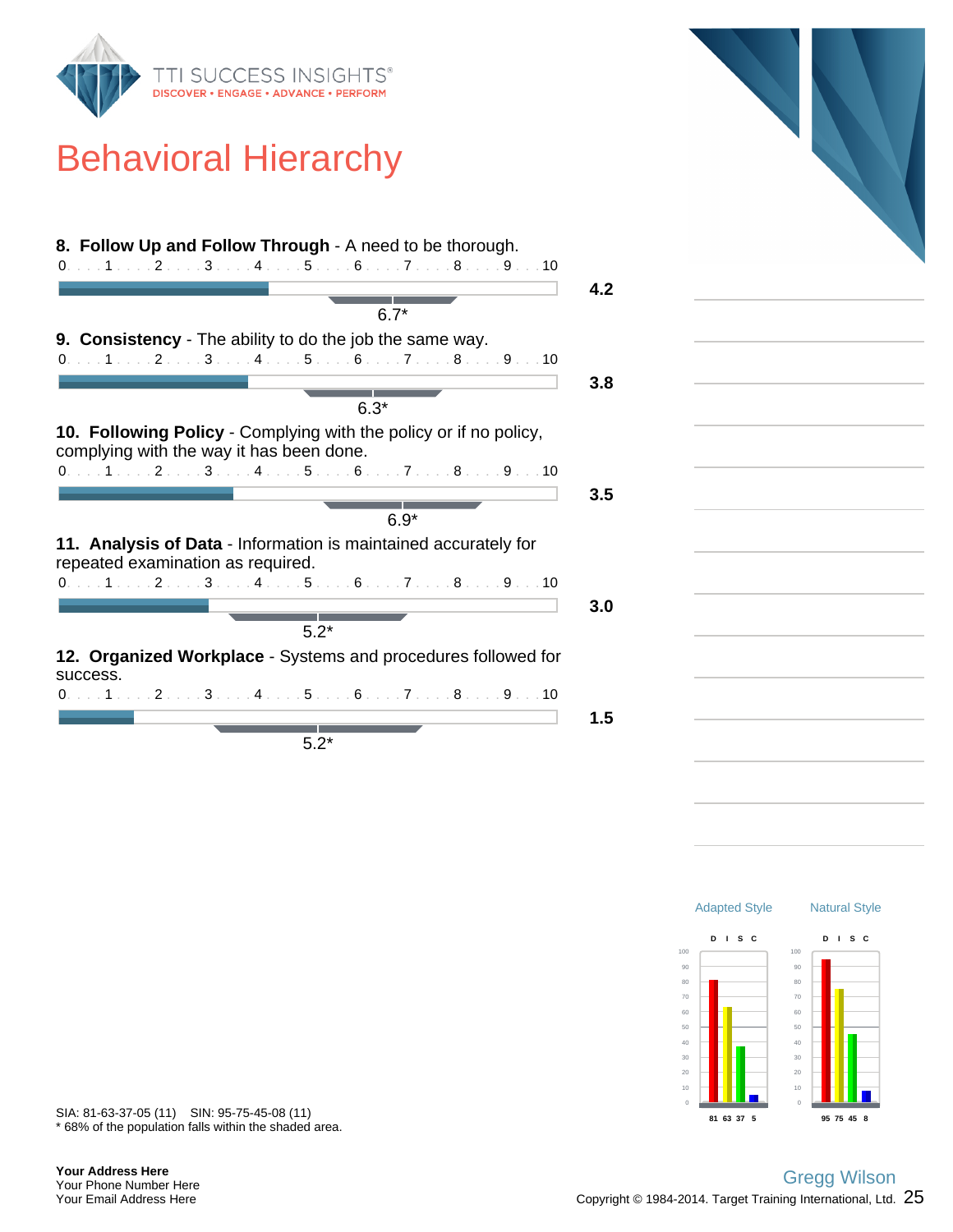

## Style Insights<sup>®</sup> Graphs 7-14-2014



## Adapted Style

**Graph I**

## Natural Style

**Graph II**



T: 14:31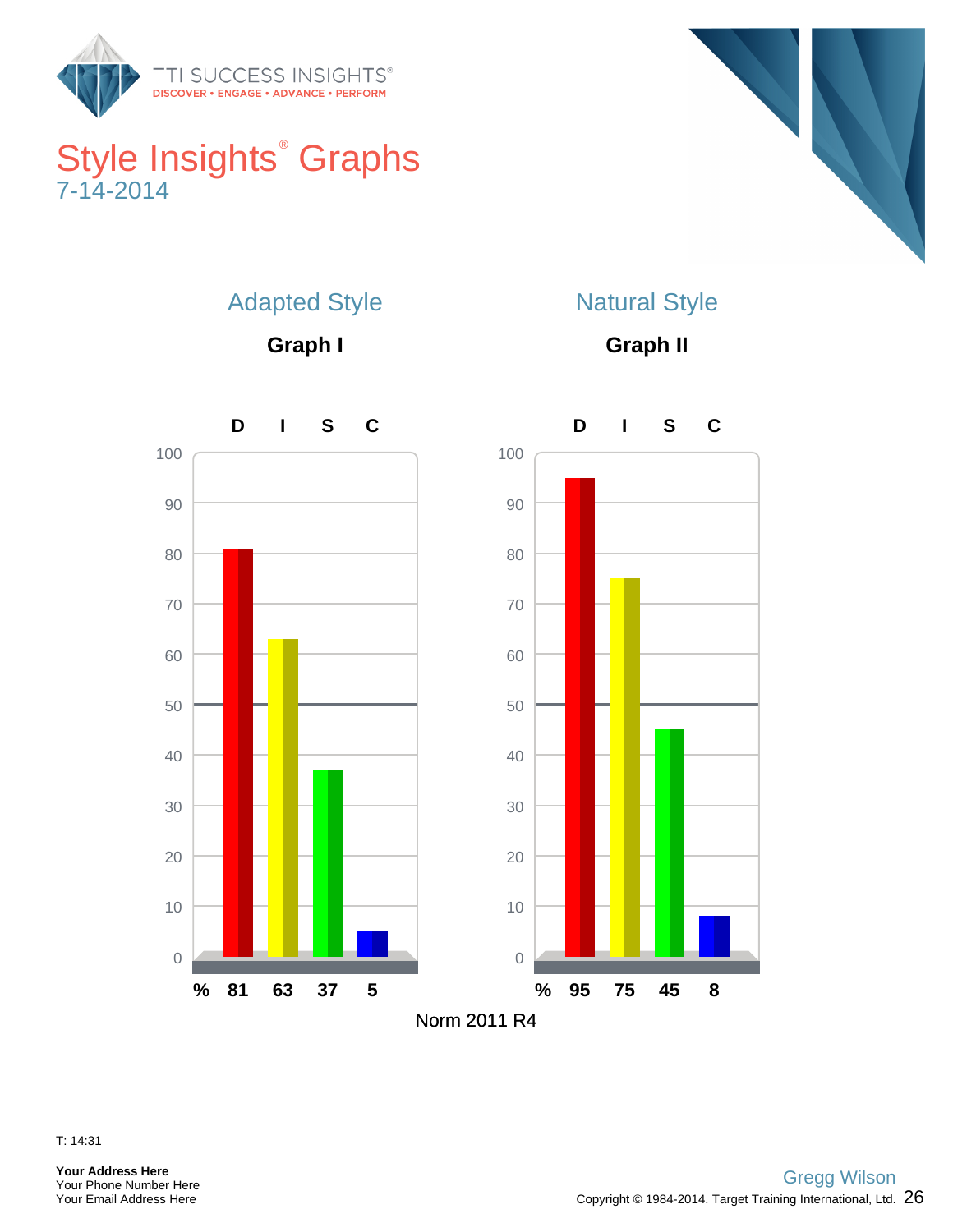



# The Success Insights<sup>®</sup> Wheel

The Success Insights® Wheel is a powerful tool popularized in Europe. In addition to the text you have received about your behavioral style, the Wheel adds a visual representation that allows you to:

- View your natural behavioral style (circle).  $\bullet$
- $\bullet$ View your adapted behavioral style (star).
- Note the degree you are adapting your behavior.  $\bullet$
- $\bullet$ If you filled out the Work Environment Analysis, view the relationship of your behavior to your job.

Notice on the next page that your Natural style (circle) and your Adapted style (star) are plotted on the Wheel. If they are plotted in different boxes, then you are adapting your behavior. The further the two plotting points are from each other, the more you are adapting your behavior.

If you are part of a group or team who also took the behavioral assessment, it would be advantageous to get together, using each person's Wheel, and make a master Wheel that contains each person's Natural and Adapted style. This allows you to quickly see where conflict can occur. You will also be able to identify where communication, understanding and appreciation can be increased.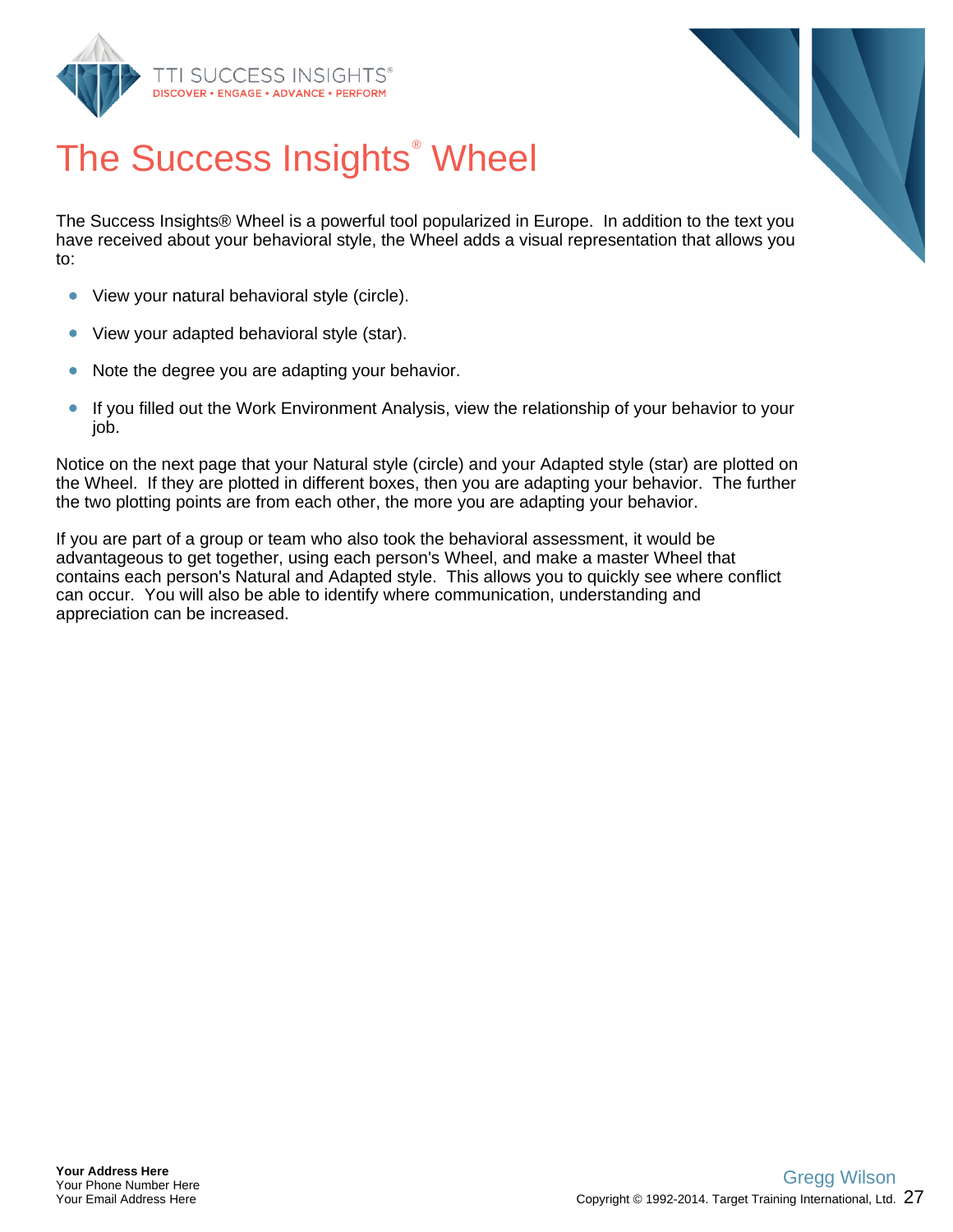

## The Success Insights<sup>®</sup> Wheel 7-14-2014



Natural: (11) PERSUADING CONDUCTOR Adapted:  $\bigstar$  (11) PERSUADING CONDUCTOR

Norm 2011 R4

**Your Address Here** Your Phone Number Here Your Email Address Here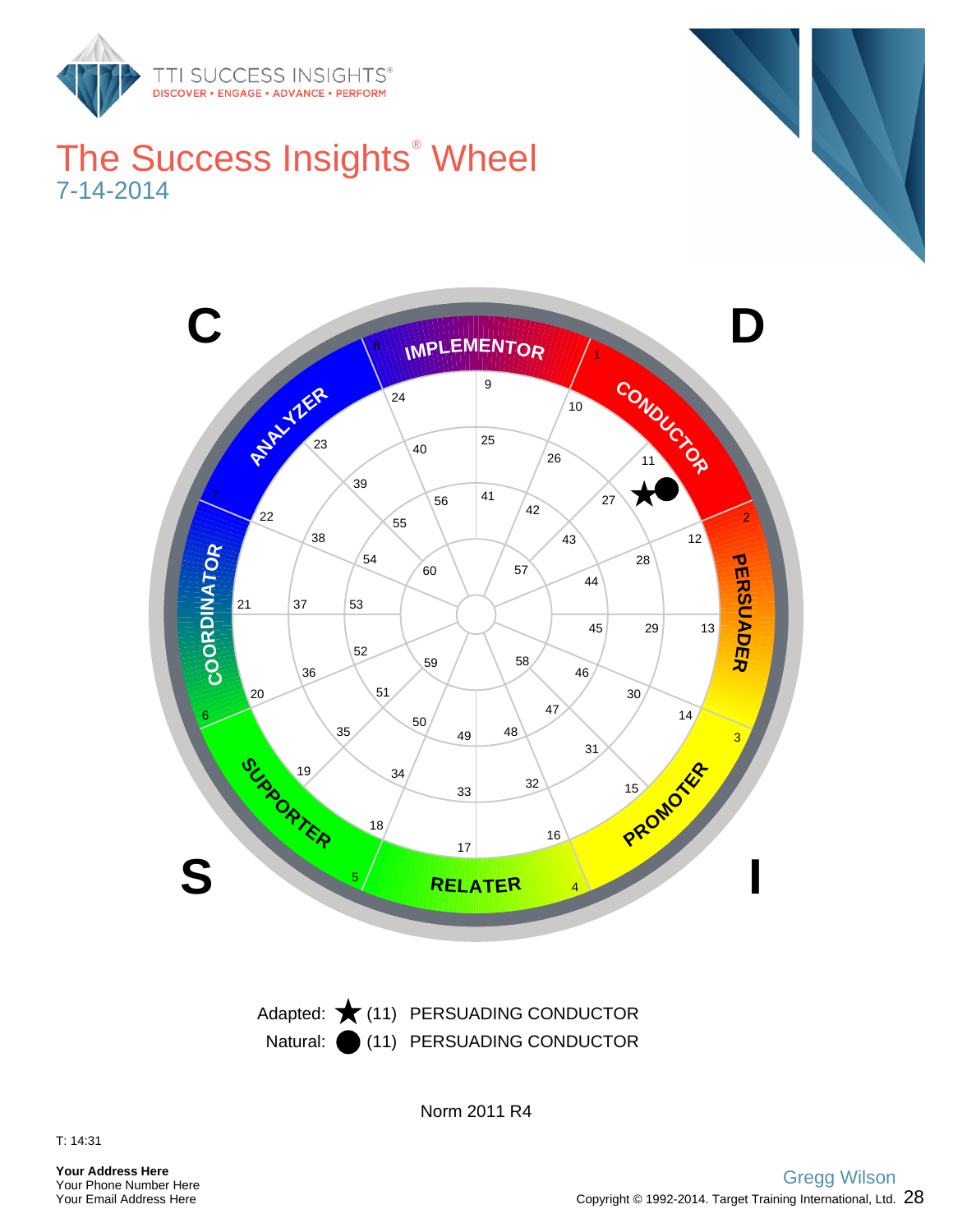



## Introduction Motivators Section

**Knowledge of an individual's motivators help to tell us WHY they do things. A review of an individual's experiences, references, education and training help to tell us WHAT they can do. Behavioral assessments help to tell us HOW a person behaves and performs in the work environment. The Personal Motivators & Engagement report measures the relative prominence of six basic interests or motivators (a way of valuing life): Theoretical, Utilitarian, Aesthetic, Social, Individualistic and Traditional.**

Motivators help to initiate one's behavior and are sometimes called the hidden motivators because they are not always readily observed. It is the purpose of this report to help illuminate and amplify some of those motivating factors and to build on the strengths that each person brings to the work environment.

Based on your choices, this report ranks your relative passion for each of the six motivators. Your top two and sometimes three motivators cause you to move into action. You will feel positive when talking, listening or doing activities that satisfy your top motivators.

The feedback you will receive in this section will reflect one of three intensity levels for each of the six motivators.

- **Strong** positive feelings that you need to satisfy either on or off the job.
- **Situational** where your feelings will range from positive to indifferent based on other priorities in your life at the time. These motivators tend to become more important as your top motivators are satisfied.
- **Indifferent** your feelings will be indifferent when related to your 5th or 6th motivator.

|     | <b>Your Personal Motivators Ranking</b> |                    |
|-----|-----------------------------------------|--------------------|
| 1st | Utilitarian                             | <b>Strong</b>      |
| 2nd | Individualistic                         | <b>Strong</b>      |
| 3rd | Social                                  | <b>Situational</b> |
| 4th | Aesthetic                               | <b>Situational</b> |
| 5th | Theoretical                             | <b>Indifferent</b> |
| 6th | Traditional                             | <b>Indifferent</b> |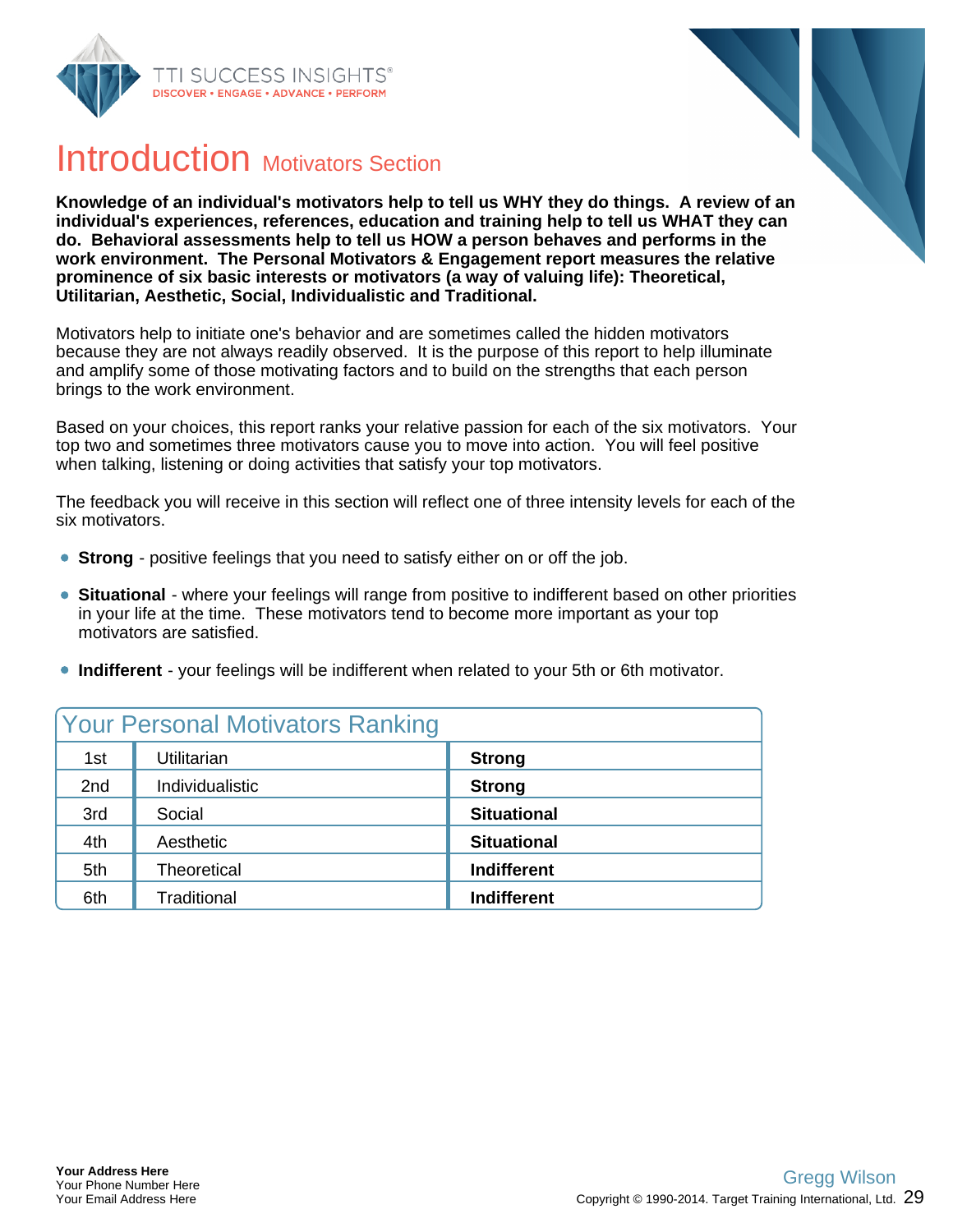

## **Utilitarian**

The Utilitarian score shows a characteristic interest in money and what is useful. This means that an individual wants to have the security that money brings not only for themselves, but for their present and future family. This motivator includes the practical affairs of the business world - the production, marketing and consumption of goods, the use of credit, and the accumulation of tangible wealth. This type of individual is thoroughly practical and conforms well to the stereotype of the average business person. A person with a high score is likely to have a high need to surpass others in wealth.

- Having more wealth than others is a high priority for Gregg.
- Gregg will be motivated by his accomplishments.
- He can be very practical.
- Gregg has a long list of wants and will work hard to achieve them.
- With economic security comes the freedom to advance his ideas or beliefs.
- Gregg is future-oriented.
- Gregg faces the future confidently.
- He uses money as a scorecard.
- Gregg will protect his assets to ensure the future of his economic security.
- Working long and hard to purchase the finer things in life is one of Gregg's goals.
- All attempts are made to protect future security to ensure that his legacy is  $\bullet$ protected.
- A high sense of satisfaction is gained by earning and sharing his wealth.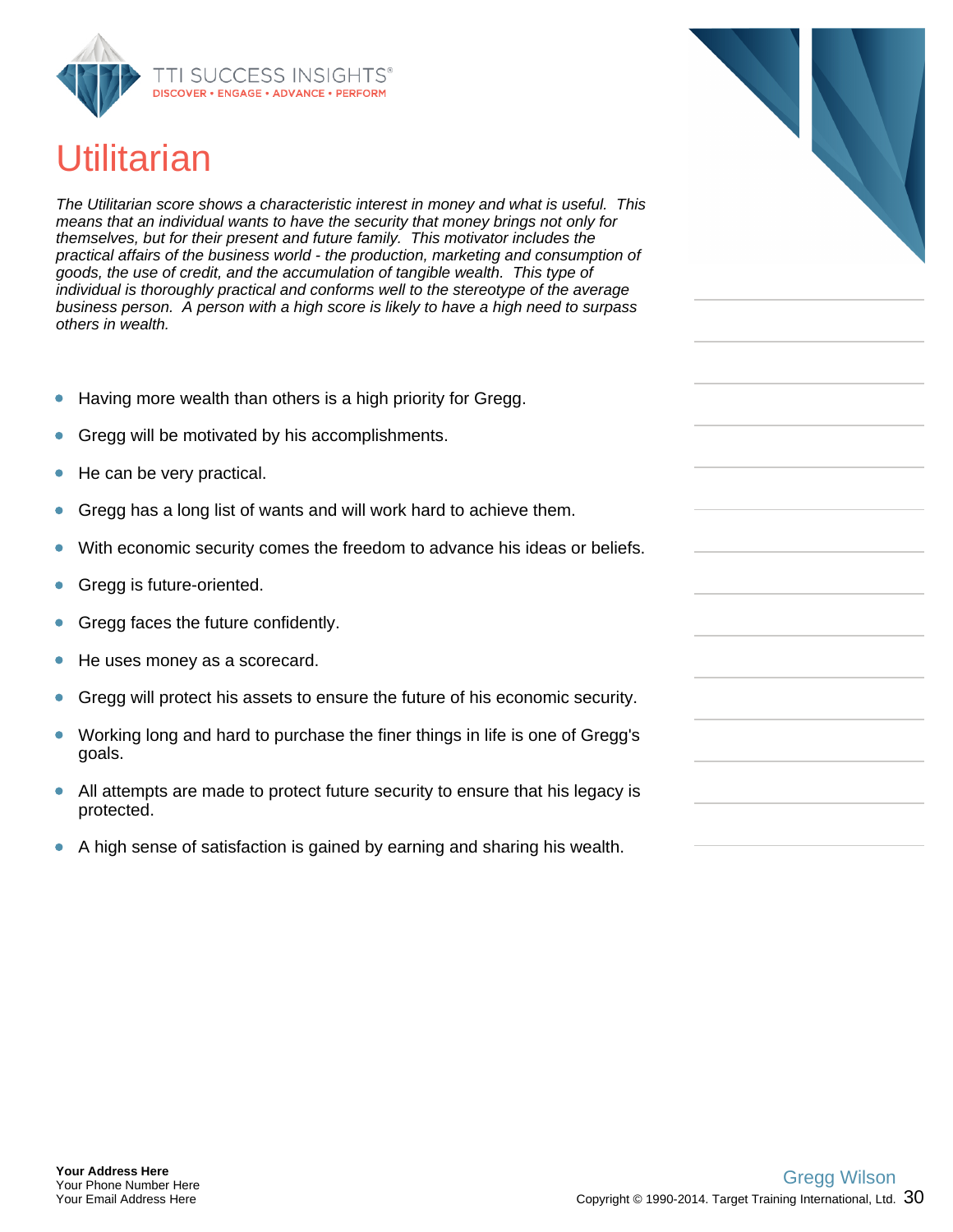

## Individualistic

The primary interest for this motivator is POWER, not necessarily politics. Research studies indicate that leaders in most fields have a high power drive. Since competition and struggle play a large part in all areas of life, many philosophers have seen power as the most universal and most fundamental of motives. There are, however, certain personalities in whom the desire for direct expression of this motive is uppermost; who wish, above all, for personal power, influence and renown.

- He wants to control his own destiny and display his independence.
- Gregg has the desire to assert himself and to be recognized for his  $\bullet$ accomplishments.
- If necessary, Gregg will be assertive in meeting his own needs.  $\bullet$
- Gregg believes "when the going gets tough, the tough get going."
- Gregg takes responsibility for his actions.
- Gregg likes to be in situations that allow him the freedom to control his destiny and the destiny of others. His team's strategy is to attempt to dilute outsiders' influence on the results of their goals.
- People who are determined and competitive are liked by Gregg.
- He believes "if at first you don't succeed try, try again."
- Maintaining individuality is strived for in relationships.

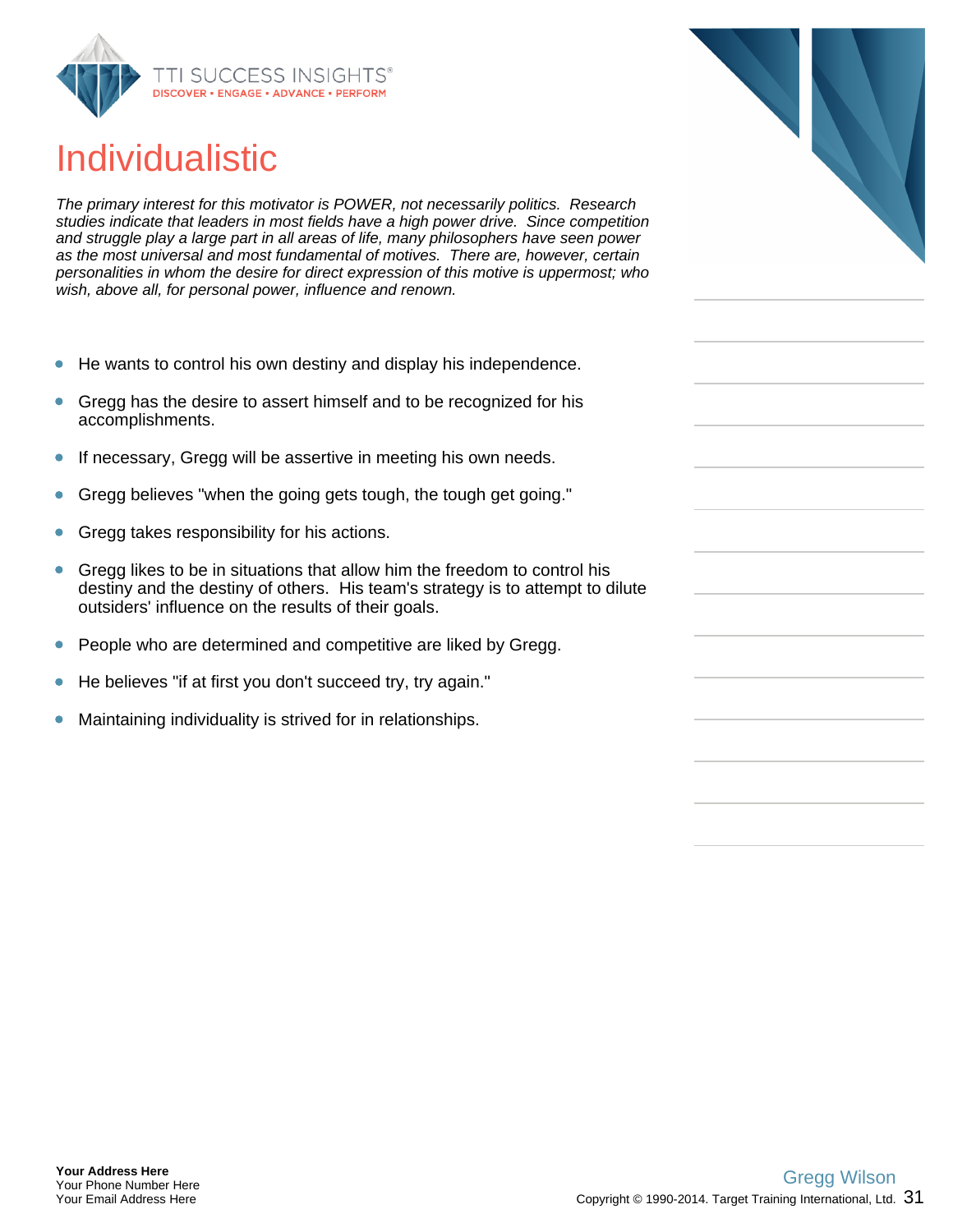



Those who score very high for this motivator have an inherent love of people. The social person prizes other people and is, therefore, kind, sympathetic and unselfish. They are likely to find the Theoretical, Utilitarian and Aesthetic attitudes cold and inhuman. Compared to the Individualistic motivator, the Social person regards helping others as the only suitable form for human relationships. Research indicates that in its purest form, the Social interest is selfless.

- Gregg will definitely attempt to help an individual or group overcome a  $\bullet$ predicament, but only if they have "touched the right chords" within him.
- Gregg's desire to help others (even to his own detriment) or decision not to  $\bullet$ help others, is reviewed on an individual basis.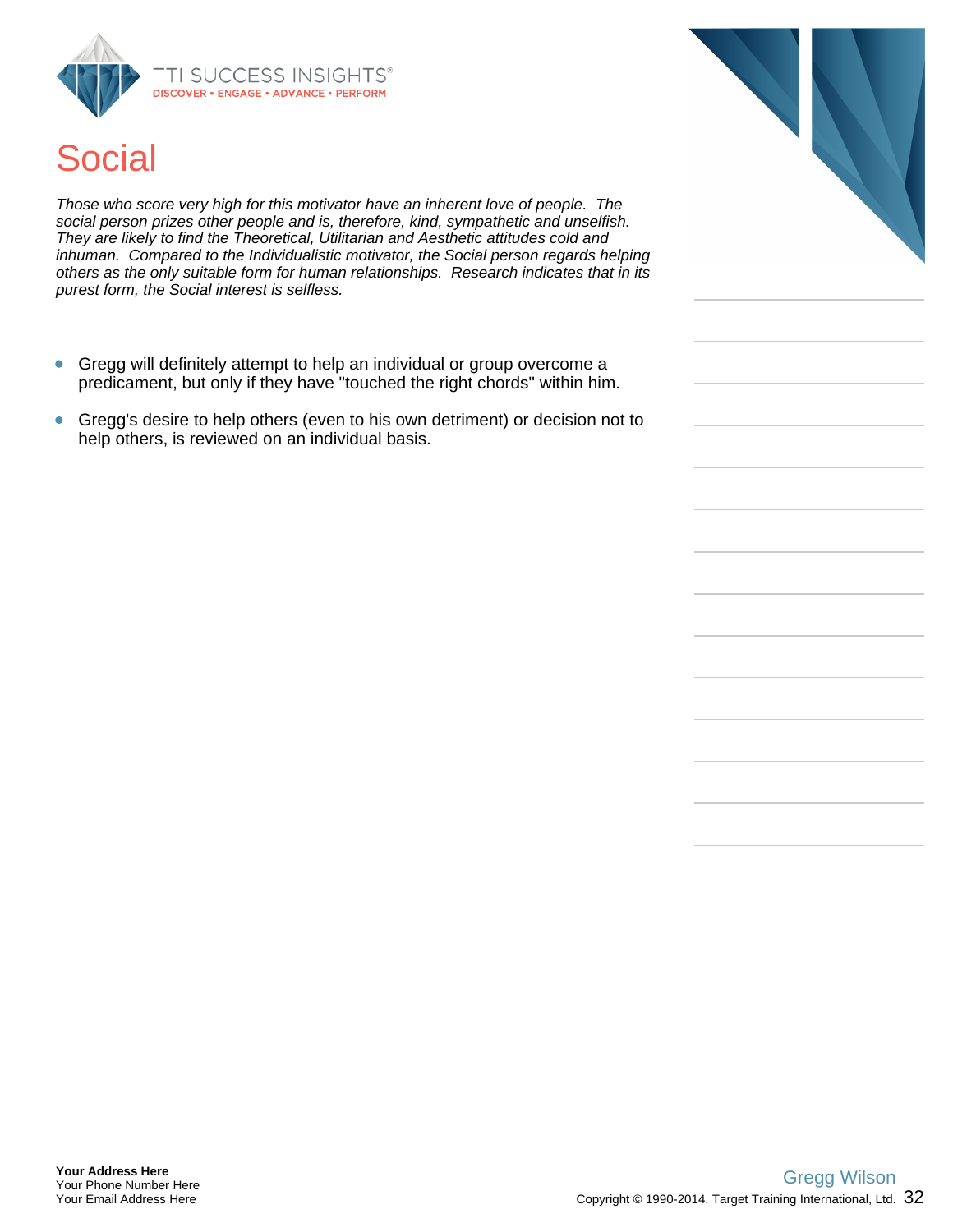

## Aesthetic

A higher Aesthetic score indicates a relative interest in "form and harmony." Each experience is judged from the standpoint of grace, symmetry or fitness. Life may be regarded as a procession of events, and each is enjoyed for its own sake. A high score here does not necessarily mean that the incumbent has talents in creative artistry. It indicates a primary interest in the artistic episodes of life.

- There could be a specific area that is of great interest to him. For instance,  $\bullet$ he may be appreciative of the natural beauty of mountains and streams, but may not be overly impressed by the works of Picasso or Rembrandt.
- The need for the appreciation of beauty is determined on an individual  $\bullet$ basis and is not generalized in terms of the total world around him.
- Gregg may desire fine things for his spouse or family members.  $\bullet$
- At times Gregg will look for the beauty in all things.  $\bullet$

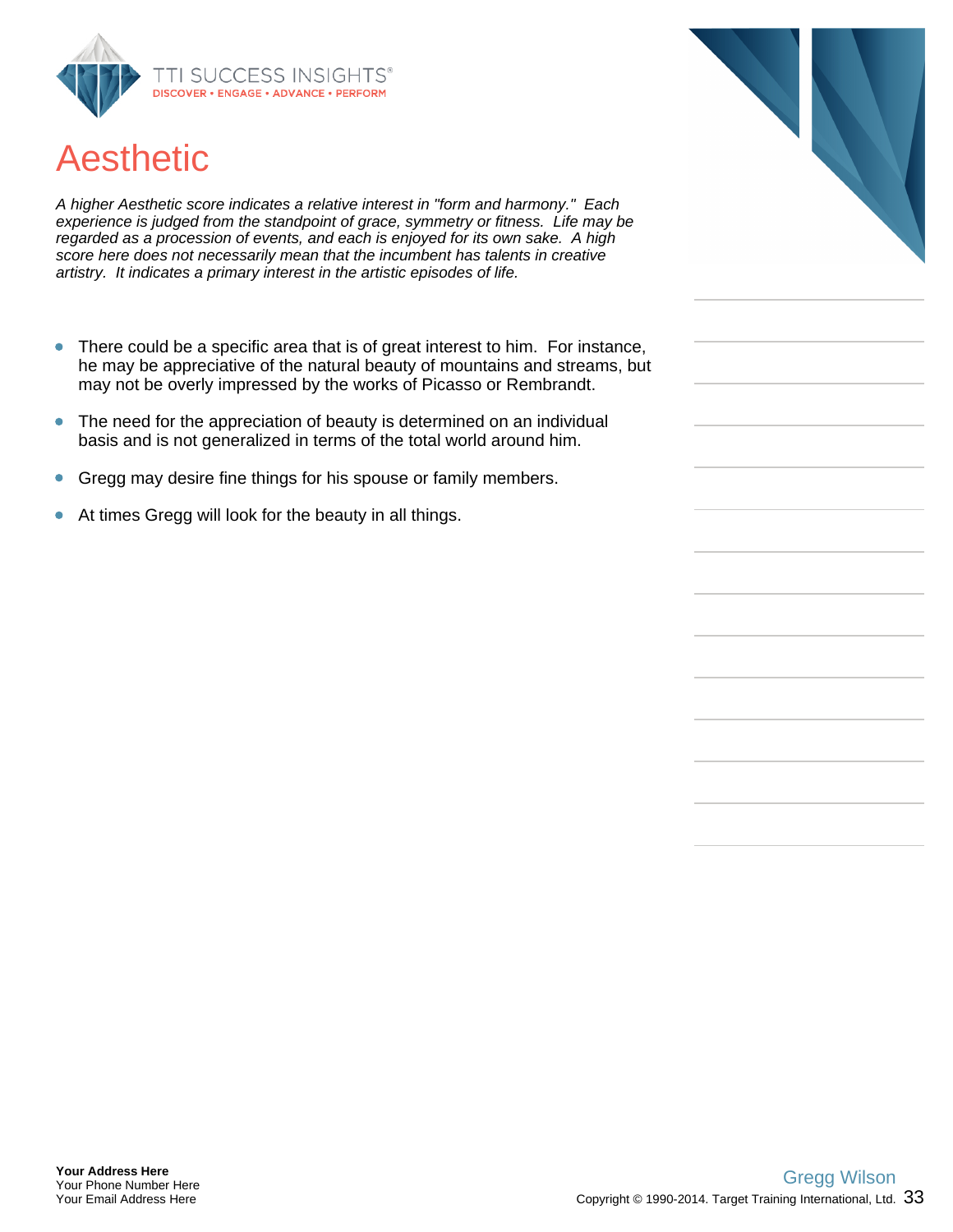

## **Theoretical**

The primary drive with this motivator is the discovery of TRUTH. In pursuit of this drive, an individual takes a "cognitive" attitude. Such an individual is nonjudgmental regarding the beauty or utility of objects and seeks only to observe and to reason. Since the interests of the theoretical person are empirical, critical and rational, the person appears to be an intellectual. The chief aim in life is to order and systematize knowledge: knowledge for the sake of knowledge.

- Gregg will have a tendency to read only the articles in newspapers or  $\bullet$ magazines that appeal to his special interests.
- When required, Gregg will seek knowledge to better understand a particular  $\bullet$ situation.
- He may have a hobby or special interest that drives the need to know everything about a particular subject, such as computers, baseball scores, etc.
- Gregg will only read books that relate to his chosen field or special interests.
- Gregg will use an instinctual approach to problem solving.
- Gregg can be turned off by people who talk about things in detail if he has no interest in the subject.
- For Gregg, personal experiences are a key factor in decision making.
- He will attempt to take the practical approach and not over-analyze the process.
- Gregg will not seek knowledge based on curiosity or just for the sake of knowledge.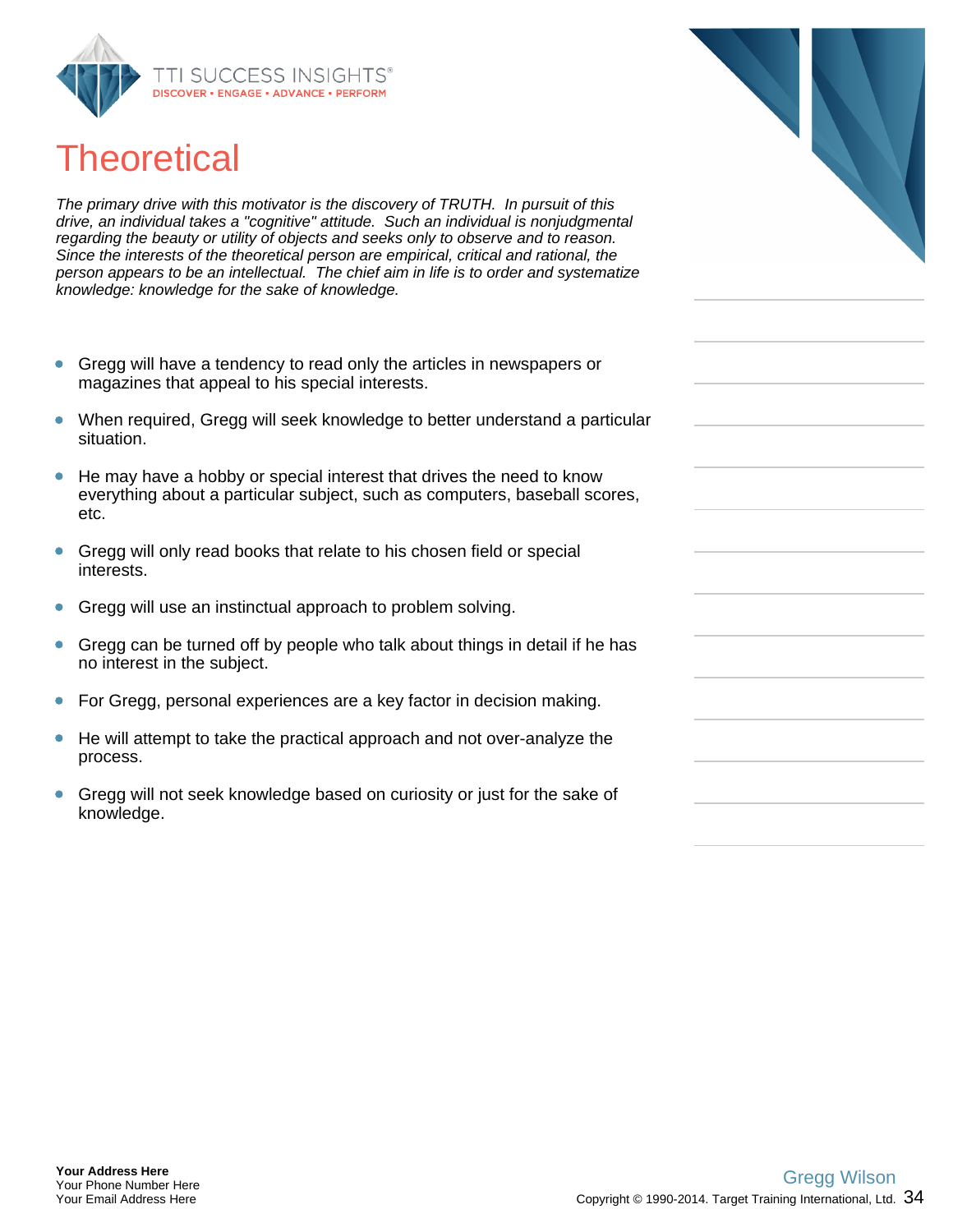

## **Traditional**

The highest interest for this motivator may be called "unity," "order," or "tradition." Individuals with high scores for this motivator seek a system for living. This system can be found in such things as conservatism or any authority that has defined rules, regulations and principles for living.

- $\bullet$ It may be hard to manipulate Gregg because he has not defined a philosophy or system that can provide immediate answers to every situation.
- In many cases, Gregg will want to set his own rules which will allow his own  $\bullet$ intuition to guide and direct his actions.
- Gregg can be creative in interpreting other systems or traditions and  $\bullet$ selective in applying those traditions.
- He will work within a broadly defined set of beliefs.  $\bullet$
- $\bullet$ Gregg's passion in life will be found in one or two of the other dimensions discussed in this report.
- Traditions will not place limits or boundaries on Gregg.  $\bullet$
- $\bullet$ He will not be afraid to explore new and different ways of interpreting his own belief system.

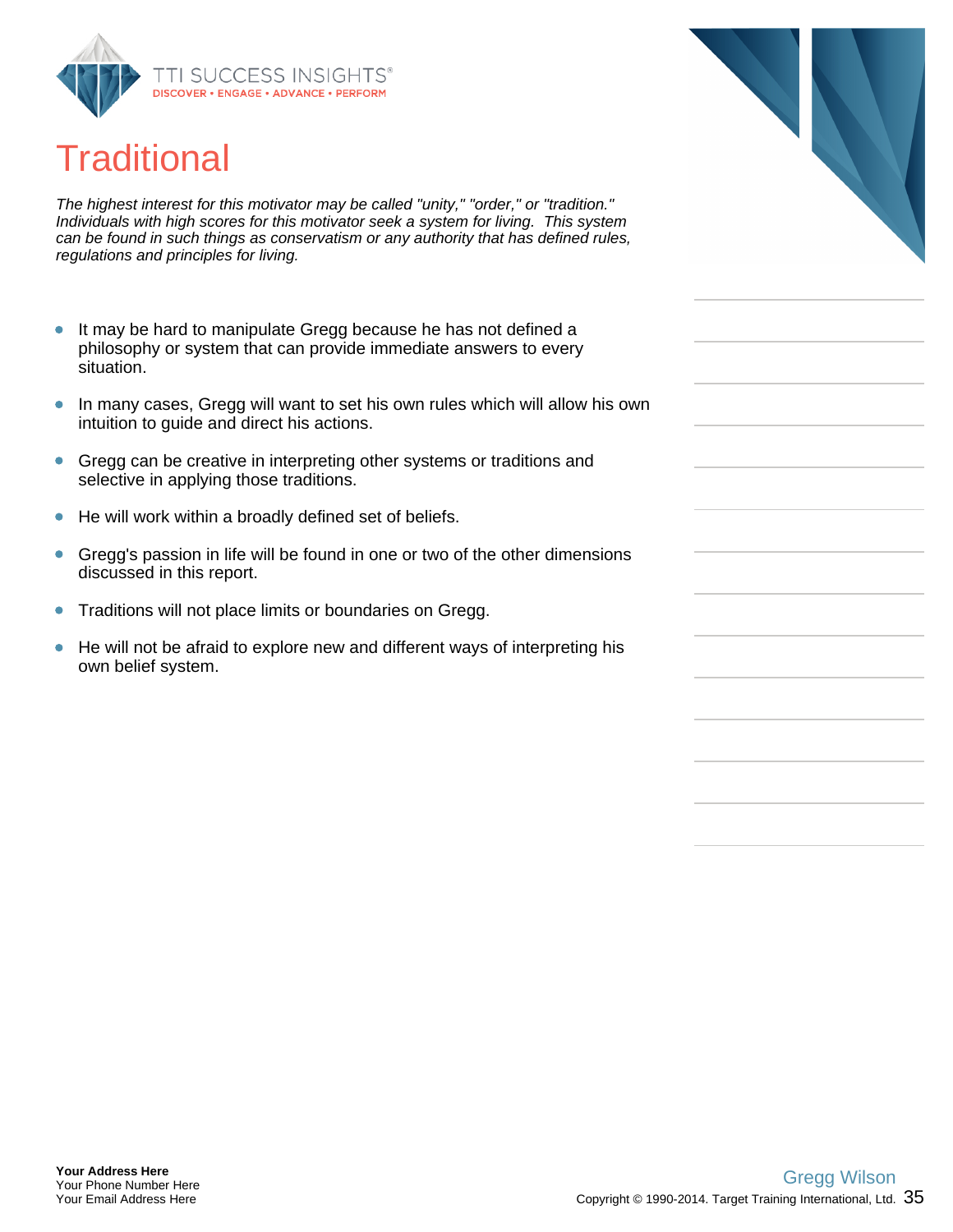

## Navigating Situations Outside Your Comfort Zone

The information on this page will highlight areas in which you may struggle relating to based on your lowest motivator. The information will teach you how to manage your way through discussions focusing on your number six motivator.

Tips for Communicating with "High Traditional" utilizing your Utilitarian.

As you read through the communication tips, think about the following questions:

**How does the mindset of a high Traditional contribute to today's workforce?**

**How do Traditionals contribute to the world, your professional life and your personal life?**

A high Traditional seeks a system for living and wants others to follow the system of his or her choice.

- Position the Traditional in a way where people want to align with the principles of the organization, as long as these principles are providing the desired return to the bottom-line.
- If principles are being adhered to that detract from the results the organization is looking for, provide factual, data-driven information as to why and how the standards should be adjusted.

Once a Traditional has made up his or her mind on an issue, he or she will rarely change this opinion even if logic indicates he or she is wrong.

- Look for the value of the belief system the Traditional team member  $\bullet$ possesses. Is there a way to yield a return based on the belief system and how it applies to business goals?
- It's important to understand the biases the Traditional has and determine if it's worth the return of trying to change the belief. When dealing purely with a bias, the discovery of other commonalities is necessary in order to maintain a positive relationship.

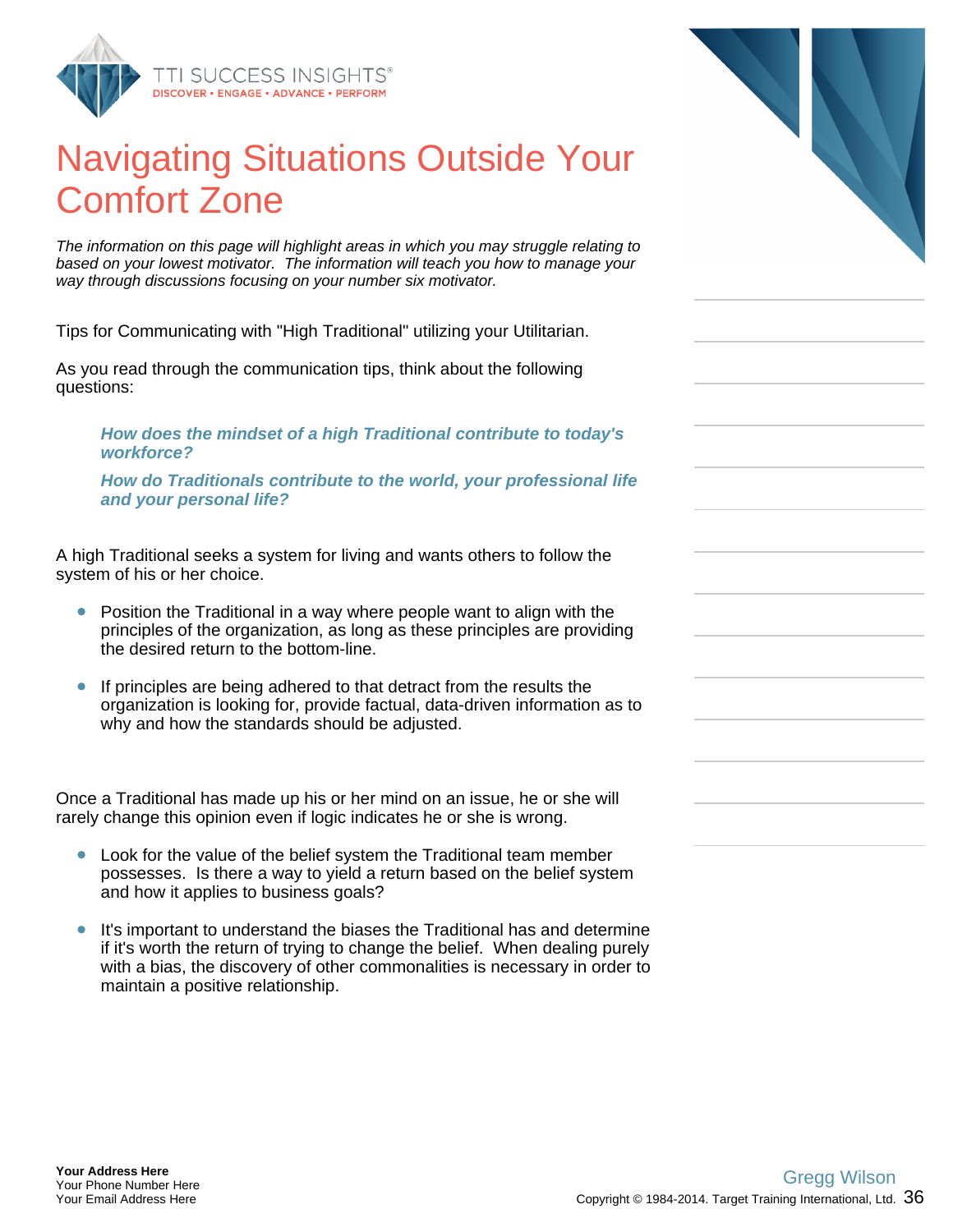

## Navigating Situations Outside Your Comfort Zone

At times a high Traditional can be overly rigid in evaluating others against his or her standard.

- The preferred standard is based on the size of the return. However, the Traditional looks at the system as the standard. Ask questions as to how to achieve the desired return and meet the standards.
- People will often feel judged by the high Traditional. How can the amount of return generated be utilized to depersonalize the judgment and bring the conversation back to the bottom-line?

For a high Traditional, following proven procedures is more important than quick fixes.

- The proven way will not always yield the largest return. Ask questions to determine what approach will yield maximum results. Convince the high Traditional that the right fix will preserve the integrity of the foundational principles of the organization.
- Often times, the quick fix will work and will provide a return. Explain why  $\bullet$ this is the choice and communicate that although the tried and true is correct, a better result will be accomplished with the quick fix.

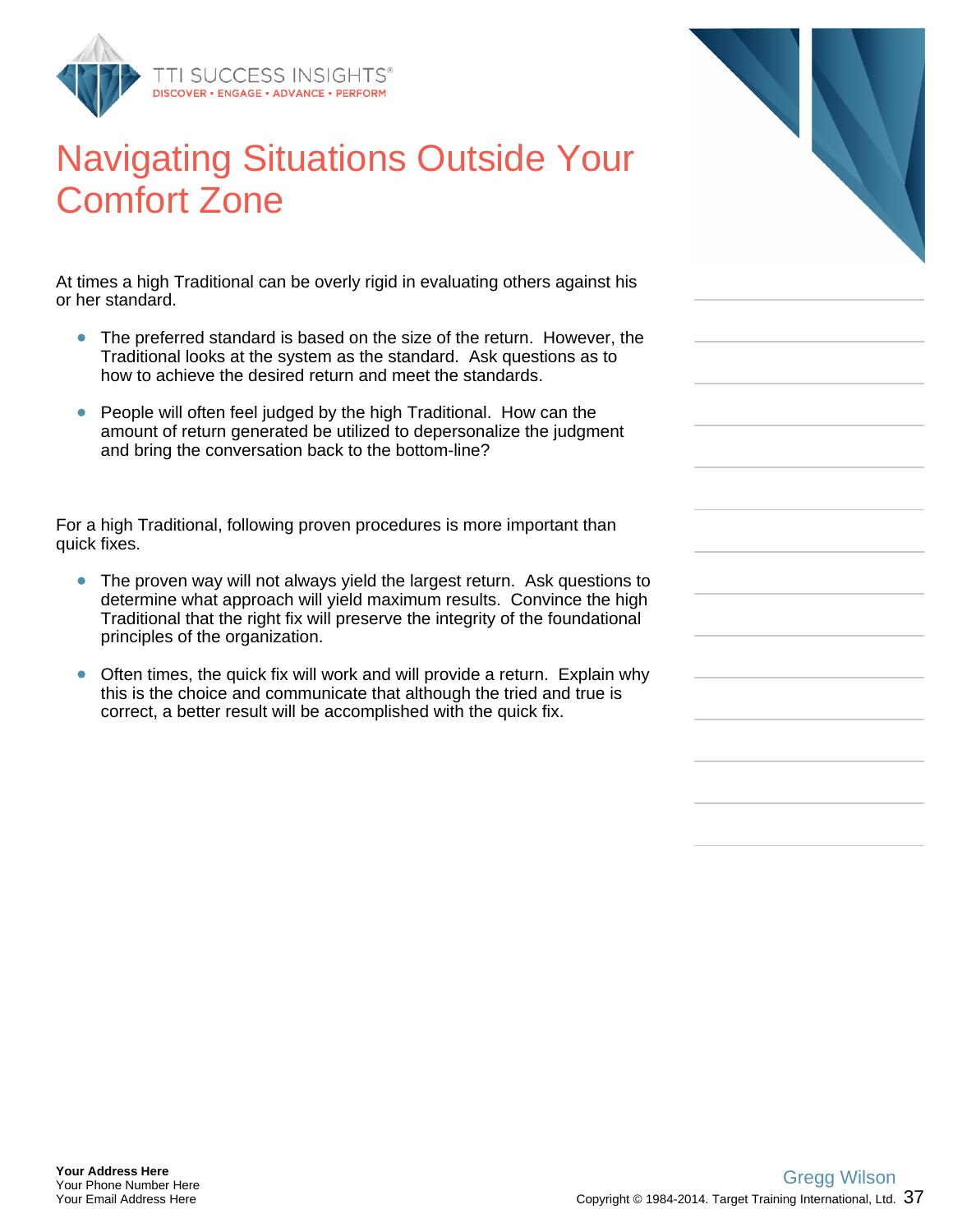



## Motivators - Norms & Comparisons

For years you have heard statements like, "Different strokes for different folks," "to each his own," and "people do things for their own reasons, not yours." When you are surrounded by people who share similar motivators, you will fit in with the group and be energized. However, when surrounded by people whose motivators are significantly different from yours, you may be perceived as out of the mainstream. These differences can induce stress or conflict. **When confronted with this type of situation you can:**

- Change the situation.
- Change your perception of the situation.
- **Contract the situation.**
- Cope with the situation.

**This section reveals areas where your motivators may be outside the mainstream and could lead to conflict.** The further away you are from the mainstream on the high side, the more people will notice your passion about that motivator. The further away from the mainstream on the low side, the more people will view you as indifferent and possibly negative about that motivator. The shaded area for each motivator represents 68 percent of the population or scores that fall within one standard deviation above or below the national mean.

### Norms & Comparisons Table - Norm 2011



**Mainstream** - one standard deviation of the national mean **Passionate** - two standard deviations above the national mean **Indifferent** - two standard deviations below the national mean **Extreme** - three standard deviations from the national mean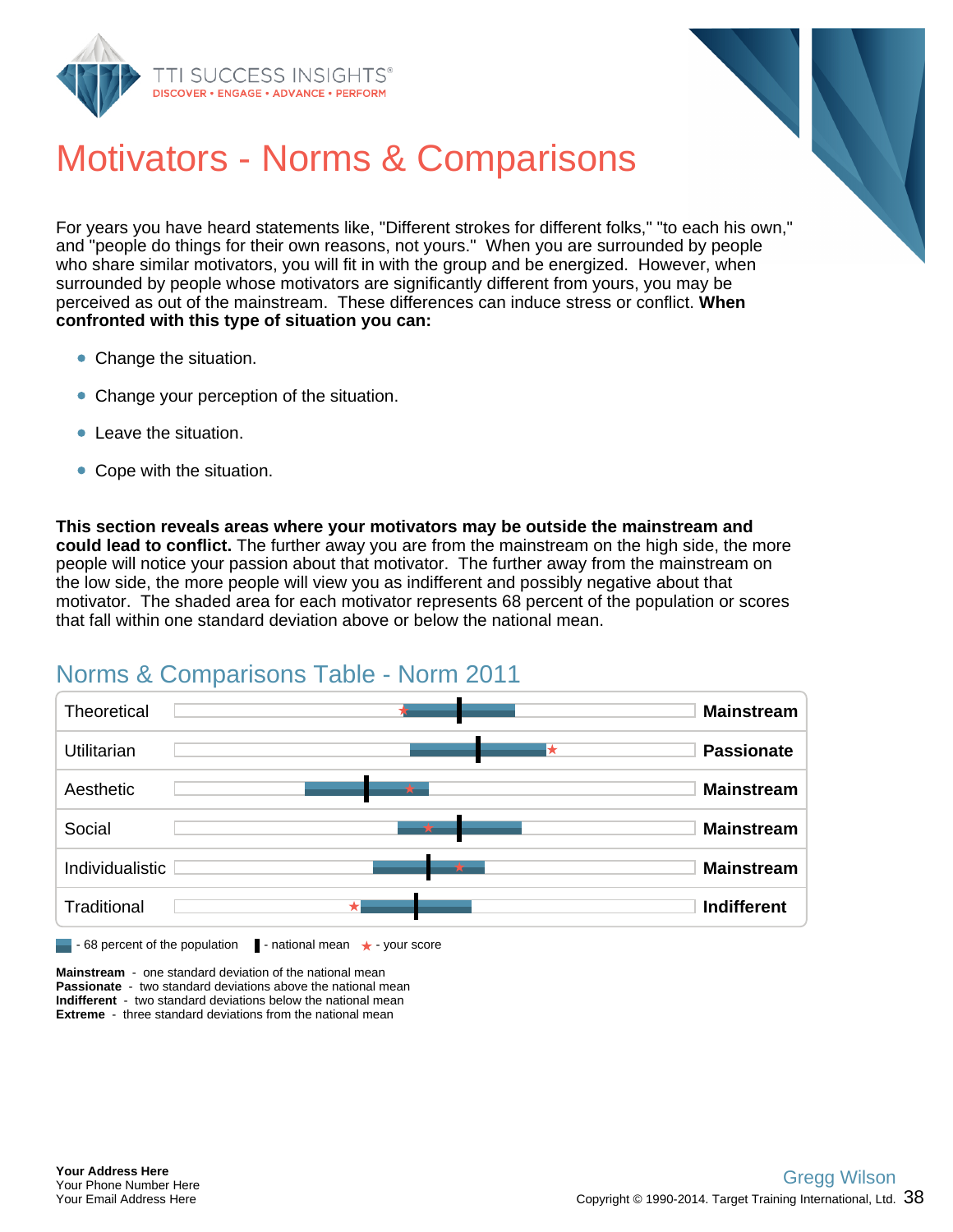



## Motivators - Norms & Comparisons

Areas in which you have strong feelings or passions compared to others:

• You strive for efficiency and practicality in all areas of your life, seeking to gain a return on your investment of time, talent and resources. Others may feel you always have a string attached and are always trying to gain a personal advantage. They may feel you should give just for the sake of giving.

Areas where others' strong feelings may frustrate you as you do not share their same passion:

Others who try to impose their way of living on you will frustrate you. Your ability to try new things frustrates them and they feel compelled to change you to their system.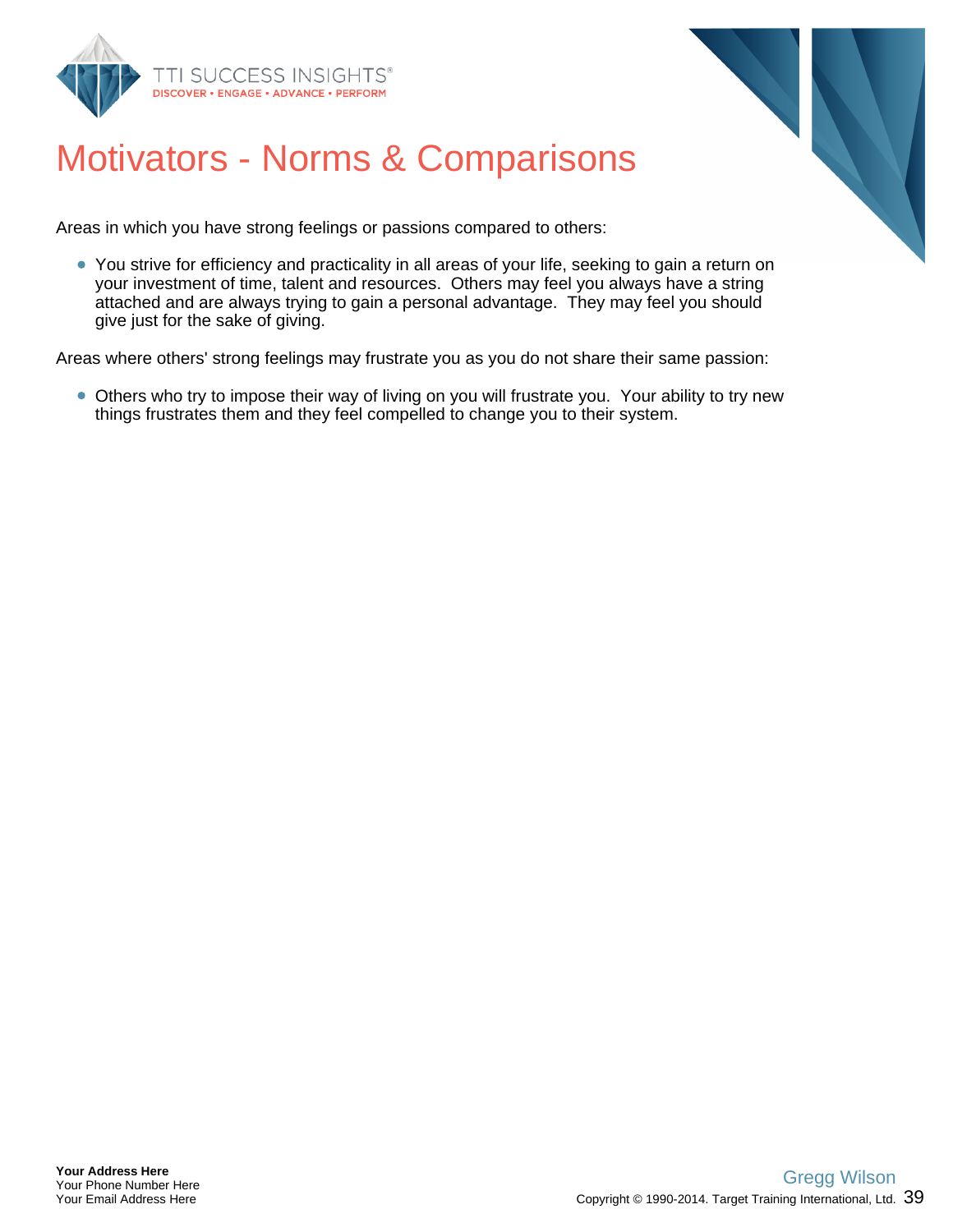

## Motivators Hierarchy

Your motivation to succeed in anything you do is determined by your underlying values. You will feel energized and successful at work when your job supports your personal values. They are listed below from the highest to the lowest.

**1. Utilitarian/Economic** - Rewards those who value practical accomplishments, results and rewards for their investments of time, resources and energy.



**2.8** 4.5\*

\* 68% of the population falls within the shaded area. MI: 37-61-38-41-46-29 (THE.-UTI.-AES.-SOC.-IND.-TRA.)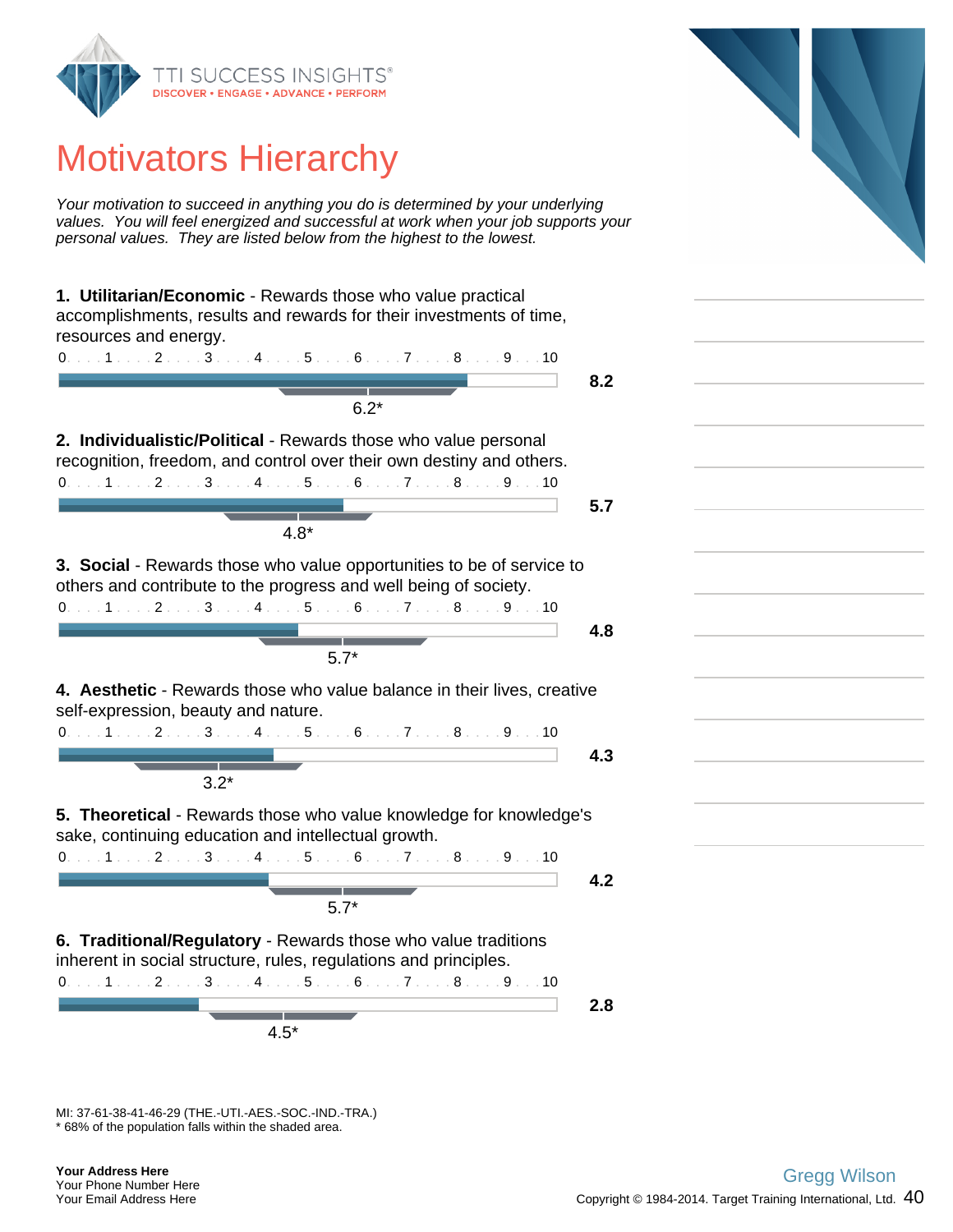







Norm 2011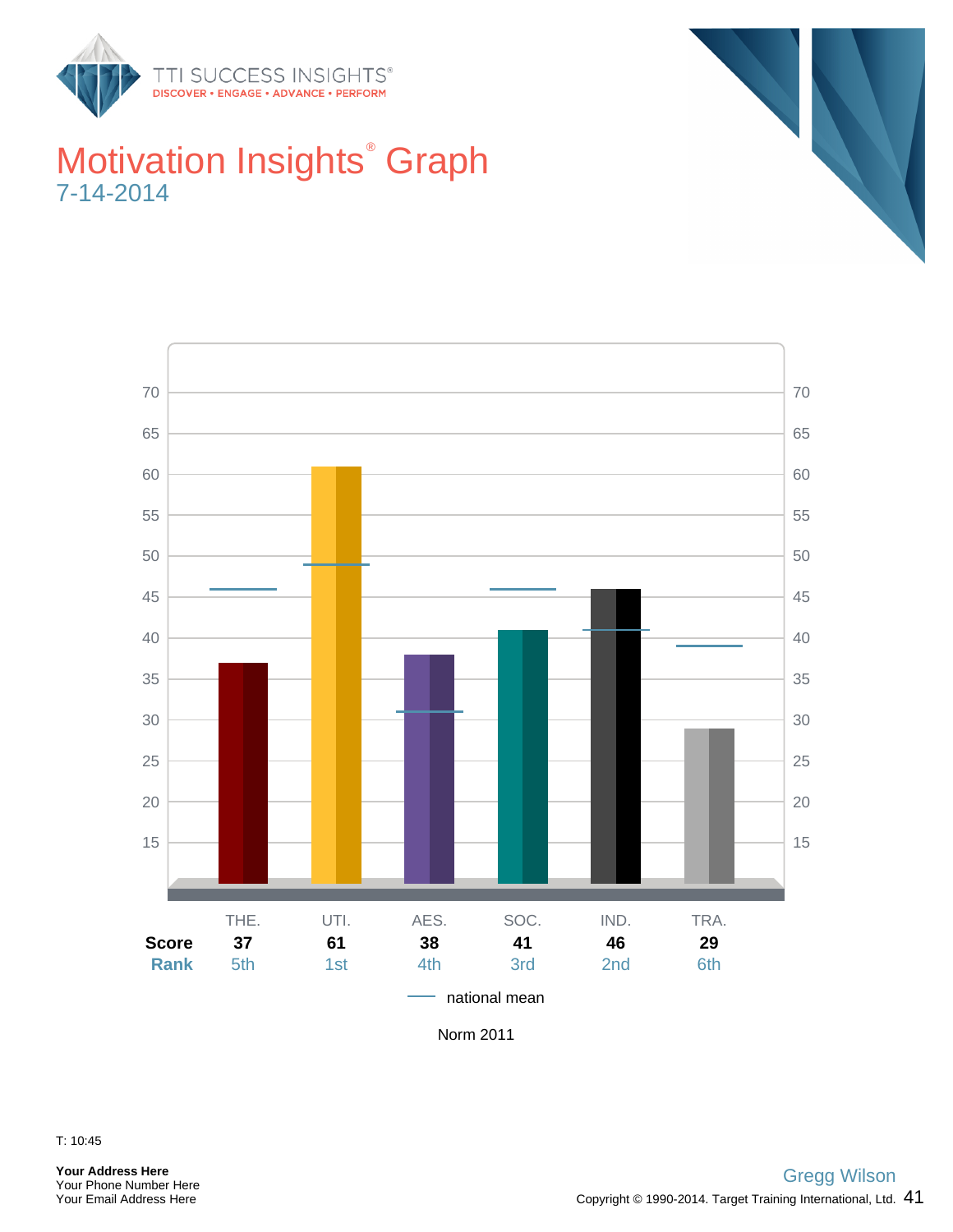

## Motivators Wheel<sup>™</sup> 7-14-2014





**Your Address Here** Your Phone Number Here Your Email Address Here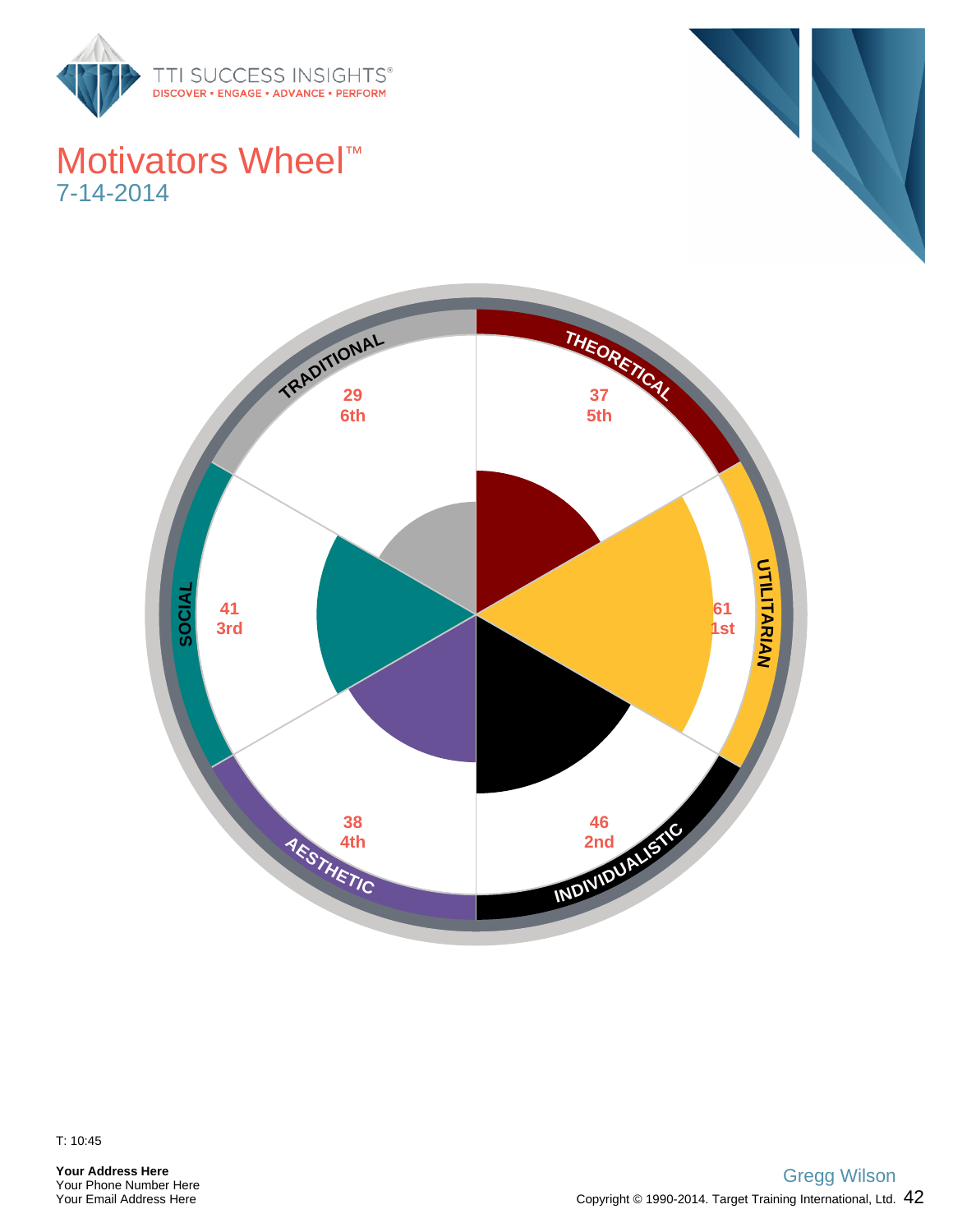



## Introduction Integrating Behaviors and Motivators Section

The ultimate power behind increasing job satisfaction and performance comes from the blending of your behaviors and motivators. Each individually is powerful in order to modify your actions, but the synergy of blending the two moves you to a whole new level.

#### **In this section you will find:**

- $\bullet$ Potential Behavioral and Motivational Strengths
- Potential Behavioral and Motivational Conflict  $\bullet$
- Ideal Environment  $\bullet$
- $\bullet$ Keys to Motivating
- Keys to Managing  $\bullet$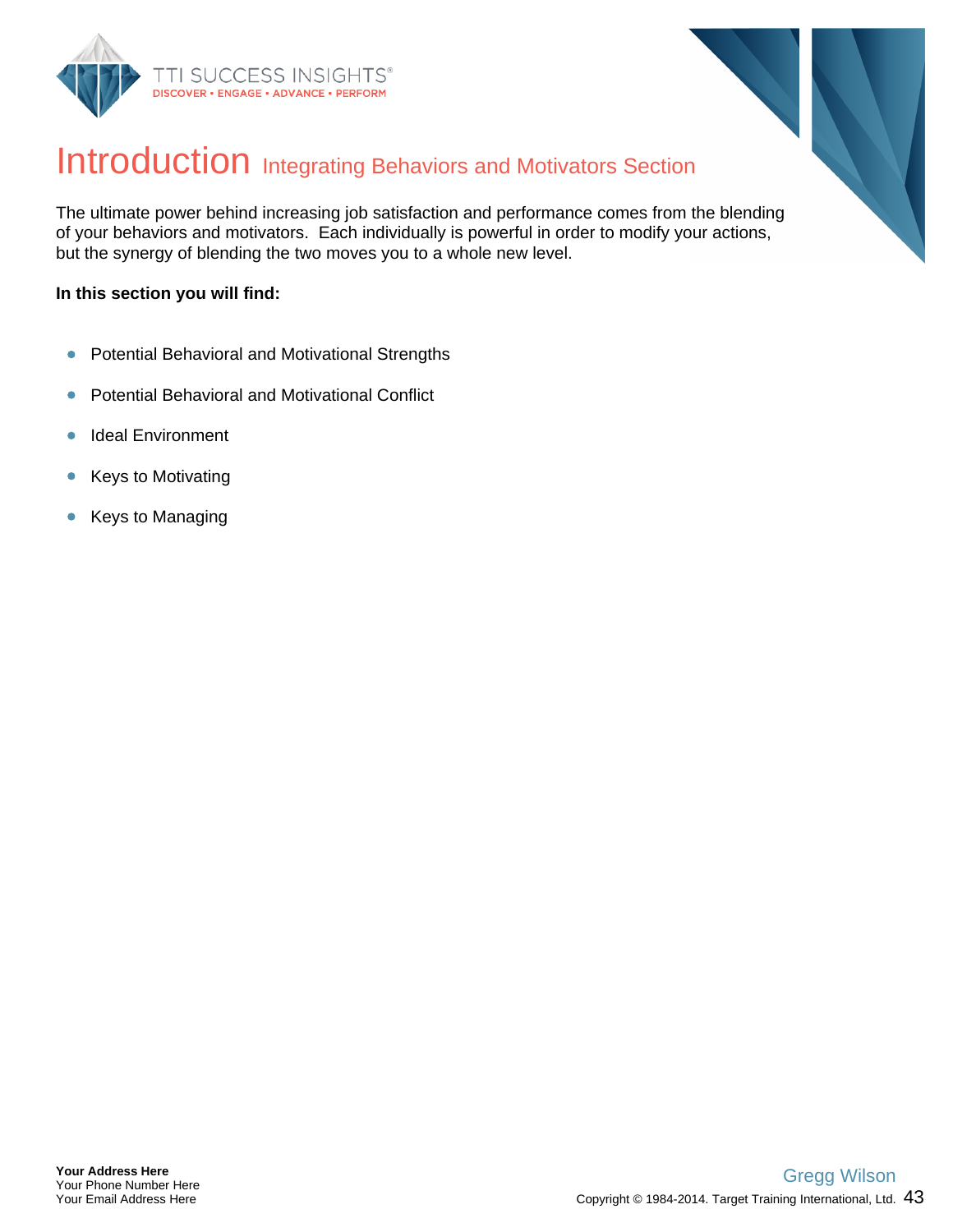

## Potential Behavioral and Motivational **Strengths**

This section describes the potential areas of strengths between Gregg's behavioral style and top two motivators. Identify two to three potential strengths that need to be maximized and rewarded in order to enhance on-the-job satisfaction.

- Tends to be futuristic.  $\bullet$
- $\bullet$ Very creative in solving problems.
- Willing to make high-risk decisions.  $\bullet$
- Bottom-line focused when leading others.  $\bullet$
- Brings enthusiasm to practical situations.  $\bullet$
- Optimistic in process improvement.  $\bullet$
- Capable of addressing conflict for a win-win scenario.  $\bullet$
- Utilizes people to win and accomplish goals.  $\bullet$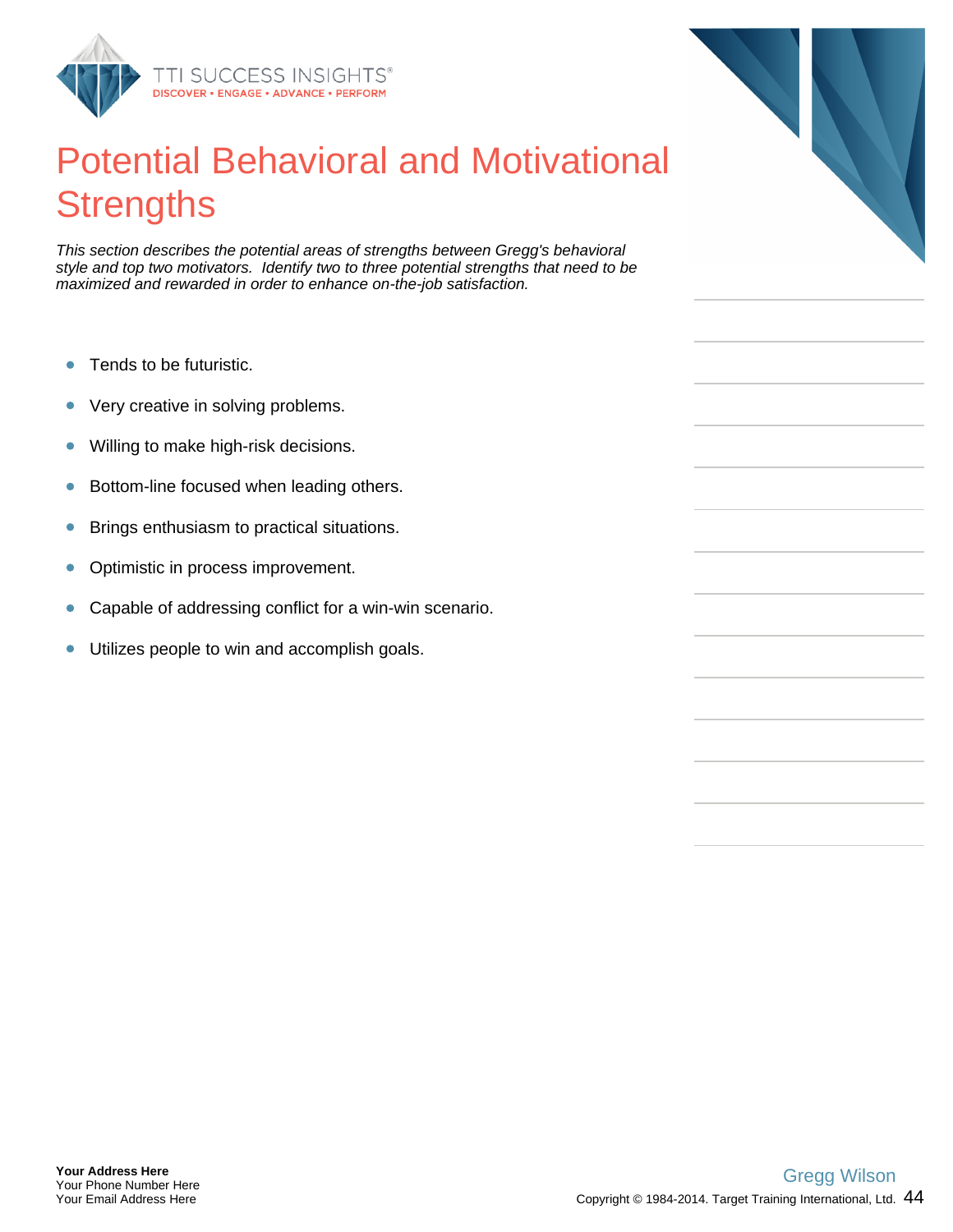

## Potential Behavioral and Motivational **Conflict**

This section describes the potential areas of conflict between Gregg's behavioral style and top two motivators. Identify two to three potential conflicts that need to be minimized in order to enhance on-the-job performance.

- $\bullet$ May make a quick decision that results in a bad investment and/or wasted time.
- $\bullet$ May offend others with too much discussion of results.
- May not realize the negative consequences of his quick decisions.  $\bullet$
- Can set personal standards too high.  $\bullet$
- May not recognize increased risk associated with bigger rewards.  $\bullet$
- Struggles with balancing efficiency and interaction with others.  $\bullet$
- Can disclose their agenda to the wrong people.  $\bullet$
- As a leader may over focus on self and his own needs.  $\bullet$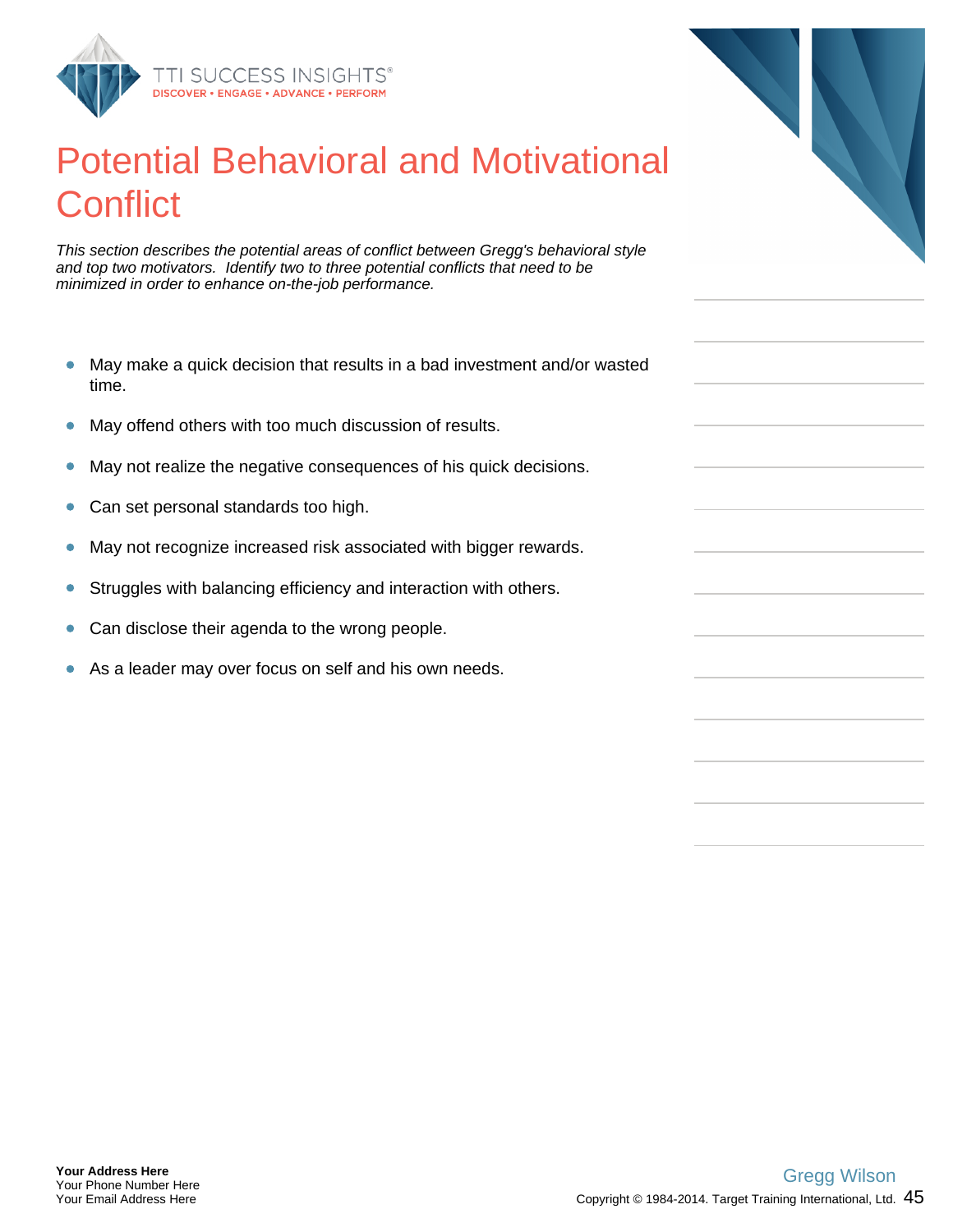

## Ideal Environment

This section identifies the ideal work environment based on Gregg's basic style and top two motivators. People with limited flexibility will find themselves uncomfortable working in any job not described in this section. People with flexibility use intelligence to modify their behavior and can be comfortable in many environments. Use this section to identify specific duties and responsibilities that Gregg enjoys and also those that create frustration.

- $\bullet$ Assignments with a high degree of people contacts.
- An innovative and futuristic-oriented environment.  $\bullet$
- Tasks involving motivated groups and establishing a network of contacts.  $\bullet$
- $\bullet$ Rewards based-on challenging the status quo resulting in a return to the organization.
- $\bullet$ Key performance measured on results and efficiency rather than people and process.
- Having economic, competitive and challenging incentives.  $\bullet$
- $\bullet$ Management that appreciates and rewards powerful risk-taking.
- $\bullet$ An environment where competition and winning is viewed as the ideal.
- Ability to be self-starting and forward looking as it relates to challenging  $\bullet$ the status quo.

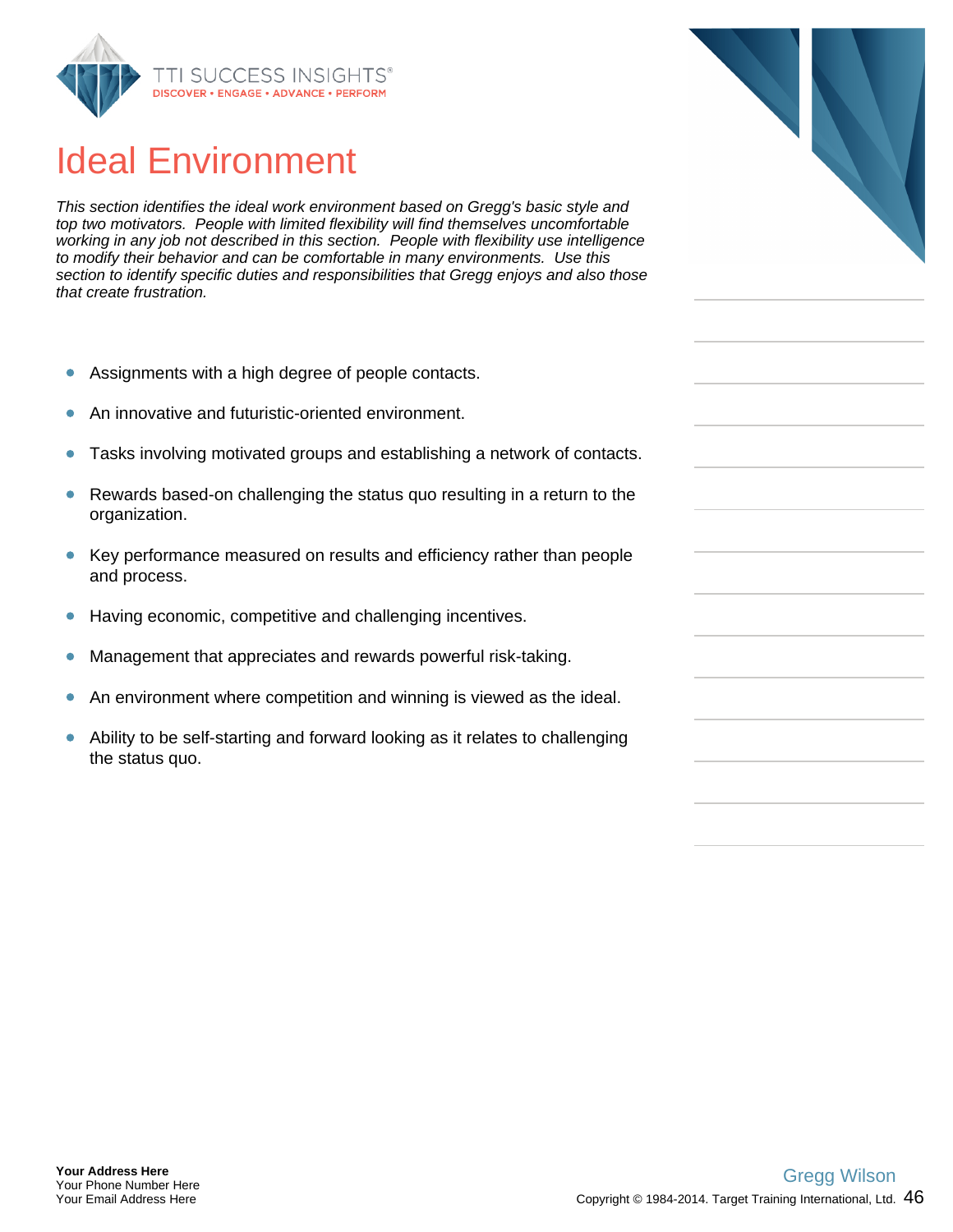

# Keys to Motivating

This section of the report was produced by analyzing Gregg's wants. People are motivated by the things they want; thus wants that are satisfied no longer motivate. Review each statement produced in this section with Gregg and highlight those that are present "wants."

#### Gregg wants:

- $\bullet$ Rewards to support his dreams.
- $\bullet$ Opportunity for rapid advancement.
- Group activities outside the job.  $\bullet$
- $\bullet$ Focus on results and rewards, not the process or journey.
- Freedom to get desired results through efficiency and a "can do" attitude.  $\bullet$
- Recognition for solid use of resources and investments.  $\bullet$
- $\bullet$ A manager and a team that understands the value of short-term and fast-moving ideas and results.
- Ability to create, share and control the vision.  $\bullet$
- $\bullet$ Power and control over outcomes and goals.

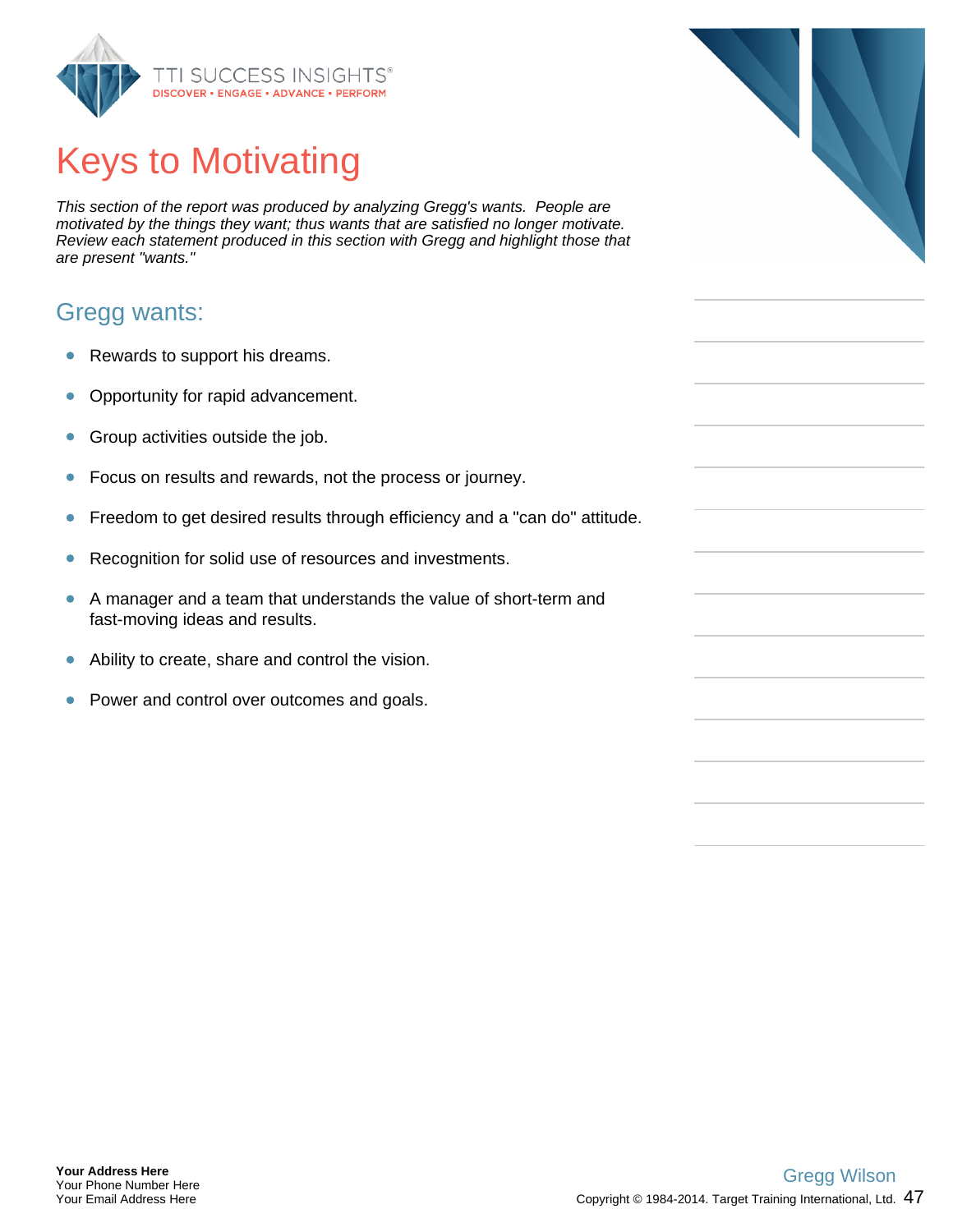

# Keys to Managing

In this section are some needs which must be met in order for Gregg to perform at an optimum level. Some needs can be met by himself, while management must provide for others. It is difficult for a person to enter a motivational environment when that person's basic management needs have not been fulfilled. Review the list with Gregg and identify 3 or 4 statements that are most important to him. This allows Gregg to participate in forming his own personal management plan.

#### Gregg needs:

- Objectivity when dealing with people because of his high trust level.  $\bullet$
- A program for pacing work and relaxing.  $\bullet$
- To handle routine paperwork only once.  $\bullet$
- The opportunity to receive rewards based on results achieved.  $\bullet$
- To assess the risk and rewards of each decision.  $\bullet$
- To understand that people who do not move at his pace may still value  $\bullet$ and offer a return on investment.
- $\bullet$ Help in limiting interruptions because of the desire to be involved in too many projects.
- To understand that not all problems are a nail, therefore all solutions cannot be a hammer.
- $\bullet$ Help understanding the effect on his image when he disengages from uncontrolled projects.

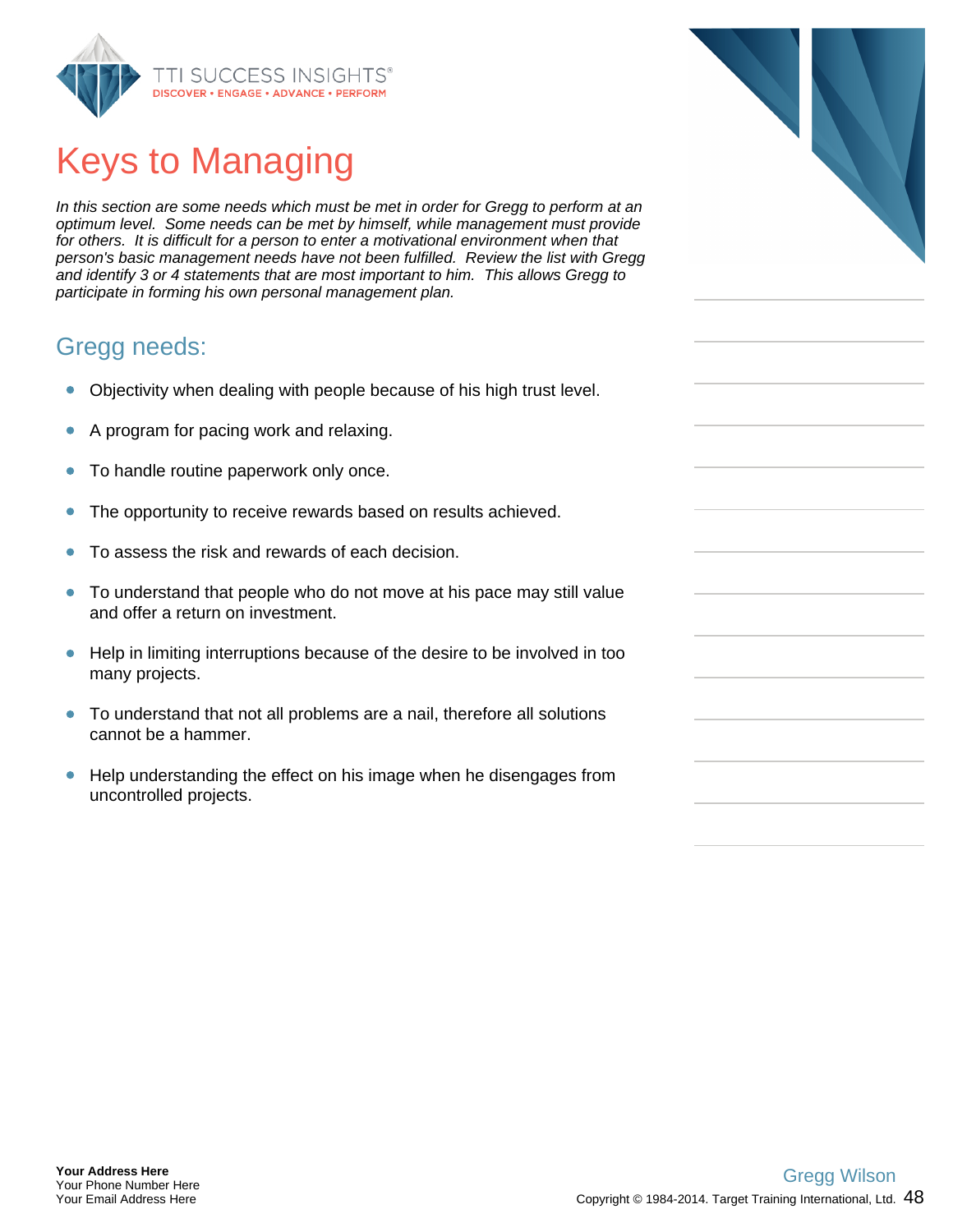

## Action Plan

# 

#### **Professional Development**

1. I learned the following behaviors contribute positively to increasing my professional effectiveness: (list 1-3)

2. My report uncovered the following behaviors I need to modify or adjust to make me more effective in my career: (list 1-3)

3. When I make changes to these behaviors, they will have the following impact on my career:

4. I will make the following changes to my behavior, and I will implement them by \_\_\_\_\_\_\_\_\_\_\_\_: